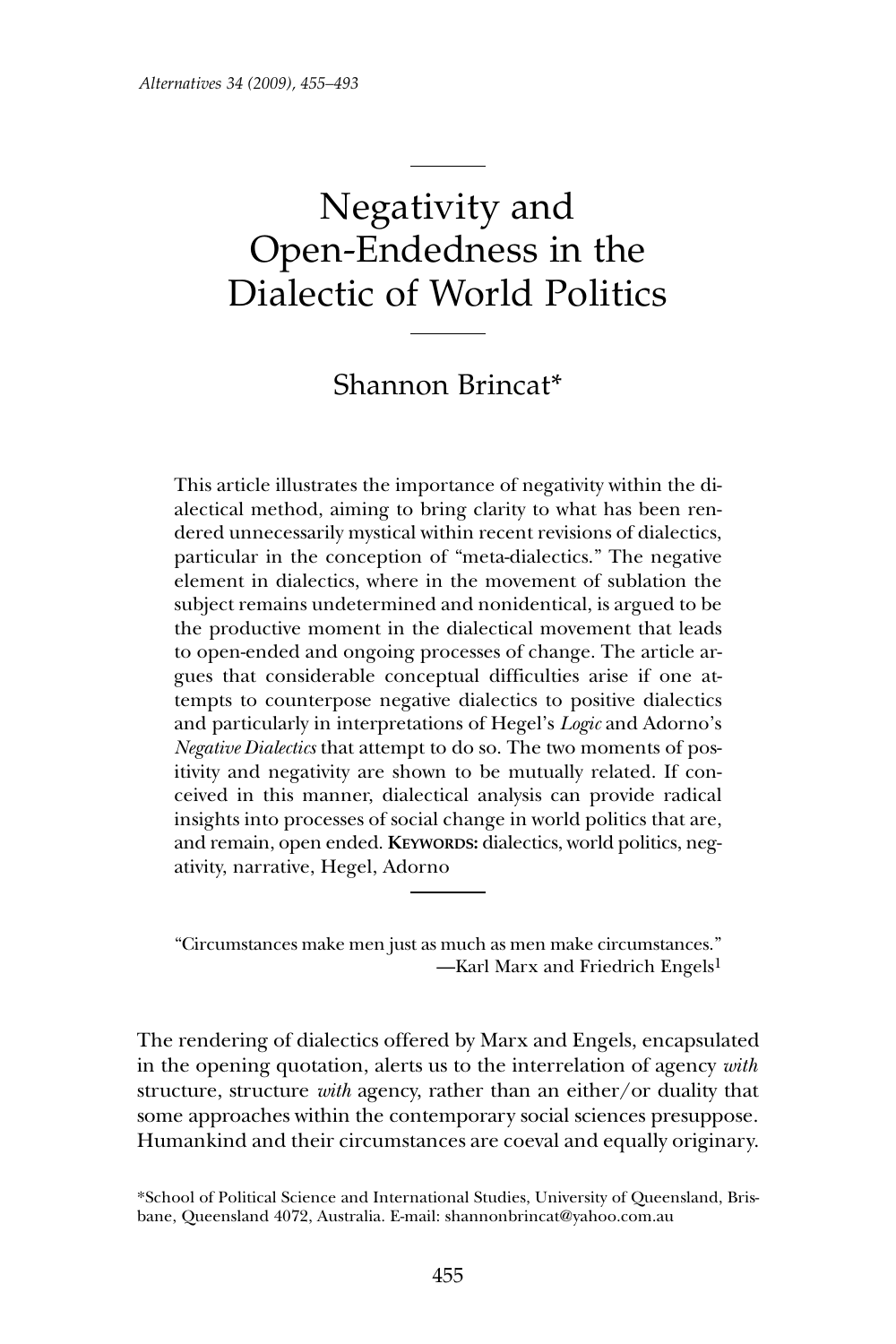That is, they are mutually intertwined and cannot be separated as if one generated its other independently. Building on this ontological precommitment, this article forms part of a wider attempt to reinvigorate dialectics as a viable approach to the study of world politics.2 The approach taken here is avowedly Left Hegelian in that it characterizes dialectical thought in terms of its emphasis on negativity in social contradiction.3 Hegel had emphasized that the most important aspect of dialectics as the grasping of opposites in their unity, the positive *in* the negative.4 This notion of negativity refers to the idea of the perpetual negation (or determinate negation, *bestimmte*) of that which exists and has been held to be the "governing principle," even the "soul" of dialectical thought.5 For Marx "the moving and creative principle" of negativity was considered to be the outstanding achievement of Hegel's *Phenomenology* because it conceived the self-creation of the human being as a process.<sup>6</sup> Accordingly this article emphasizes the importance of negativity in dialectical approaches for two fundamental reasons: first, to show how negativity opens up the possibility for change by unmasking the inadequacies of existing concepts and social conditions; and second, by showing how dialectical analysis reveals social change as being conditioned but not determined, that is, as leading to open-ended change toward possible futures.7

The power of dialectical negativity is closely related to Hegel's concept of *Aufhebung*, translated most adequately as "sublation," a term that means the dialectical movement that both surpasses and conserves. Hegel introduces *Aufhebung* as one of the most important concepts in philosophy; it transcends the either/or judgment of understanding and moves to a double meaning of terms in which former understandings of terms are suspended.8 The power of the negative refers to Hegel's belief that there is always a tension between any present state of affairs and what it is becoming, $9$  a thesis that many dialecticians from Heraclitus to Kaku have affirmed. Stated simply, any "present" state of affairs is in the process of being negated, that is, changed into something other than what it is.10 As stated by Hegel, contradiction "is the root of all movement and vitality; it is only insofar as something has a contradiction within it that it moves, has a drive and activity."11 However, while Hegel identified the power of the negative, it was Marx who showed how in Hegel's objective idealism this negative quality became an affirmative doctrine ("the real is rational . . .") rather than a critical lens on social processes of change. This article argues that this critical potential in the dialectical method can be reclaimed within approaches to world politics that attach importance to dialectical negativity but which do so in recognition of the mutuality between the poles of positivity/negativity rather than imputing their duality and separation.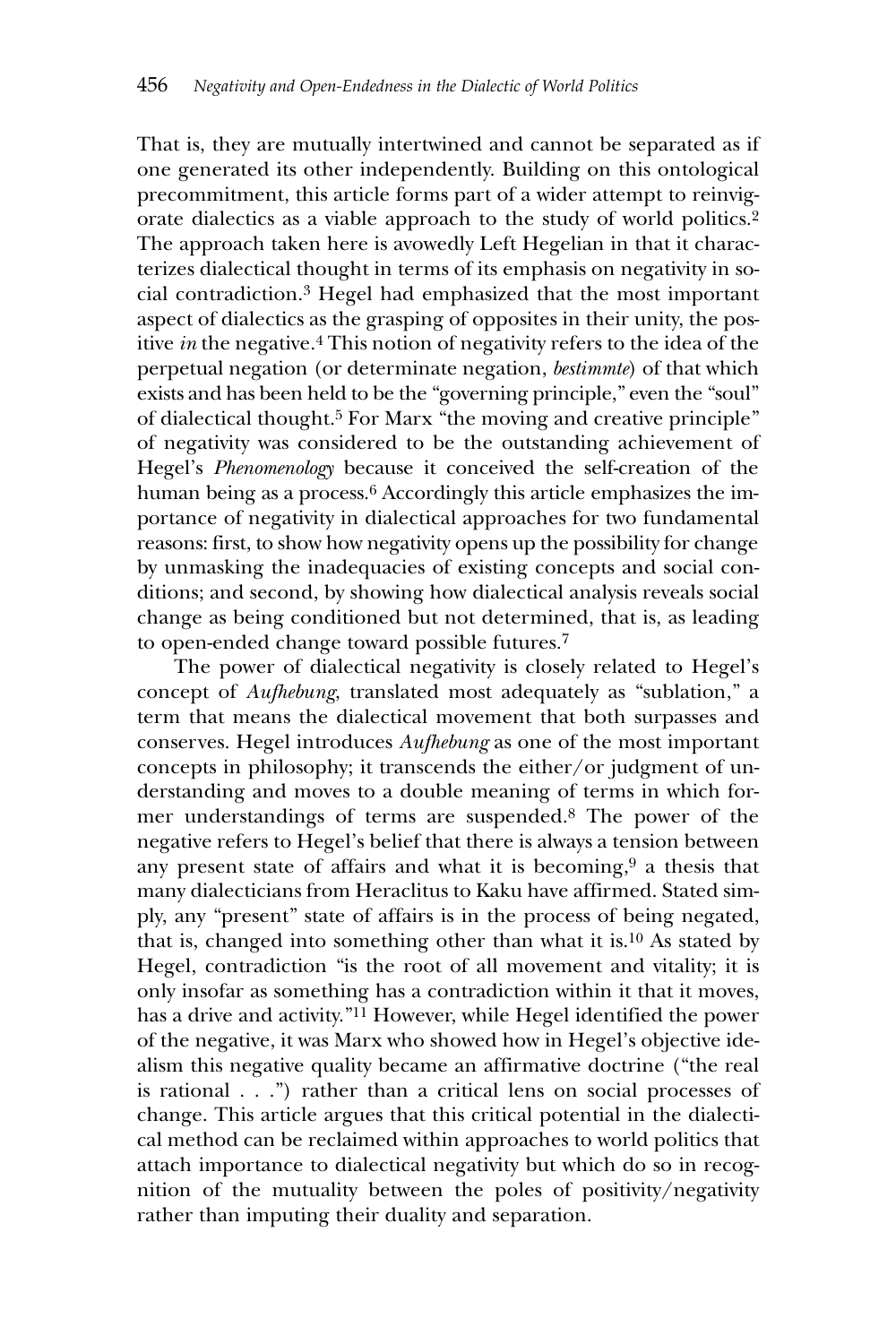What is the importance of dialectics to the study of world politics? Firstly, various dialectical methodologies are discernible in many of the so-called critical approaches to world politics. The most prominent examples include the work of Andrew Linklater, Robert W. Cox, Hayward Alker, Thomas Biersteker, Benno Teschke, Christian Heine, Heiki Patomäki, R.B.J. Walker, and Richard Ashley, among others.12 Dialectics warrants serious study if only to better grasp the conceptual dynamism that underlies this broad array of critical scholarship. But dialectics offers far more than just a means to understand critical forms of international relations (IR) theory. Dialectics also offers the possibility of reframing the social ontology of world politics from one of alleged stasis in a self-reproducing system (as with neorealism) to one that emphasizes the notion of flux in all areas of social life. As such, the second important feature of dialectics is its ability to enable IR theory to better understand processes of change within world politics. The third important feature of dialectics that I wish to introduce is how negativity in dialectics is able to overcome the skepticism of some forms of postmodernism that assume that dialectics leads to a theoretical monism and the eventual subsumption of difference. In contradistinction, I argue that dialectics affirms the fluidity of social processes and the nonidentical as the productive moment in the process of change. It is the unique differences in social life that leads to what is here called open-ended processes of change, something that does not issue in closed totalities but open horizons of possibility. So while much of the initial discussion here may seem overly technical and even tangential to IR theory, it is intended to show how we might think more creatively about the dynamism of contemporary world politics: about flux rather than systemic-reproduction and about open-ended processes of social change that uphold the importance of difference and human agency.

### **Negativity in Dialectics**

The first stage of the dialectical method in Hegel's *Logic,* sometimes simplistically referred to as the "thesis" in a dialectical triad, concerns the initial stage of abstract thinking/understanding.13 Here the mind differentiates and classifies the object, discriminates and isolates the object from its relation to others, and renders a partial understanding of the object, separated as it is from its context, the whole. This is sometimes expressed as the naivety of consciousness in which the world is given and the object itself "speaks." However, this "moment" gives rise to its own negation as it is dirempted by its own inadequacy, the fact that the concept is ultimately inadequate to its object. As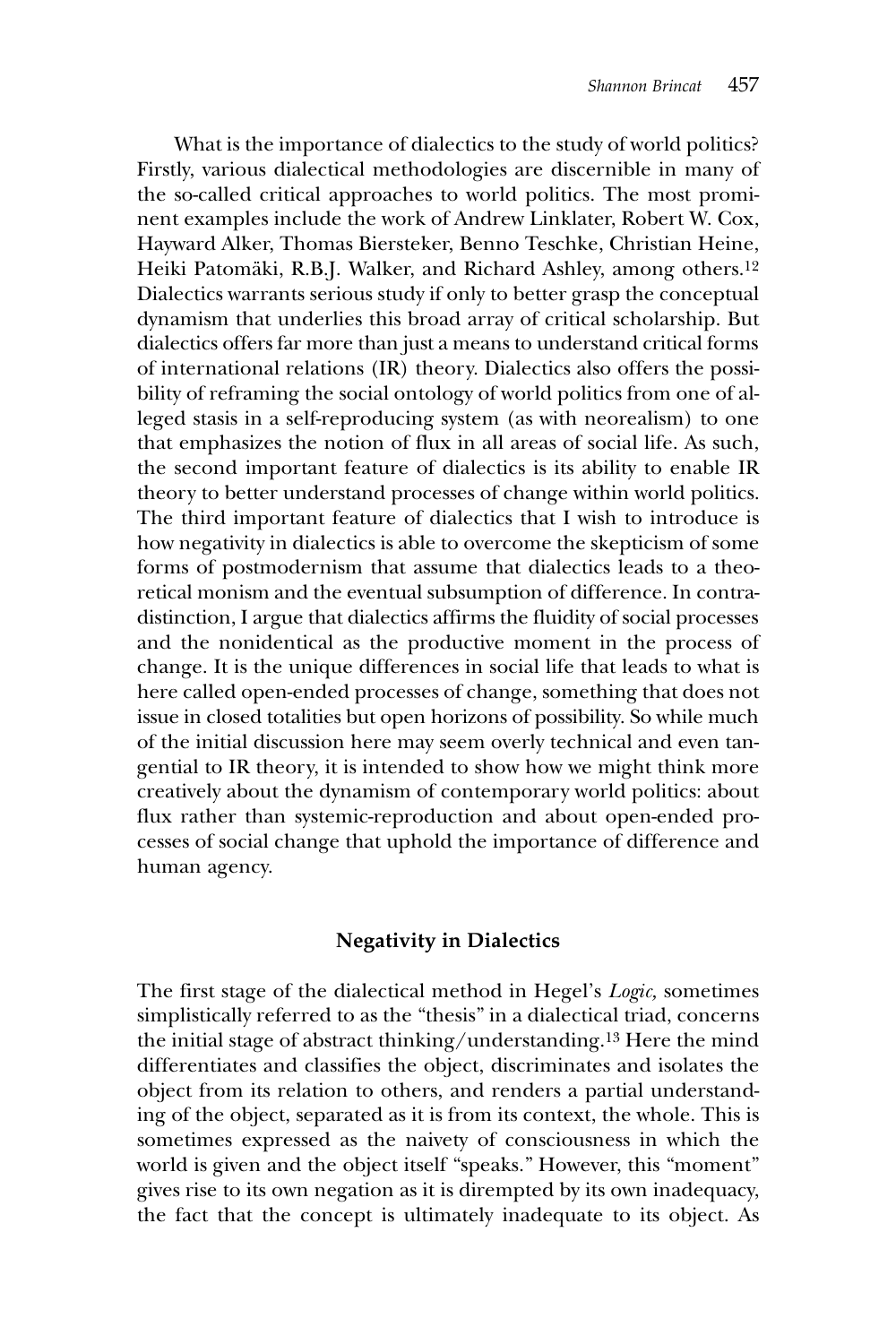Bernstein makes clear, this does not mean that this moment is "mechanically confronted by an antithesis" but rather that the inadequacy of the concept is revealed by its own limitations.14 It is out of the inadequacy of the covering concept to its object that emerges a moment that negates, affirms, and sublates the previous moment (*aufgehoben*) and reveals the incompleteness of the first stage.15 The relation between being, nothingness, and becoming are illustrative of this conceptual movement and are discussed below.16 The original concept gains its determination through its negative relation to another concept that, at the same time, reveals the inadequacy of the original conception and compels conceptual development.17 That is, dialectics involves the realization of the limitations of this previous stage because of the abstraction of the object from its context and the limited form of understanding that this entails.18 It is the recognition of this contradiction that compels a movement to a higher conception. As such, negativity is central in Hegel's objective idealism as it is the negativity in everything (that is, between its potential and what it is, its contradictory existence to itself) that is the cause of development and which compels dialectical sublation.19

Consequently, in the field of logical contradiction at least (that is, in thought),20 the dialectical movement of sublation reflects the necessary development in consciousness to overcome existing conceptual limitations or deficiencies. Dialectics in logic is a process of conscious mediation in which the movement is forced upon the mind as an immediate inference of reflection on the inadequacy of existing conceptualization.21 As Hegel puts it, "the immediate of the beginning must by itself be deficient and infected with the impulse to lead itself further."22 In other words, the object contains its "possibility" of development immanent to it and thus develops out of itself.23 Pinkard and Hartmann have thus described dialectics as a genealogy of concepts in which the prior concepts are seen as being partial and inadequate, as more "primitive" than later formulations that preserve and move beyond their conceptual "ancestors."24 This is not to suggest that the conceptual contradictions driving logic forward are the mere result of our limited understanding so that logic can be dispensed with as soon as our "intuitive capabilities" have improved.25 The outcome is processual and undetermined, for the answer is not guaranteed to be forthcoming nor is it ever completely adequate.

Against this background, it is important to acknowledge Hegel's distinction between understanding (*verstand*) and reason (*vernuft*) because contemporary accounts claiming that Hegel subsumes otherness/ difference usually misunderstand this distinction. Understanding is the cognitive faculty that distinguishes and divides objects of analysis, comparable to the first stage of the *Logic,* whereas reason is considered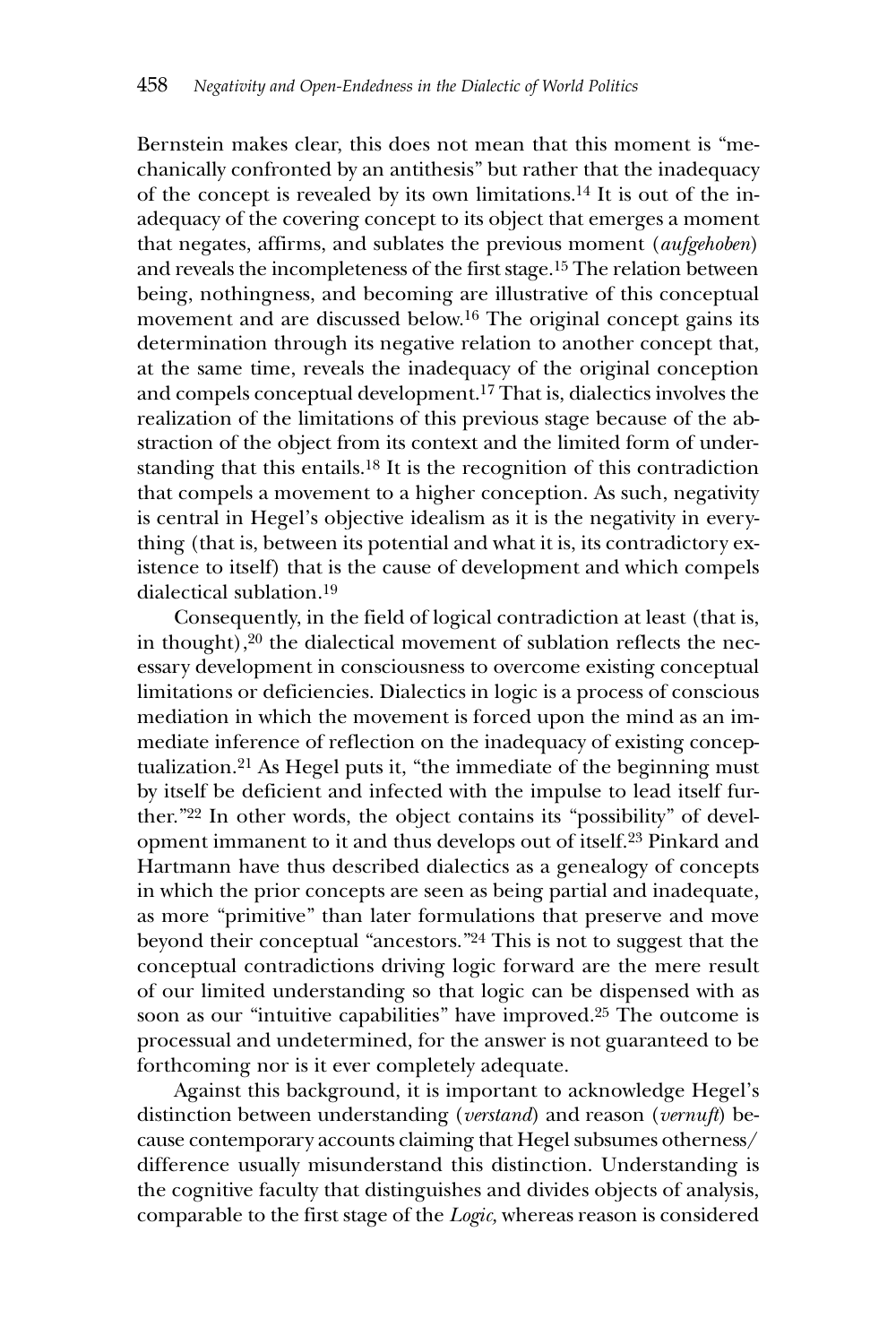to be a higher mode of thought that brings about an "over-arching unity."26 Hegel acknowledges the limitations of the rationality of understanding that involves making conscious divisions between things and hence his appeal to "reason" that incorporates both division and unity.27 We cannot abandon the use of understanding even though it divides and reifies the distinction between things. What we can do however, is overcome the abstraction of the division of understanding through the dialectical mode of reason that both preserves and sublates understanding to what he considers a higher mode.28 *Aufhebung* both annuls and preserves the lower stage as it moves into this higher form, and Hegel's use of the word *versöhnung* (reconciliation) implies that difference remains in this movement. It is only *opposition* that is overcome.

Hegel's concept of "reason" is therefore not intended as some totalizing movement but one that mediates and sublates, by preserving both the division of the thing and the unity with its opposite.29 Dialectics, or speculative thought, consists precisely of this movement, grasping the positive in the negative,30 and moves thought beyond what Hegel called the "abstraction of identity" to a conception in which difference is *inseparable* from identity. According to Maker, this leads to a nonreductionist understanding of difference in which Hegel is to be considered "the philosopher of difference, otherness and nonidentity."31 This view is shared by Williams, who disputes that dialectics is a reductive distortion of otherness, a misunderstanding that assumes that the "negation of the negation" results in reinstating identity, thus eliminating difference.32 Peperzak and Deleuze are paradigmatic of such views, one holding that in Hegel's phrase the "identity of identity and non-identity" that identity is the controlling term to which difference is subordinate; the other going so far as to assert that in Hegel "difference is crucified."33 Such views abound in postmodern readings of Hegel and dialectics, which are marked not only by their close resemblance to each other but by their lack of systematic engagement with the *Logic.* All revolve around a certain play on the contention that the notion of identity threatens to reduce mediation to self-mediation, or other to self-identity, or recognition to self-acknowledgment. The error they share is a reductive interpretation of the speculative dialectic whereby Hegel is seen to treat otherness as the negation of identity and, through the "negation of the negation," therefore reinstates the original identity.<sup>34</sup> However, Hegel demanded that thought be autonomous and self-determining, which required philosophy to conceptualize nonidentity *and* difference. Such autonomous thought could transpire only through a "conceptual dynamic," namely dialectic, where identity and difference were mutually implicated and neither were a privileged, originary determining ground.35 Neither identity or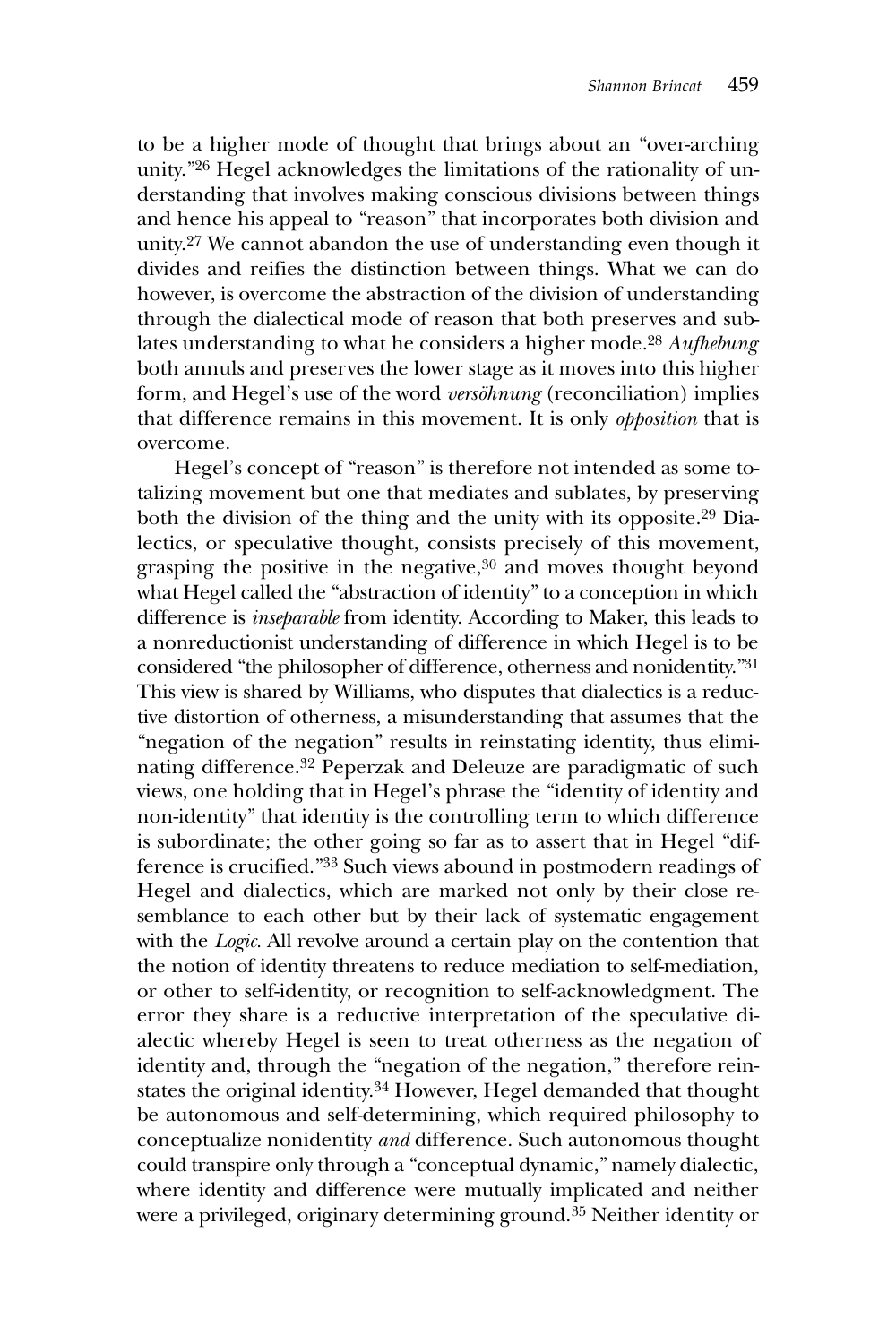difference were to be fetishized. Difference was not diminished but equally *originary* with identity; neither identity or difference were to be privileged, both were "equiprimordial."36 The postmodern thesis is problematic because it has a tendency to "absolutize" the Other and assumes it as purportedly given, as radically separate. Under this guise, thought surrenders to difference "as its master" but it is a move that fails to overcome metaphysics because it simply inverts it.37 The "Other" becomes an unknowable mind. Somewhat ironically, it is under this postmodern typology that the Other becomes truly "Alien." Expressed elsewhere by Maker, such approaches make a fetish of difference, which "becomes a metaphysical, authoritarian determining ground in its own right."38 It ignores Hegel's method where autonomous and self-determining thought acknowledges difference *and* otherness, and instead, glorifies "Otherness," which becomes in-itself a form of authoritarian reductionism.39

In contradistinction, Hegel's use of the "double transition" (*der gedöppelete Übergang*) in the dialectic of being and nothingness reveals how identity and difference are equiprimordial, and therefore, how difference is not subsumed in his ontological system.<sup>40</sup> In the discussion of being and nothingness in the *Logic,* we have concepts that are absolutely distinct and yet inseparable, where each when pushed to its extreme "vanishes in its opposite."41 *Being* cannot be conceived onesidedly, that it, without "the radical other of being," *nothingness.* So too, *nothingness* cannot be conceived without "the radical other of nothingness," *being.* This does not mean a subsuming identity between the two concepts. *They are absolutely distinct but mutually related.* They are conceivable only in the other—hence the importance of dialectics, provides the means whereby speculative thought can grasp the positive in the negative.42 This affirms the *unity* of being and nothing, and their *diversity* at the same time.<sup>43</sup> Hegel recognizes that the statement "being and nothing are one" is incomplete because it seems to deny difference. Equally so, Hegel recognizes that the term "unity" is defective in that it expresses abstract sameness alone.<sup>44</sup> In so doing, thought arrives at *becoming* in which being and nothing are only distinct moments.45 Becoming is not the one-sided abstract unity of being and nothing but the "joint and inseparable movement of being and nothing," and hence Hegel affirms becoming to be the "double determination." "Being and nothing do not simply vanish in an abstract negation or simple unity; rather, they enter into union with each other as the double movement of becoming,"46

The dialectical moment of *Aufhebung* transcends the either/or of "understanding" in our rational judgment by suspending the meaning of becoming and nothing as each concept has entered into unity with its opposite.47 To remain at the level of understanding (*verstand*)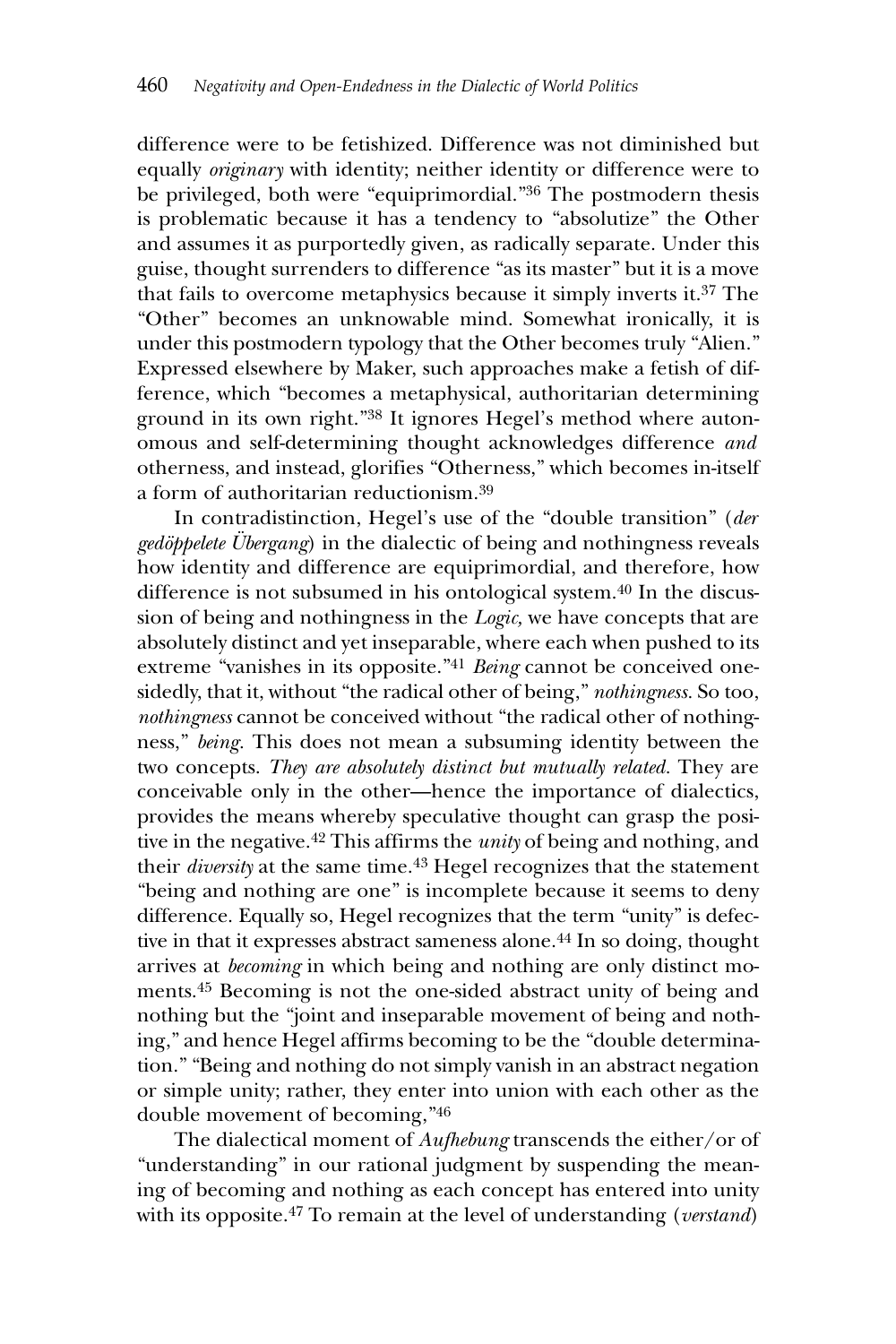would be to remain at the basic categories of abstract identity (unity) and abstract difference (plurality) in which both are exclusive to each other. "Understanding" judges being as something static, or nothingness as something equally static, and cannot capture the notion of becoming. Dialectical (or speculative) thought, however, overcomes these abstractions by showing how the concepts being and nothingness are related. The sublation of dialectical contradiction is not an annulment of relations but *is* relation.<sup>48</sup> Here, being does not disappear in its other, nothingness, but appears through it, and vice versa. "Each is equally what it is as the other of its other . . . [and] to be in a mutually differentiating relation with the other is just to be oneself."49 As such, we come to see that otherness and difference constitute both poles of identity: identity *is* differentiation.50 For Maker, based on the dialectical notion of the negative in the positive, the inseparability of identity *in* difference means that "autonomous thought necessitates the establishment of difference through the acknowledgement of the other as autonomous in its own right."51

Williams makes a similar observation regarding the double transition in Hegel's discussion of quantity and quality.52 For Williams, whereas "single mediation" remains incomplete and partial, onesided, resulting in the subordination of one term to another (i.e., difference to identity), the double transition means a "mutual, joint, and reciprocal mediation in which both terms are sublated and together constitute a new whole."53 The relation must be two-sided and reciprocal because, as expressed by Hegel so matter-of-factly, "a onesided relation is no relation at all"54 and elswhere "sublated contradiction is not abstract identity, for that is itself only one side of the contradiction."55 This revivifies the notion of difference as it is only through the doubled movement (gedoppelte Bewegung) that difference "gets its due."56 As we have seen, the double transition overcomes the distortions in "understanding" (verstand) when expressed as judgment for these propositions assert identity and suppress difference. The first transition asserts the identity of each term, in their one-sidedness; the second articulates and preserves their difference. It is this reciprocal, double transition that prevents the resulting totality from being "one-sided and reductive."58 Accordingly, speculative dialectics does not reduce otherness to identity, nor plurality to self-mediation, but preserves them. It pushes difference to the point of collapse but this determinate negation, Aufhebung, has affirmative significance because it preserves difference; it "holds fast to the positive in the negative"; it means that "opposites enter into relations to each other and become qualified by their relation."59 Like Maker, Williams finds textual support for this in the first category of logic, namely being and nothingness, but also in the category of reciprocity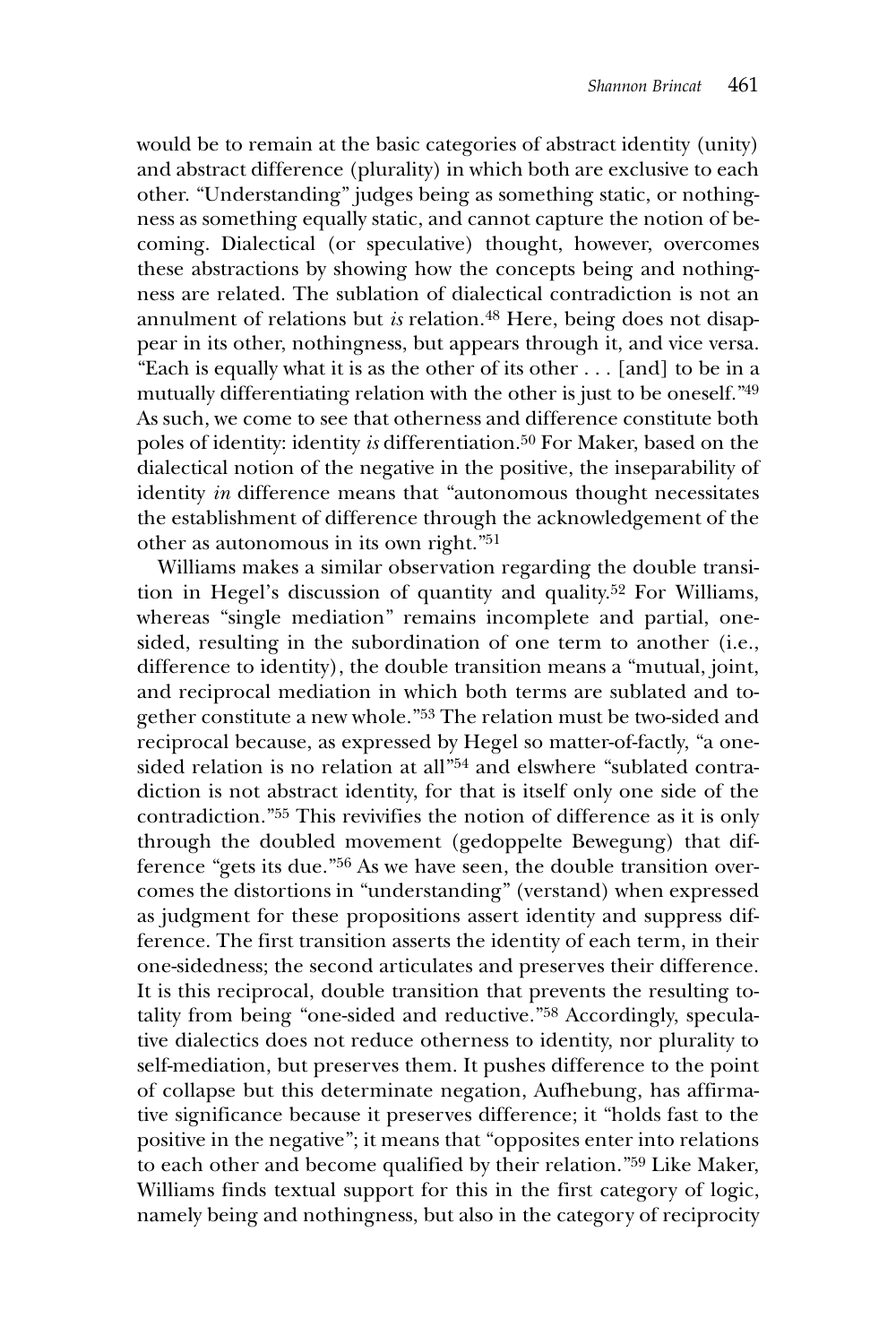and teleology.60 Similarly, like Maker he finds that it is therefore incorrect to believe—as Deleuze and company so proselytize—that the unity of identity and difference eliminates difference. For Williams, the double transition subverts any monist reading of Hegel, <sup>61</sup> as the "transition into an other irreducible to the first" is a "double-sided" process that is joint and reciprocal. This has profound implications for difference, otherness, and plurality, as difference is preserved as coequal and equiprimordial to identity. Such an interpretation undercuts any reading of Hegel that regards logic as proceeding by subordinating one term to another, or as involving a reduction of double mediation to singular self-mediation.62

However, the argument regarding the double transition should not be seen as asserting that there are no fundamental problems with the Hegelian dialectic. Rather, it is concerned with showing that it is not essentially monist or reductive of difference. What is of concern is the idealism intrinsic to Hegel's concept of dialectics that evinces a strong teleology, particularly in Hegel's concept of the totality of reason as a closed ontological system that is regarded as identical with the rational system of history.63 This presents a fundamental problem for a dialectic of social history for it reifies reason with history and thus downplays both human agency and structural conditions. Hegel's idealism culminated in his assumption that it was through mind alone that the developmental process was achievable. As reported by Engels, Hegel established the "negative philosophy as the absolute philosophy" that held that "over the fate of man also presides a reason which makes him persist in one-sidedness until he has exhausted all its possibilities."64 Hegel's objective-idealist dialectics is to be criticized for it equates dialectical sublation in logic as consonant in social life. As argued by Marx, Hegel mistakenly takes the logical route from the abstract-simple to the concrete-complex in the process of thought (Mind) as the actual process in reality, so that the concrete-complex reality appears as the end product of the dialectical process of the abstract-simple categories.65 Similarly, Engels asserted that Hegel was naive in his belief in the existence of philosophical results and the right of reason to "dominate being"66—a viewed echoed by Lenin, who posited that the fundamental misfortune of the metaphysical materialism of Hegel was its inability to apply dialectics from the theory of reflection (*bildertheorie*) to the process and development of knowledge.67 It was for these reasons that Marx sought to stand Hegel on "his head," substituting the real material world for the idea68 and thus bringing the importance of negativity in social life as the generative mechanism in social change but in a categorically different sense from contradiction in logic. Whereas logic contradiction is a sign of error that necessitates reformulation and correction, in relations of "real"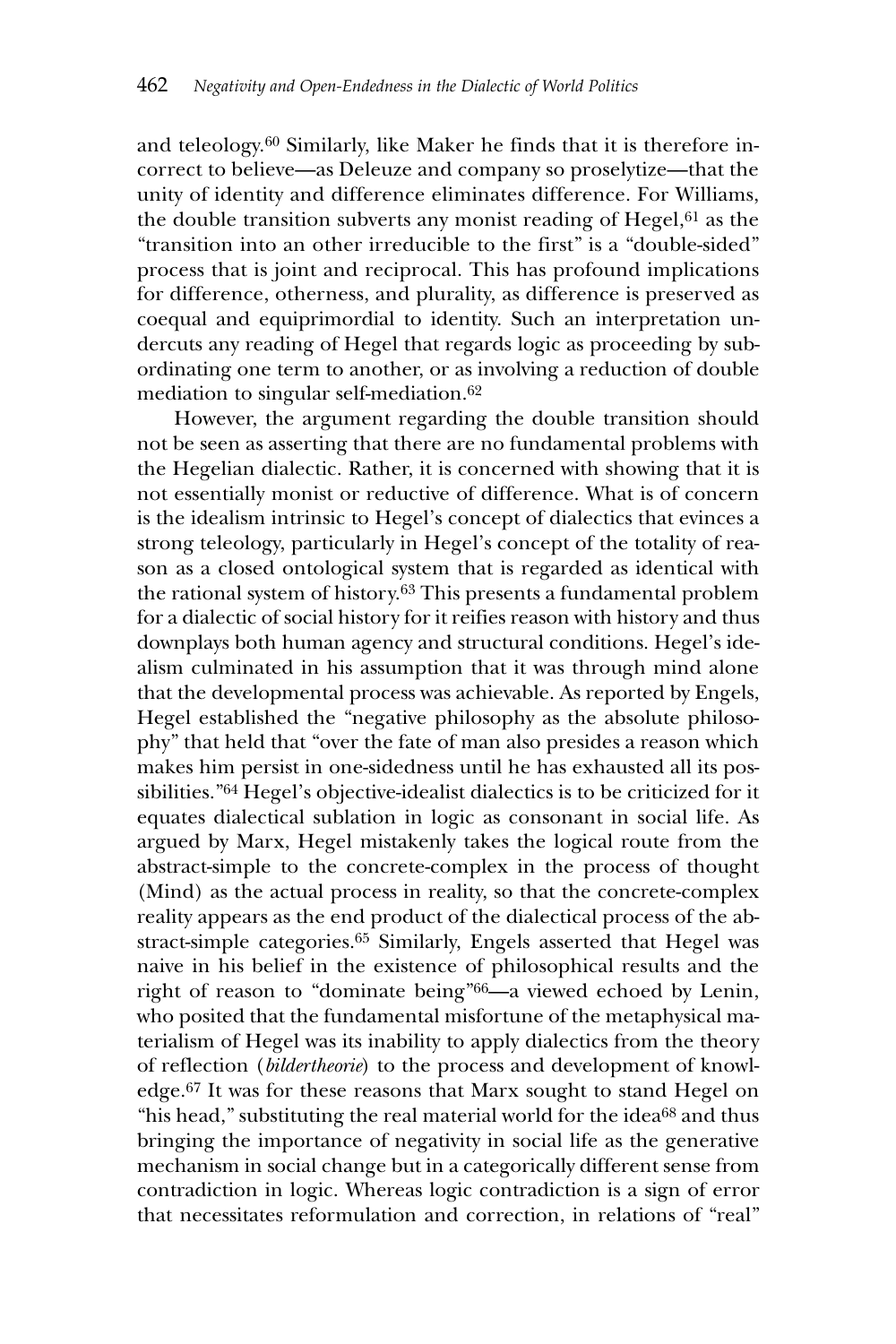contrariety between persons, ongoing social antagonism is essentially an unsuccessfully mediated problem of intersubjectivity that may, or may not, be sublated.69

We can see that within Hegel's dialectic the development of consciousness involves continuous negation, a movement beyond old forms of knowledge to stages of higher reflection. Yet, as Horkheimer argued, this does not mean that previous claims to knowledge are to be dismissed. Instead, they should be recognized as being a "moment of truth," albeit, "limited, one-sided and isolated."70 They are not necessarily invalid but are part of the process of thought that is at any moment relative and temporary. Dialectics exposes the unfinished process of the development of consciousness, reveals its incompleteness, and exposes the potentialities that are as yet unrealized but which are, potentially, realizable. The important revision the Frankfurt School would make of the concept of dialectics was the acknowledgment that the limited and ultimately transitory nature of things does not mean that a more complete system will emerge as was assumed in Hegel's teleological account—and continues to be assumed in some "Diamat" (dialectical-materialist) conceptions of dialectics.71 For Horkheimer, there could be no predetermination or guaranteed progress in history because such movements depended on historically situated human subjects.72 There could be no mechanistic triadic schemata when analyzing social relations because the "formula" must be rooted out, specifically, in each case.73 Under this conception, dialectics neither directs change nor ascribes an endpoint to such development, nor does it endow social transformation with either a positive or negative character; human beings do all these things, and a dialectical inquiry into world politics must therefore move to the real social relations themselves rather than remain at the level of abstract conceptions of historical movement.74

The myth of dialectical "inevitabilism" of unending progress toward the condition of communism or any such utopian blueprint, arose with the dominance of the Soviet Marxist variant of dialectical materialism. This orthodoxy perverted Marx's humanistic account that had emphasized the need of human struggle for change and substituted a teleological account of the inevitable victory of the proletariat.75 This dogma ascribed to dialectics a mystical agency and shifted an understanding of dialectics from one of possible futures toward strict determinism. Murmurs of the inevitability thesis first began in the Second International and then became consolidated in the Soviet Union, which meant that a return to an open-ended dialectical interpretation of Marx's thought was unlikely to emerge throughout the intervening Cold War period. To the degree that attempts to return to a possibilist account of dialectics were derided (i.e., Lukacs), was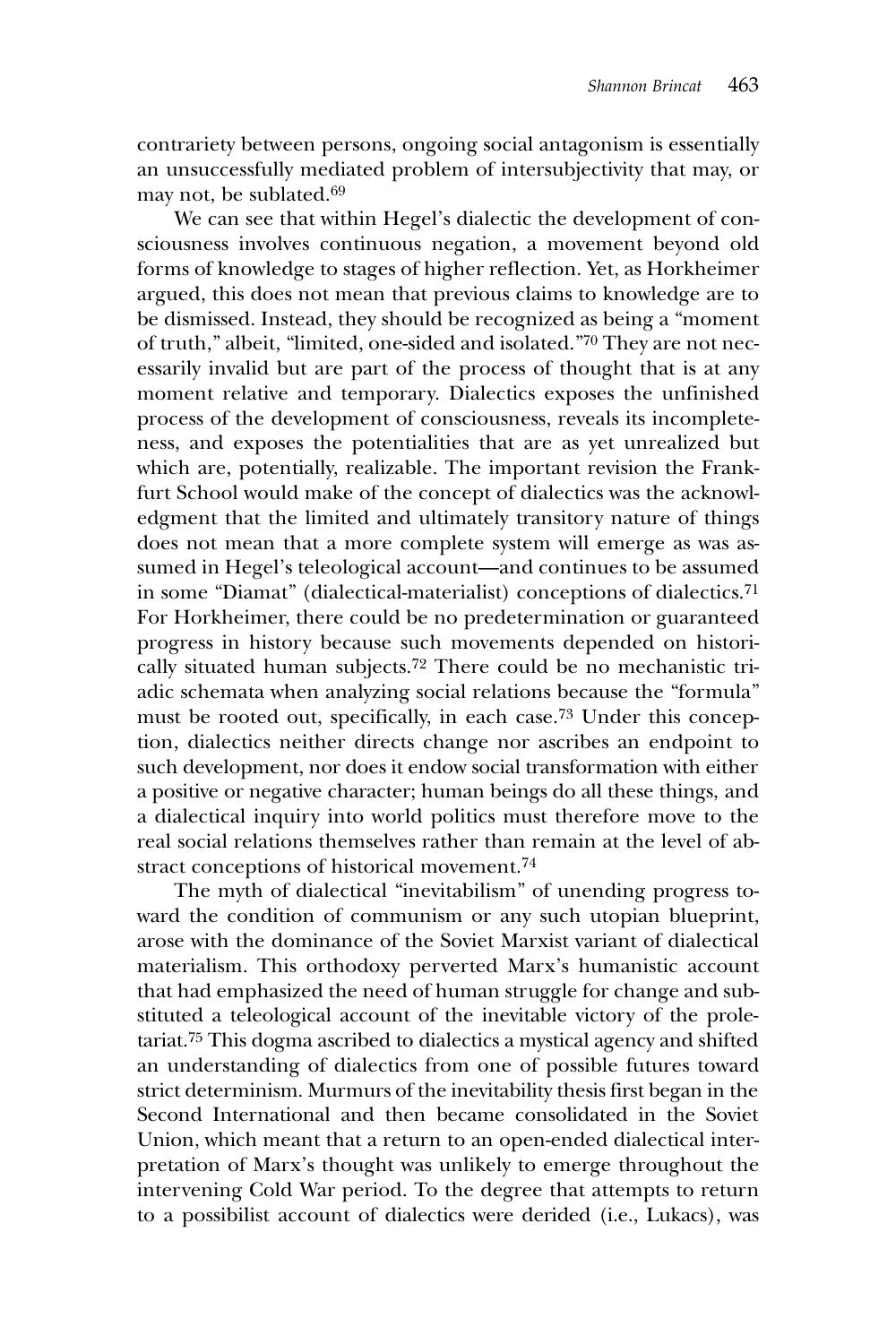symptomatic of the crudeness of this form of Marxism, which overlooked how even Lenin with Trotsky (whom the Diamats regarded as their intellectual heirs) took an activist position toward revolution in *The April Thesis.*76 As Raya Dunayevskaya argued, when Lenin grasped the organic connection between Marx and Hegel, and between materialism and dialectics, it revealed the inevitabilist thesis so popular among his contemporaries to be a gross misunderstanding of Marx.77 Only a Marxism that viewed socialism as a possibility rather than an inevitability would actively work for its realization, and many Marxists now recognize the need to purge Marxist thought of such inevitabilism.78

It is against this background that the Frankfurt School advanced a humanist and open-ended dialectics that broke with the inevitability thesis, a trajectory that culminated in Adorno's seminal work *Negative Dialectics.*<sup>79</sup> The contemporary importance of this interpretation of dialectics—and why this article focuses so heavily on it in the next section—is that it helps to buttress not only against the myth of "inevitability" but also against postmodern criticisms that continue to assume dialectics to be a form of totality that "erases all difference" and where all human beings are made to agree on the "same vision of things."80 As we have seen above, for some postmodernists, dialectics is said to subsume difference in a unitary order of an "over-arching totality," a totalizing perspective incapable of conceptualizing particularity.81 Here Hegel's dialectic is said to reduce all oppositional knowledge to a form of self-knowledge from the higher position of Spirit, 82 and in opposition to this, postmodernism has sought to disallow any "reconstitution, sublimation, or synthesis (any Hegelian *Aufhebung*) of opposing terms."83 The poetic hope is to overcome the "monolithic dreams of Hegel" to "give way to the linguistic plurality of Babel."84 We have already seen how this postmodern thesis can be disputed by emphasizing the double transition in the dialectic that makes identity and difference equiprimordial rather than reductive. However, what the postmodern thesis also overlooks is the notion of dialectical negativity through which Adorno was able to show the impossibility for ever completely subsuming the object under identitarian thought. Adorno found that in any movement the dialectical relationship is not yet exhausted and instead upheld the truth of the "nonidentical," the belief that certain aspects of the other remain irreducible. That is, Adorno reacted against the conception of dialectics that had an affirmative basis within Hegel's objective idealism and instead posited that there remains a realm, no matter how small or repressed, of the subject against totalization (nonidentity).85

For Adorno, the difference between subject and object can never be abolished, nor should this end ever be sought by social theory. Re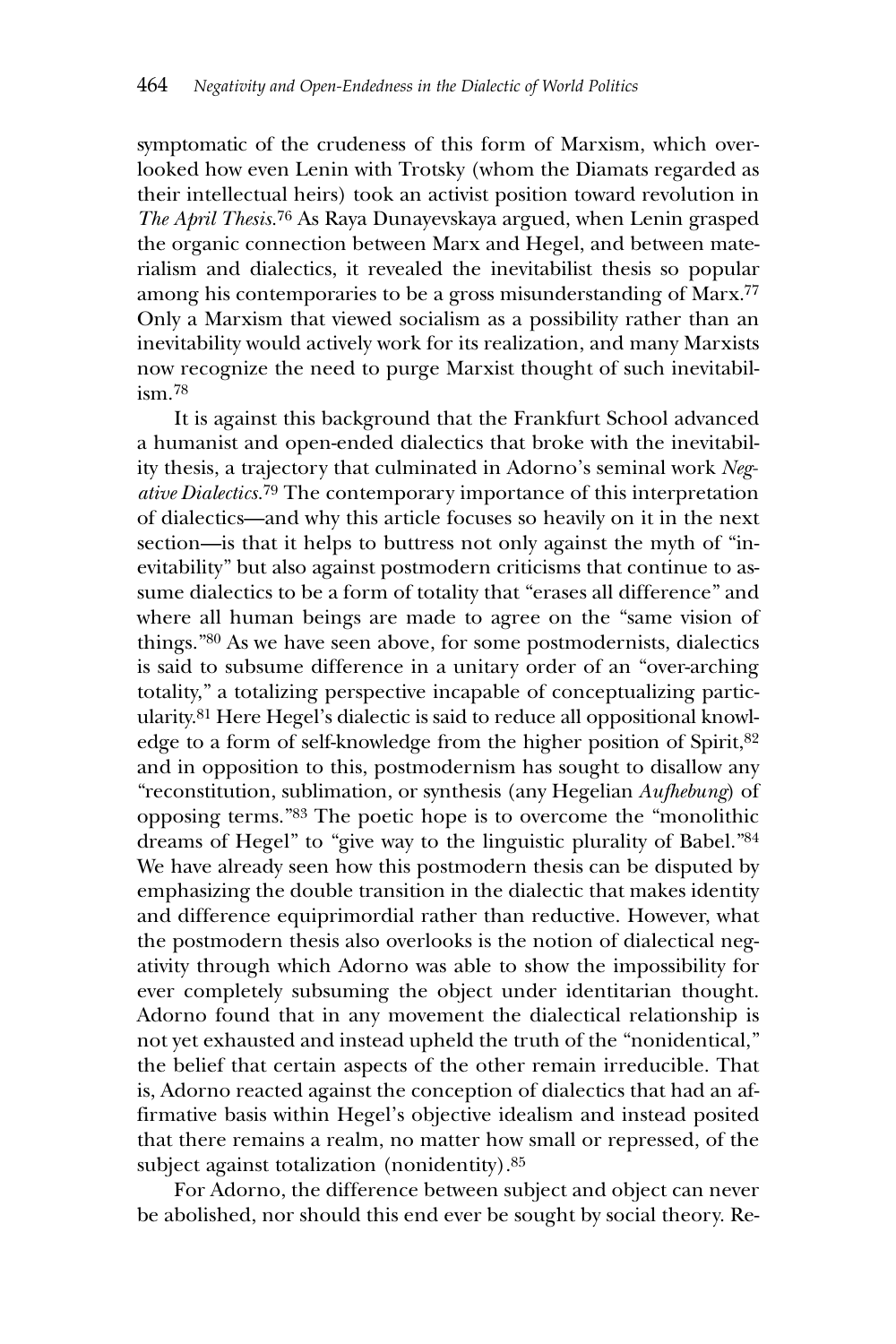ality cannot be grasped from a single standpoint and in attempting to do so leads to an abstraction of reality that is posed as objectivity—a limitation endemic to positivist accounts for example.86 For Adorno, objects do not go into their concepts without leaving a remainder, and hence it is only by representations that concepts can approximate their object. As he expresses it, "an object can be conceived only by a subject but always remains something other than the subject."87 This is why Adorno constantly utilized constellations and mimetic expressiveness in his work as being approximate descriptions without identity and domination of the object. It is also why he conceived of "dialectical images" as being the "objective constellations in which the social condition represents itself," rather than being an ideology, social product, or something to be crystallized as objective.88

For Adorno, there can be only "fleeting, disappearing traces" of the essence of things when viewed dialectically, which is why Karl Popper so detested dialectics as an ideology because he simply could not conceive of an approach that willfully sought "to put up with contradictions."89 In this sense, dialectics reaches few "results" that the positivist would count as being a positive research "result,"90 and it does not pretend to have discovered ontological first principles but instead operates in a "perpetual state of suspended judgment."91 This is not something to be lamented however, but celebrated, because it leads to ongoing and open-ended change that is not reducible to static "answers." That is, dialectics seeks to prevent the dogmatism and rigidity of identity thinking and its derivative ontology.92 What Adorno calls his "utopia of cognition" is aimed to provide a new form of philosophical interpretation that does not force concepts to a certain identity but imparts to subjects a higher grade of differentiation rather than the rigid application of identitarian thought.93 As such, it is important to understand that while former oppositions are sublated in dialectical movement, new types of opposition will always emerge, and it is this creative power of negativity that points always to "fresh beginnings"94—or what I here refer to as the power of open-endedness. This notion of negativity means that dialectics can never rest in a closed totality, and hence the dialectical method can link with the myriad of oppositional, resistance, or alternative movements for change without subsuming them under any form of totality.

### **Meta-Dialectics vs. Open-Ended Dialectics**

Recently some mystification has shrouded the concept of negativity in dialectics through the formulation of a "meta-dialectical" approach to world politics.<sup>95</sup> While its author, Steven C. Roach, should be com-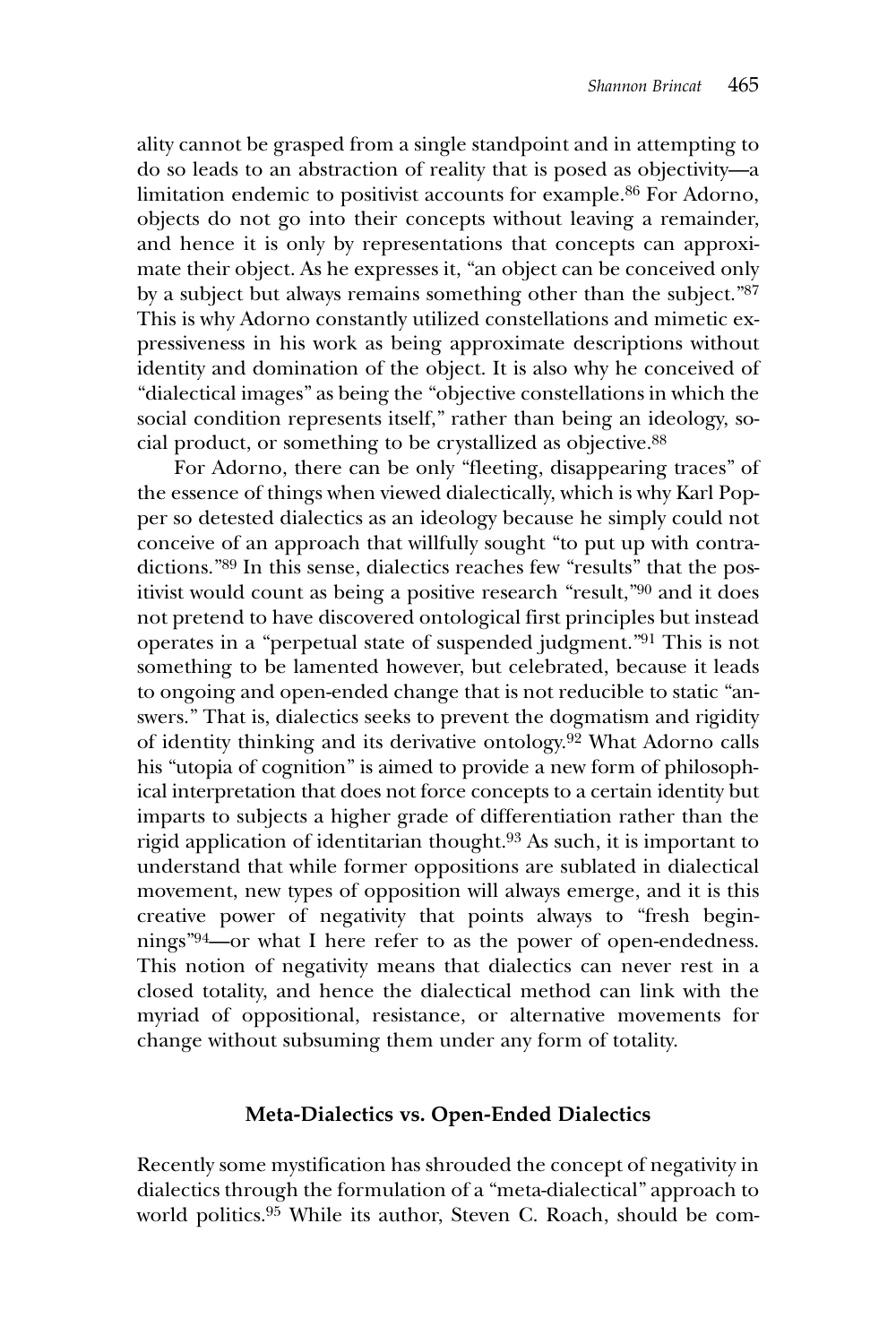mended for taking the dialectic seriously, his attempt to reinvigorate dialectics in IR theory has been rendered unsuccessful because of the problems emanating from its central premise, namely, the counterposing of negative to positive dialectics. The problem is located in the misappropriation of Adorno's negative dialectics and the false juxtaposition between this and positive dialectics that fails both the formation of a meta-dialectical theory, and Adorno. The determined separation between positive and negative dialectics creates a false duality that does not adequately grasp the interconnectedness, the unity, of these dialectical categories and simply cannot support the weight of any purported meta-dialectical theory. It is suggested that a more thorough interpretation of Adorno's thought, particularly a more accurate reading of *Negative Dialectics,* is necessary before one can—if ever—begin to appropriate this method to assist in the construction of a meta-dialectical theory. The problems that arise through the alleged duality between positivity and negativity have implications far outside the methodological debates in IR theory as they go to the fundamental nature of the dialectic itself—hence the detailed discussion that follows. Ultimately, the danger of further mystifying the complexity of dialectics outweighs any benefit that may accrue from Roach's meta-dialectical formula. In this section, I wish to show how the poles of positivity and negativity are mutually related rather than opposed and, in so doing, illustrate the methodological benefits that flow from this understanding into a dialectic that is conceived of as being open ended. This section concludes that dialectics is better conceptualized as an open-ended process, without any metaphysical design or purpose of its own, but which is in fact embedded in social (intersubjective) contradictions and the movements of change this generates in human society. From this argument, the concluding section will go on to posit the methodological benefits of open-ended dialectics for the study of world politics.

The initial problem of "meta-dialectics" is that it implies two meanings: a movement beyond dialectics and a dialectics that counterposes positive and negative dialectics.96 Yet if the prefix "meta" is intended to signify a movement beyond or above dialectics, it is used inconsistently with its Greek root ("beyond" or "above") and implies an advancement on dialectics that somehow pushes the method to new heights. Assuming that meta-dialectics has this objective, namely, to extend or expand dialectics, this intention is nowhere coupled with an engagement with the question of the plausibility of formulating such a meta-dialectical theory. To suggest the possibility of formulating a meta-dialectical position that somehow goes beyond dialectics appears theoretically spurious on the precepts of the dialectical method itself. Within the critical tradition the concept of dialectics forms a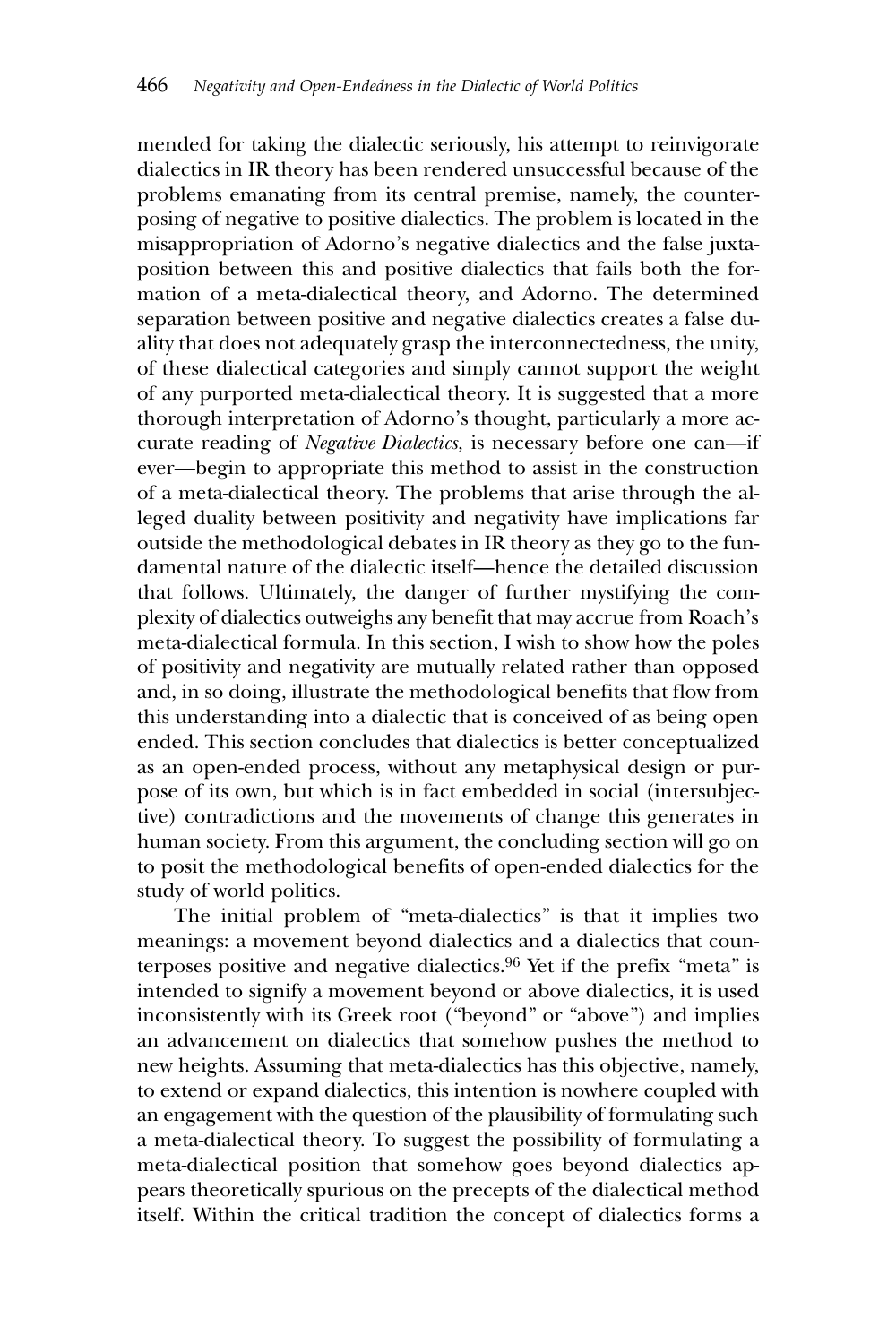significant part of the ontological basis of the theory—the interplay of social tensions or contradictions, the movement of struggle, and the inevitable continuation of this dialectical process. To seek to move beyond this process of contradiction would warrant the question of what is there, behind, above, or beyond the dialectic that one could appeal to while maintaining a critical dialectical position? After all, if something were beyond dialectics then it would be separate or unrelated to it, and hence the title "meta-dialectics" would have little purchase. Alternatively, if it is taken to mean that we can go beyond the dialectic in the sense of going beyond the analysis of social contradiction, then what is proposed is not a meta-dialectical theory but an undialectical one.

Equally problematic is the fact that meta-dialectics aims to move dialectical inquiry from "method" toward "grand theory."97 However, dialectics is not directed just at the abstract/conceptual level as the pejorative of grand theory refers but is enmeshed with real-life processes of change. What is abstracted is always reintegrated with the whole. The dialectical approach focuses on the social totality or wholeness<sup>98</sup> and carries with it the methodological prescription that one component of social life cannot be studied in isolation from the rest.599 Moreover, to render dialectics as grand theory risks mistaking method for theory, wrongly elevating what is essentially a device to help understand social change to a theoretical construction of the world itself.100 While it is certainly possible to study dialectics in the world—a primary example being the ontological dialectics of Engel's *Anti-Dühring*101 one cannot deduce a theory of the world a priori through dialectics as the dialectical forces are those that exist at a particular point in time and space. So while dialectics can certainly illuminate immanent tendencies in social contradiction and these deductions can assist in the construction of social theory that is geared toward promoting "possible futures,"102 it should not be mistakenly categorized as grand theory in its own right. Dialectics is a theory of change and while it presupposes an ontology of flux or becoming as being the most expressive of actual *being* in the world, it holds no pretense as being a causal agent in itself. Dialectics "projects" nothing, it does not cause, affect, or alter anything—human beings (and the totality of their circumstances, environmental historical, economic, social, and so on) cause, affect, and alter their social situation, though of course, as Marx correctly observed in the *Eighteenth Brumaire,* not under conditions of their own choosing.103

Any assertion of there being a "design" lying within the "rational kernel" of the dialectic is highly problematic as it directs dialectical analysis from its situatedness in the world toward metaphysics. It gives volition to the concept of dialectics as if it were something living; di-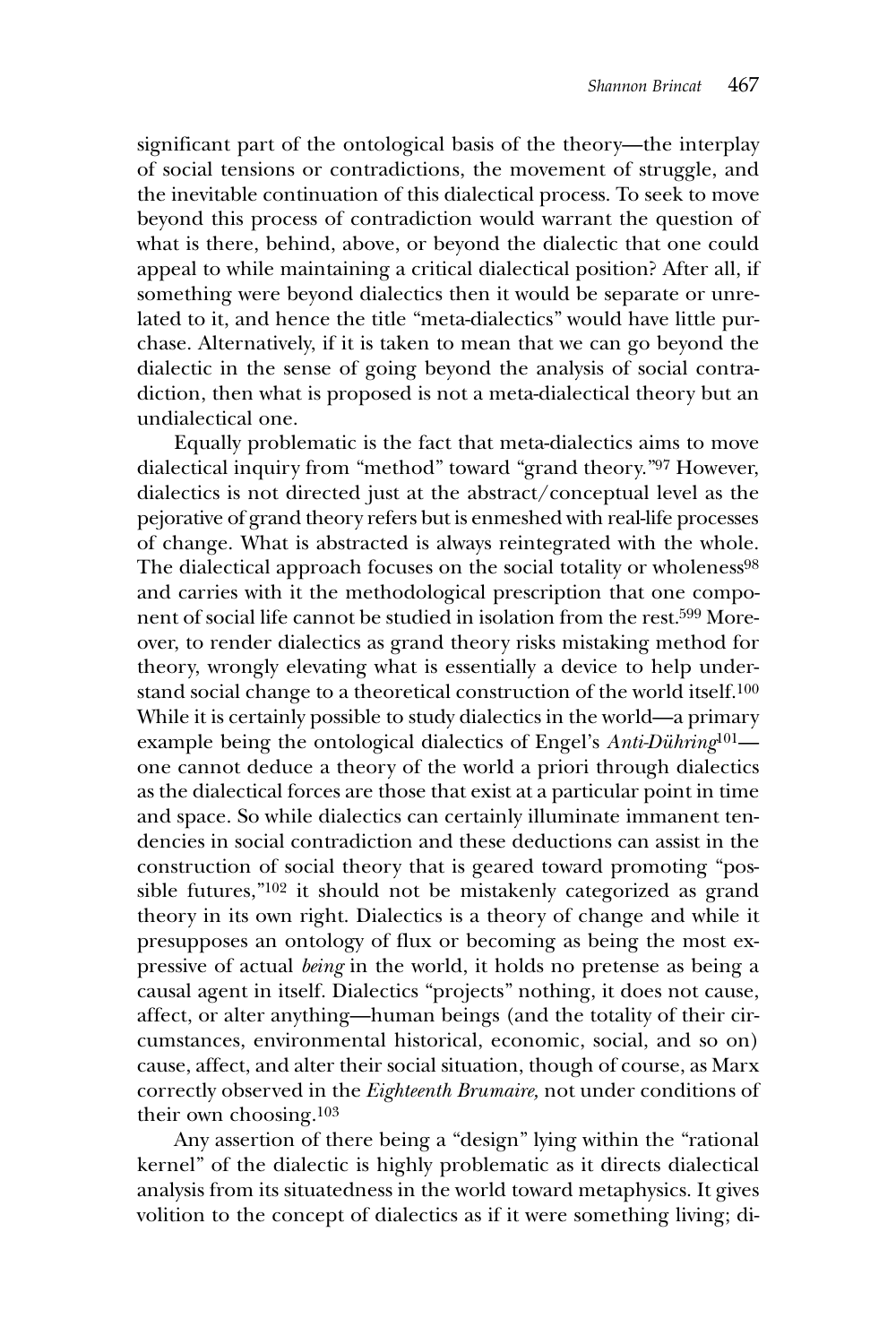alectics becomes an entity of design and purpose; dialectics becomes the actor. Accusations imputing an intrinsic property, design, or projection within dialectics are guilty of hypostasis, giving to the dialectical process a telos that subverts its inherently open-ended nature and robs the concept of its embeddedness in social action. Dialectics, properly conceived, posits no ultimate design or intrinsic character, for such assertions would themselves be undialectical; they would give dialectics a power of volition that a concept simply cannot possess and willfully ignores its embeddedness in social relations and human action. It imputes to dialectics a timeless character that does not recognize the fundamental tenet of dialectics itself: *flux.* Following Nietzsche, Adorno criticized the philosophical categories that failed to grasp the dynamic processes of the world. For both of them, the world was in a state of continual transition and development and reality was viewed as a process of becoming. It could not be explained by a final state, ultimate standpoint, or as possessing an intrinsic "design."104 To attempt to either channel or arrest processes of change through dialectical analysis is therefore anathema—while dialectical analysis can help understand change, it is reliant on human agents to move social change this way or that. In this view, dialectics does not assume the role of grand theory but rather is intended to augment theoretical claims and assertions through an understanding of social processes. Dialectical theorists can continue to value emancipatory change and challenge existing world orders with emergent alternatives, but while recognizing that dialectics, of itself, does nothing to bring about such change.105

The array of conceptual problems in meta-dialectics inheres from one crucial problem, namely, the alleged duality between the dialectical categories of positivity and negativity. This bifurcates what is essentially intertwined, and as we have seen from our discussion of the double transition above, fails to acknowledge positivity/negativity as equiprimordial. Instead, it one-sidedly champions negativity and denigrates any affirmative traits; it does not give positivity its due. Ultimately, such an approach fails to acknowledge the mutual relations between dialectical negativity and positivity, a problem that results from its reliance on a problematic interpretation of Adorno's *Negative Dialectics.* In the estimation of Roach's meta-dialectics, the paradigmatic example of so-called positive dialectics is that of Hegel and Marx, who deemed that new social practices resulted from the inherent contradictions/tensions in sociopolitical structures.106 In this conception of dialectics, the realization of new ideals in society registered new forms of positive knowledge. The *negativity* of dialectics, either through conceptual inadequacy at the level of logic or social relations of contrariety in real social oppositions, are seen to drive the *positivity* of knowledge and/or social change. In other words, social contradiction and the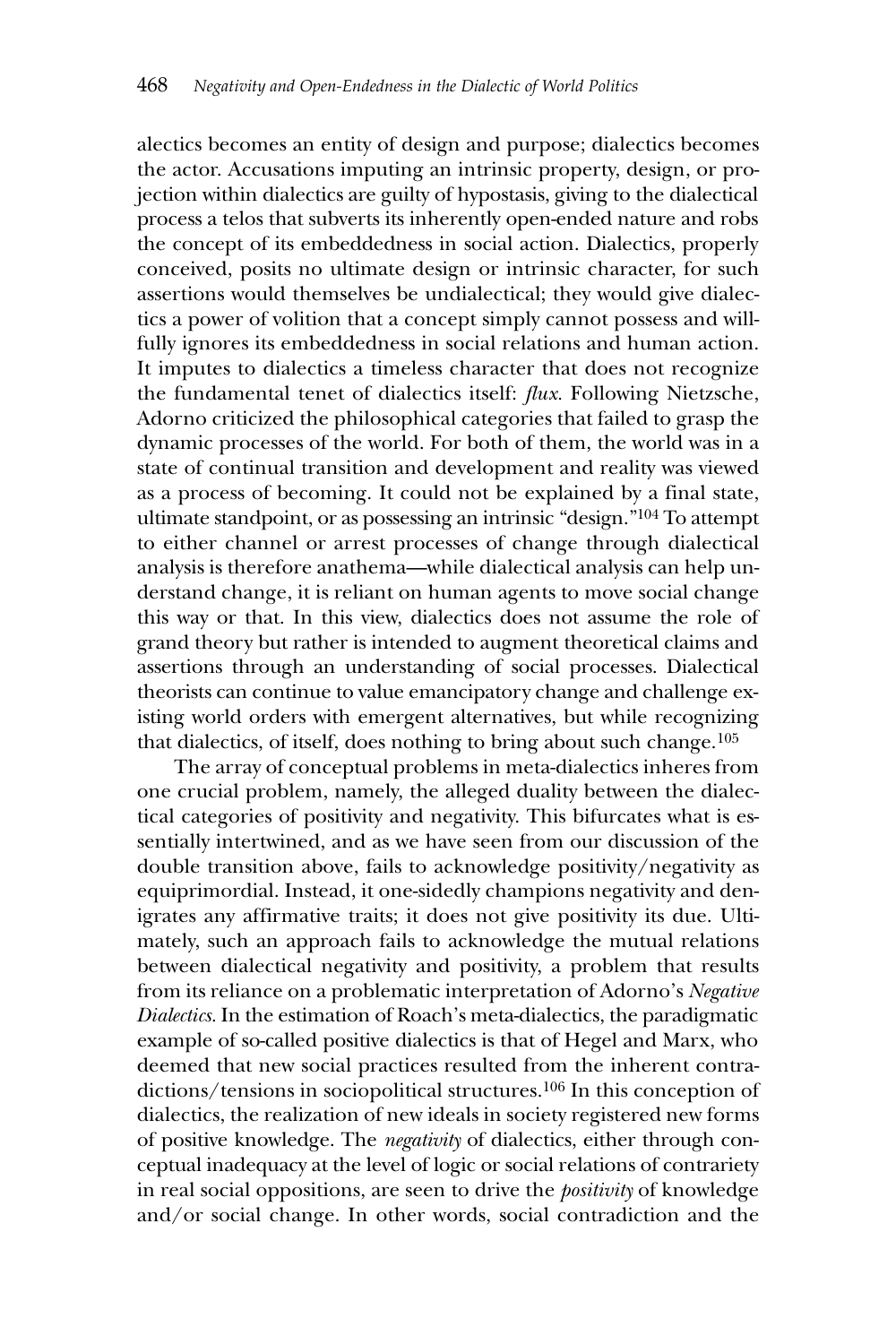sublation of these tensions ultimately lead to greater human freedom, which is heralded as a positive outcome.107 In distinction, Adorno's dialectics is deemed as "negative" because, for meta-dialectics, there is no positive knowledge of social transformation resulting from the dialectical process that instead expresses a "form of complete selfenclosure."108 The implication of making such a distinction between positive and negative dialectics is that it substitutes a value judgment for analysis; it means the dialectician differentiates between *bad* (negative) or *good* (positive) social practices that supposedly flow from the dialectical process.

In rather dismissive fashion, Roach here pushes Marx under the banner of positivity because Marx is said to envisage a "positive" formulation of the worker's experience of oppression in the "self-realized" outcome of their freedom in a "new humane society."109 Adorno's dialectics on the other hand, is interpreted as "negative" because the reification of the subject in modernity pushes them to identify with the societal objects of their own oppression.110 The "positive" label is used to cluster those theorists who elicit an optimistic appraisal of the possibilities in the dialectical process of social change, whereas negativity is used to denote a pessimistic appraisal of dialectics in which change is deemed to lead to further reification/domination. However, this heuristic creates a false juxtaposition and conflicting duality between positive and negative dialectics that results in an erroneous opposition between them on the basis of an evaluative hierarchy of good (positive) and bad (negative) social outcomes.111 This conceptualizes the categories of positivity and negativity in a most peculiar way, not just because it follows a dialectical determinism and consequentialism that is not to be found anywhere else in Critical Theory but because it interprets dialectics by the social conditions that are predicted to follow as a result of social contradiction, rather than as being a method that informs and understands such a process. This rigid bifurcation between allegedly separate categories of dialectics fails utterly to reflect their interrelation. By labeling theorists through their optimistic or pessimistic belief in the outcome of dialectical social change fails to appreciate that dialectics is informed by both positivity and negativity. Positivity and negativity are not an opposing duality but rather unified aspects of the same process, two sides of the same dialectical coin.

Any brief empirical study would confirm that dialectical negativity does not always lead to positive overcoming as meta-dialectics assumes. If dialectical positivity always led to affirmation, how then could we explain the many contradictions in social life? For example, Axel Honneth has questioned the existence of social injustice and the absence of any large-scale public reaction against it. The problem revolves around the anomaly that while an understanding of injustice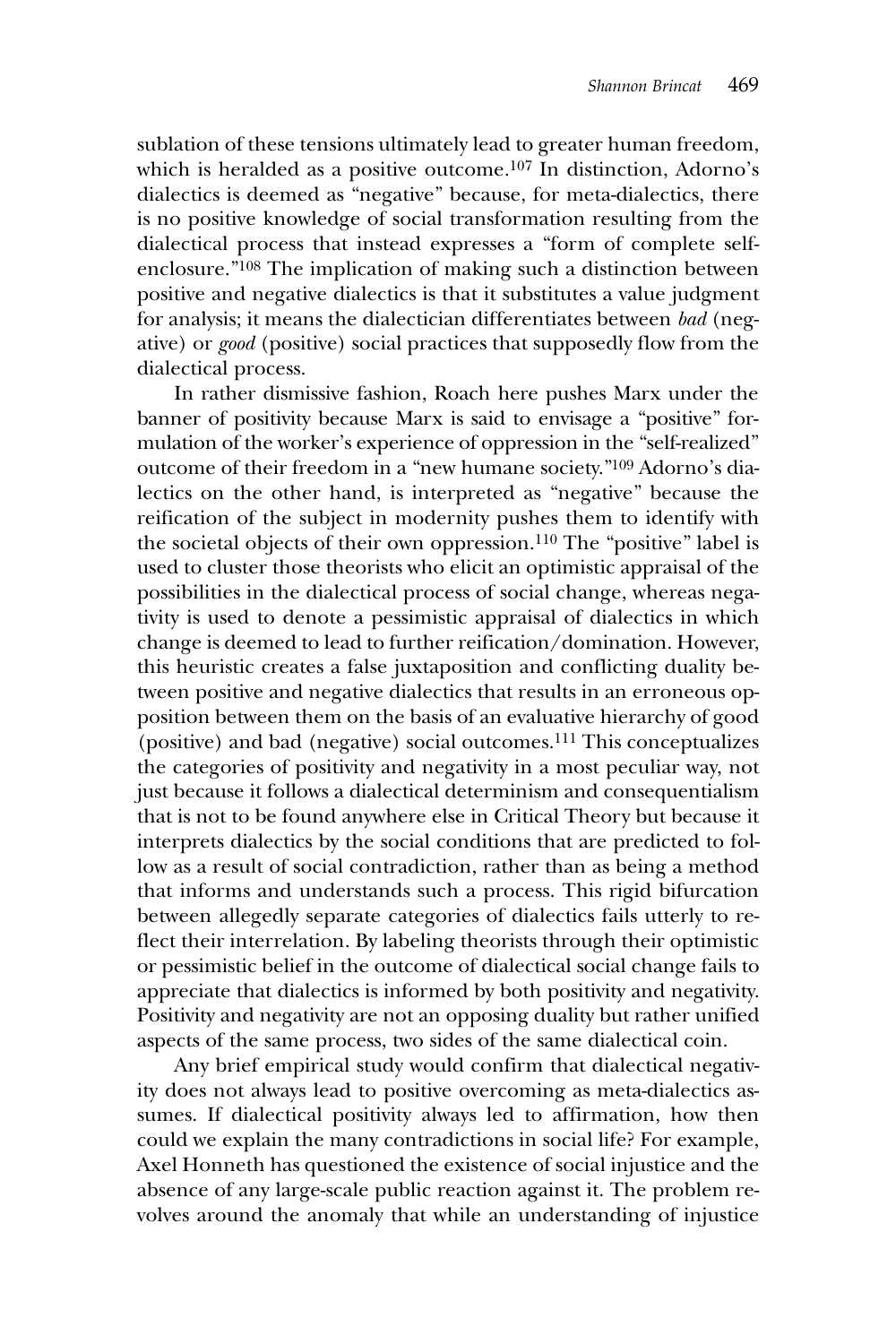should have of itself the rational force to convince subjects to create a social praxis of cooperation, it has not yet moved humanity to change.<sup>112</sup> The perennial lack of progressive change in our social conditions is only in part due to the inadequacy of our philosophical reflection. Reasons why theories of emancipation have yet failed to bring forth desired change have been leveled at the usual suspects including humankind's alleged "immaturity," "false consciousness," the "fear of freedom,"113 or growing social pathology under the domination of capitalism and the separation of humankind within the states system. People often act irrationally, in ways that do not accord with their ostensible self-interest, and it is something that the negative/positive dialectical duality cannot explain. A clear example is the deformation of the proletarian consciousness that Marx regarded as self-evident. Marx believed that the "ability to calculate advantages"<sup>114</sup> was possessed by the proletariat, whatever its degree of alienation. Yet instead of revolutionary fervor, we see a retreat to either religiosity or nationalism, to protectionist trade unionism or the vote for social democracy. One could be forgiven for assuming that the suffering of the proletariat should have rendered their "calculation of advantage" rather easy. Instead, irrationality has conflated to madness, defined as repeating behavior patterns, despite the fact that its repetition does not achieve the desired result. Such examples abound: the internationalization of capitalist norms, acquiescence to the ideal of competition, blind faith in the potential for reward. Here we see the proletariat content themselves with old nostrums rather than new horizons of struggle, conditioned as they are by circumstances—not of their own choosing—but transmitted from the past, to borrow from Marx's *Eighteenth Brumaire* once again. Human reason is not pure but possesses an "incomplete vision," it "frets and fumes" as it encounters new problems to which it may create new solutions.115 Yet meta-dialectics would wash away the question of possibility to assume unambiguously that positive dialectics always leads to new forms of knowledge firmly in its hand. I contend the process is far more contingent, far more reliant on human praxis than this theory understands.

If we turn to the other side of the duality, negativity, and push the negative inflection of meta-dialectics to its extreme, we find equally problematic assumptions. In this account, history is seen to proceed only through pure negativity, war, and struggle rather than mere tension or contradiction, which manifests in the belief that nothing will happen without calamity. Here history is the "hideous pagan idol, who would not drink the nectar but from the skulls of the slain."116 This notion can be traced to its Hegelian origins and the "slaughter bench of history."117 but it should not be interpreted as a flawed philosophy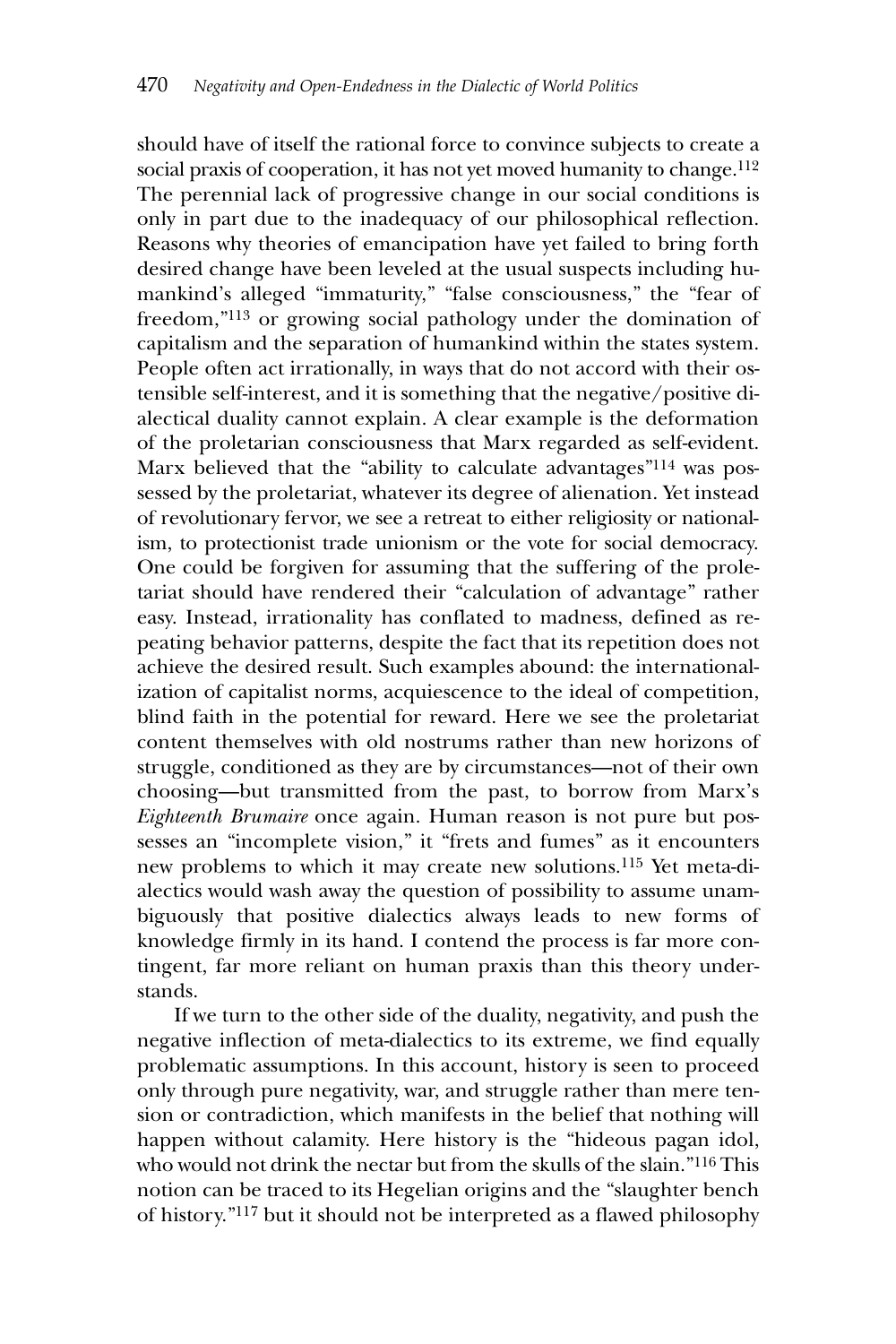of history wherein change can only occur through the worst forms of social negativism and asociality. Dialectical movement can still take place within "good" (positive) social conditions. Utopia need not preclude change or mean the cessation of history but may offer conditions that are more suitable for fuller expressions of freedom to emerge. That is, one could speculate that where dialectical contradictions are less antagonistic may in fact allow for sublation without the unnecessary distractions that arise through more vexed forms of social relations.

In distinction to the approach of meta-dialectics, I argue that the skillful dialectician should possess a relational understanding of the categories of negativity/positivity in dialectics in a way that recognizes the interpenetration and mutuality of these two poles. First, it is far too simplistic to label Marx and Hegel as "positive" dialecticians by virtue of the fact much of their work was inherently critical, and therefore, even in the typology of meta-dialectics, negative. One might here refer to Hegel's critical reflections on the Kantian moral conscience and subjective freedom in civil society,<sup>118</sup> or the critical content of Marx's *Capital* and the *Economic and Philosophic Manuscripts.*<sup>119</sup> Second, the label of positive dialectics has a tendency to conflate the dialectical method with teleological and determinist outcomes. While the teleological and idealist underpinnings of Hegel's dialectics have been well documented and will not be contended here, the charge of teleology within Marx's dialectic is a highly dubious aspersion and seems an unfair caricature of Marx's thought. Even a cursory survey of Marx's work reveals numerous, explicit passages in which Marx derides such readings of the dialectic, not least in his demystification of the rational kernel of dialectics from Hegel.120 Marx's dialectical method seems diametrically opposed to any form of teleology as evidenced by his strident insistence that it is people, real, living people, "that change circumstances"121—and I need not draw the attention of the reader once again to the *Eighteenth Brumaire* for the relation here is obvious.122

Marx placed repeated emphasis on human agency in the dialectical process of social change and instead of portraying the dialectic in a mechanistic fashion leading inevitably toward the telos of freedom, Marx posited historical struggle in which the notion of progress toward communism was anything but a definitive endpoint. While certain Soviet-inspired Diamat accounts rendered communism as the inevitable synthesis of capitalism and socialism, Marx never used the dialectic in a determinative sense. Hence Ball has described Marx as a "political possibilist" rather than a "historical inevitabilist."123 Moreover, the fact that Marx emphasized a continuous process of change, from socialism, to communism, and onward, is a clear indication of the nondeterministic nature of Marx's dialectic.124 It has long been accepted within Marxian thought that the higher stages of sociopolitical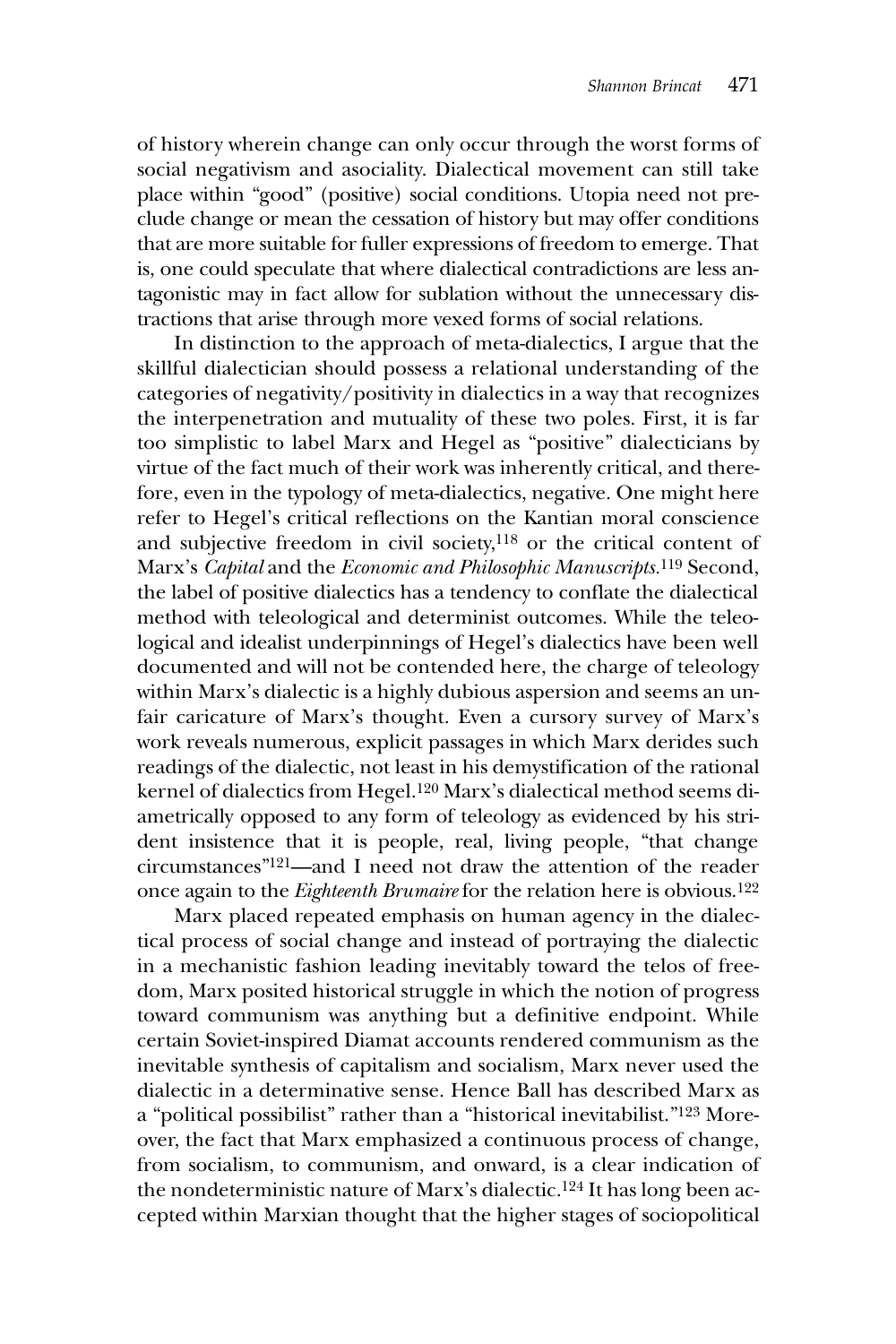organization would not diffuse the dialectical process. That is, while class antagonism would almost certainly disappear in the movement from socialism to communism, Marx maintained that wider social contradiction would remain, and hence the ongoing fluidity of social life that anticipates my formulation of the open-ended or ongoing character of dialectics.

Following from its caricature of Marx, the meta-dialectical approach of Roach attempts to do the same to Adorno. Adorno's *Negative Dialectics* is made to serve as the linchpin of meta-dialectics<sup>125</sup> and yet there are a series of misconceptualizations that can only be resolved through an adequate restatement of Adorno's seminal work. Adorno states in the Preface that the negative dialectical approach seeks to free dialectics from any "affirmative traits" by using an enhanced appreciation of the strength of the subject to break through the "fallacy of constitutive subjectivity." It looks to that which would be outside the "sway" of the unity principle126 and finds its experiential content in the "resistance of the other against identity."127 The nonidentical is "the thing's own identity against its identifications,"128 and the primary task of negative dialectics is to criticize the claim to hegemony over the object in the idealist logic of instrumental reason.129 Why Adorno calls this form of dialectics "negative" is because it does not claim to possess the truth of the "indigent," "dissonant" object but remains concerned with the moment in which the object appears as more than what its covering concept fails to cover.130 As Bernstein notes, negative dialectics is termed "negative" because it is not totalizing; it is not an attempt to arrive at absolute knowing or the absolute idea. It is negative because it is moved by the negative experiences of pain and suffering, because it lives through a continual awareness of contradiction, the negative or "wrong state of things."131 So in distinction to Roach's depiction of nonidentity as the "subject's withdrawing into itself,"132 for Adorno, nonidentity is that part of the subject that is resistant to its identification, that which remains nonidentical. Moreover, negative dialectics is used by Adorno as the "hinge" by which he hopes to turn the direction of conceptuality toward this so-called nonidentity.133 As such, negative dialectics does not pertain to a negative (bad) social condition but is both, one and at the same time, positive and negative, the concept and the nonidentical.

The double transition here is obvious, and the analogy need not be laboriously drawn out. What needs expanding is how Adorno, through negative dialectics, sought to champion the dignity of the object against the potentially reifying and totalizing moment of sublation (*Aufhebung*) in Hegel's dialectic.134 In Adorno's estimation, whereas in Hegel the dialectical process ended in absolute or reconciled identity, the dialectical relationship was not yet exhausted, and Adorno upheld the truth of the nonidentical, the belief that certain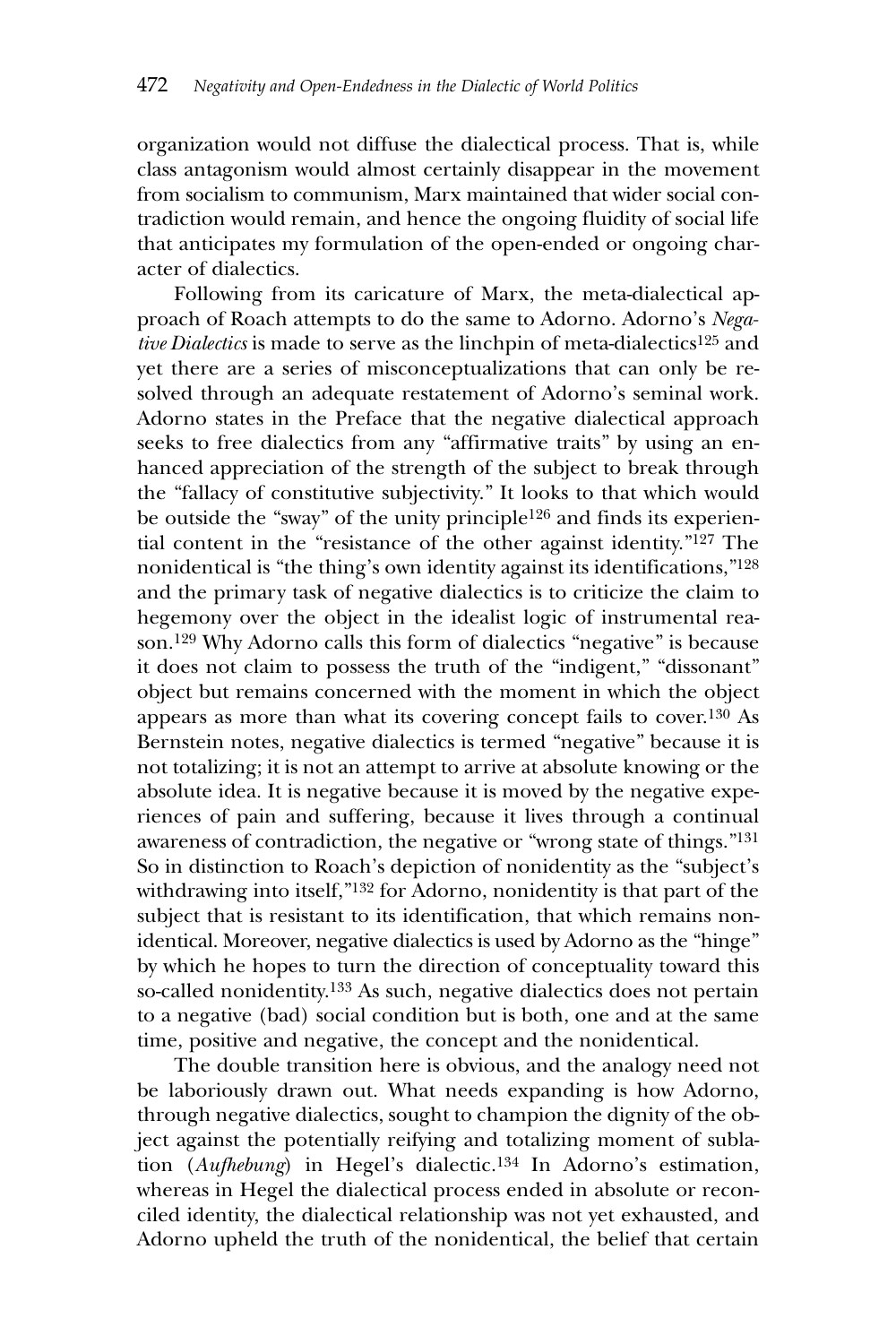aspects of the other remain irreducible. Adorno ultimately rejected both Hegel's notion of the cognitive dialectical process that would unfold into the Absolute Idea and the conception of sublation as leading to an ultimate, harmonious reconciliation.135 In distinction to Hegel, Adorno suggested negativity, the idea that the difference between subject and object cannot be entirely abolished. As Adorno expressed, "dialectics' positive element would only be determinate negation criticism—not a final inversion, happily emerging with affirmation in its hand."136 Negative dialectics registers that we cannot subsume the whole, or the other, in a reconciling synthesis, and hence Adorno indicts Hegel's philosophy as implicated in the axis of domination and reification that distorts relations of identity. That is, Adorno reacted against the conception of dialectics that had an affirmative basis within Hegel's idealism<sup>137</sup> and instead posited that there remains a realm, no matter how small or repressed, of the subject against totalization (nonidentity). Negative dialectics is the consistent sense of nonidentity by virtue of the fact that it does not begin by taking a "standpoint"138 and by the fact that it does not seek, nor deem it possible, to ultimately reconcile identity in sublation.

Rather than presenting negativity/positivity in oppositional terms, Adorno's primary concern was to expose the "ontology of false conditions" and endangered subjectivity. With this intention, Adorno sought to use Hegel's thought but not his practice to explode the moment of positivity (sublation) in favor of an uncompromising emphasis on negation.139 However, Adorno did not therefore accuse Hegel of being a positive dialectician, that is, a person who believed in "good" social outcomes. We must appreciate the analytical distinction that gives the positivity/negativity dichotomy meaning in Adorno's work by understanding these poles as devices for ordering nonidentitarian (or negative dialectical) thinking, the purpose of which was to save the autonomy of the subject against its identifications. It is the fact that the subject remains nonidentical that leads to the dynamism of negative dialectics for it retains a certain freedom in unique difference, something that is immune from static identifications and attempts at affirmative nomenclature.

In this way, Adorno's concept of negative dialectics tends to the realm of the possible.140 History is open ended. As Rosen has pointed out, the political implications of nonidentity are that history has a "double character," something being "inert" in the present but which is "potentially dynamic." What remained outside identification (the nonidentical) revealed the incompleteness of the concept, and because such identification was only partial and incomplete, the nonidentical itself possessed a latent capacity. It remained possible to move beyond what was reified and incomplete, and the task of Adorno's negative dialectical account was to revivify history to its vital and dynamic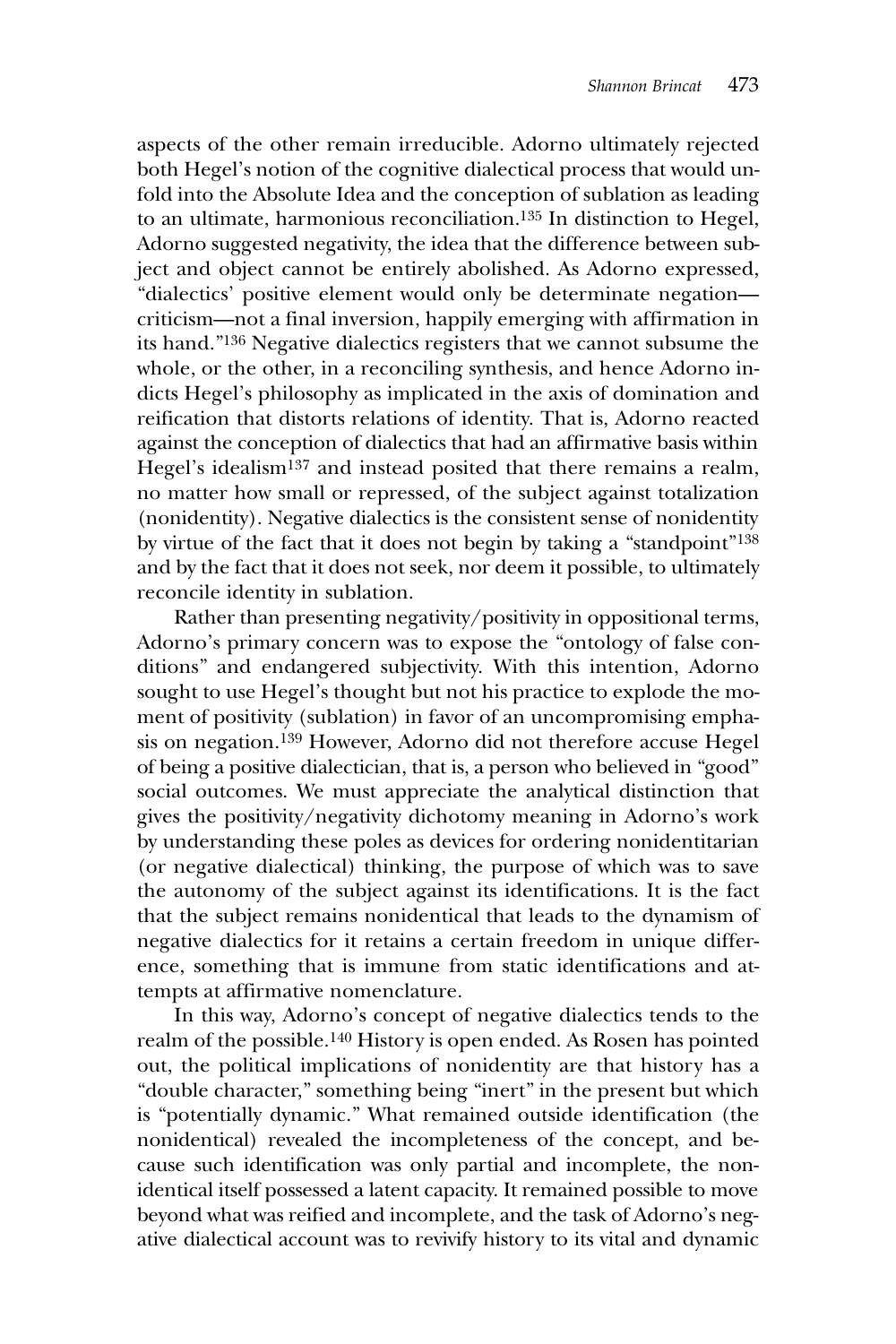potentiality, which pointed "beyond reified actuality."141 While Adorno posited that the capacity of dialectics to transcend opposition is limited (because the grounds for transcendence are circumscribed by history and particular conditions), negative dialectics nevertheless centered on this notion of possibility.142 In other words, though reality had cheated the object of possibility because its past was given, Adorno maintained that the possible is nonetheless visible.143 By exploring this possibility, Adorno could investigate the historical process stored in the object, its actualization and limitations. As such, the dialectical horizon of open possibilities is widened by the theory of nonidentity and in a radically oppositional sense to identitarian thinking.

In relation to human freedom, Adorno emphasized the dialectical tension between societal structures and the ways in which these inhibited subjectivity and its desire for freedom.144 Despite the stifling conditions facing the subject in modernity, Adorno's explicit recognition of the unremitting tension between social structure and subject clearly reveals that for him the dialectical interplay was not yet exhausted, that potentiality and possibility remained. While conditions seemed unlikely for emancipation within capitalism and the Weberian state, it nevertheless remained—and remains—a *possibility.* Rather than being a hostage to an intrinsically regressive dialectic, Adorno points us toward the presence of dialectical social tensions and the immanent possibilities within them; in nonidentity, the aesthetic subject, even in the confines and strictures of the one-dimensionality of modernity. Adorno recognized that the "overwhelming majority of human beings tolerate relations of domination, identify themselves with them and are motivated toward irrational attitudes by them—attitudes whose contradiction with the simplest interest of their selfpreservation is obvious," but he also identified that what underlies this "blindly dominating totality" is "the driving desire that it should ultimately *become something else.*"145 Even though in certain passages it appears that Adorno viewed modernity as having missed its emancipatory realization,146 he nevertheless upheld the necessity of projecting freedom in new images and forms so that "in the age of the individual's liquidation, the question of individuality [could] be raised anew."147 Similar passages in Adorno and Horkheimer's *Dialectic of Enlightenment* reveal that within the reflective opposition of nonidentity, the utopia of reconciliation is preserved.148 Sherratt has gone so far as to posit the existence of a utopian image that pervades all the major aspects of Adorno's thought,149 a sentiment echoed by Pippin, who has identified clear "utopian anticipations" of a "state of realised freedom" in Adorno's work.150 As such, negative dialectics does not to lead to nihilism and despair, a "we can do nothing" mentality. Far from it. Negative dialectics offers hope—hope of the subject against all attempts at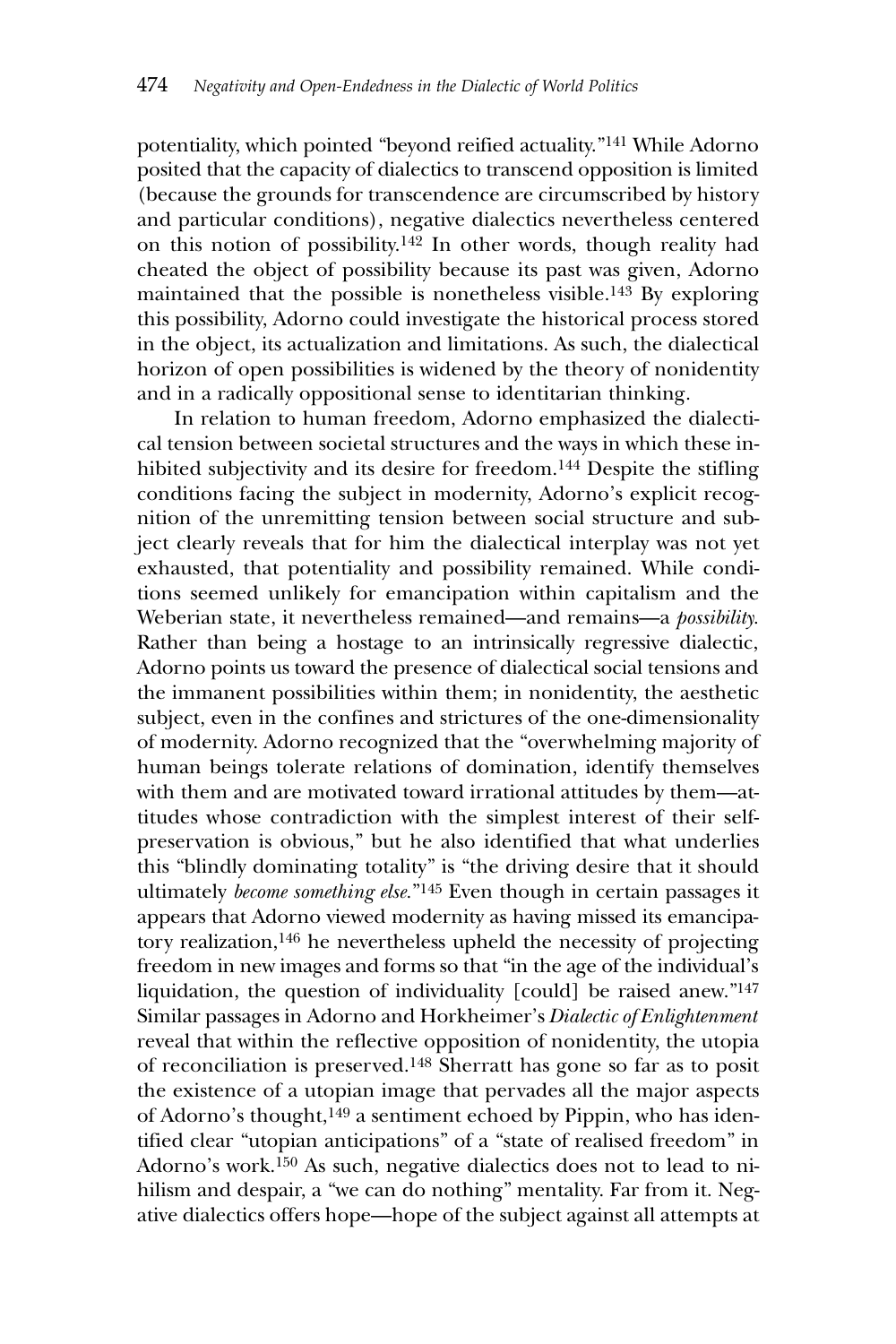sublation and identity—a realm of the subject safe from totalizing ideologies.

Consequently, negative dialectics points to what Held calls the "unfulfilled potentialities of emancipation" precisely because the ontological assumption of resistance follows the presence of the nonidentical.151 In this perspective, if nonidentity remains despite attempts at totalization or sublation, then resistance to forms of identity thinking is not only possible but probable as the social contradiction remains. For Habermas, while negative dialectics becomes indeterminate, contradiction becomes that which opposes reality,152 and it is in this light that we can appreciate Adorno's reliance on the aesthetic realm in which he obviates an aesthetic subject that has a minute potential for a utopian, albeit false, life. As Adorno suggests; "Art may be the only remaining medium of truth in an age of incomprehensible terror and suffering."153 As dialectics is the ontology of the wrong state of things its converse is equally true—that the right state of things would be free of it, being neither a system nor a contradiction.154 And consequently, Adorno looked toward a time and society "that would rid men of coercion" and result in "the objectivity of a reconciled life of the free."155 The best picture of such a reconciled life is evident in Adorno's depiction of negative dialectics as a "no-man's land between the border posts of being and nothingness"156 in which nonidentity could exist untrammeled in the unbounded existence between borders that "belonged to no-one."157 As against variants of postmodernism's skeptical nihilism, Adorno ultimately sought to use negative dialectics in a manner that did not issue in ultimate reconciliation but in the tension between "impossible depiction[s] of the right life and the consciousness of how things could be."158

### *Open-Endedness in Dialectics*

One of the important features of Adorno's conception of negative dialectics is how the emphasis on the nonidentical leaves open the question of possibility and open-endedness in the process of change. If, according to Marcuse, things are never "what they can and ought to be"159 this negativity, the tension in social relations, can potentially result in human action to bring forth purposive change. For this very reason dialectical approaches have tended to value emancipation and have aimed to contrast the dominant, imposed structures of world politics with emergent alternatives that may supersede them.160 A key example of such dialectically informed analysis is the method of immanent critique that aims to expose the gap between ideas and reality, to confront the "existent" in its historical context against its conceptual principles in order to criticize and transcend them.161 In this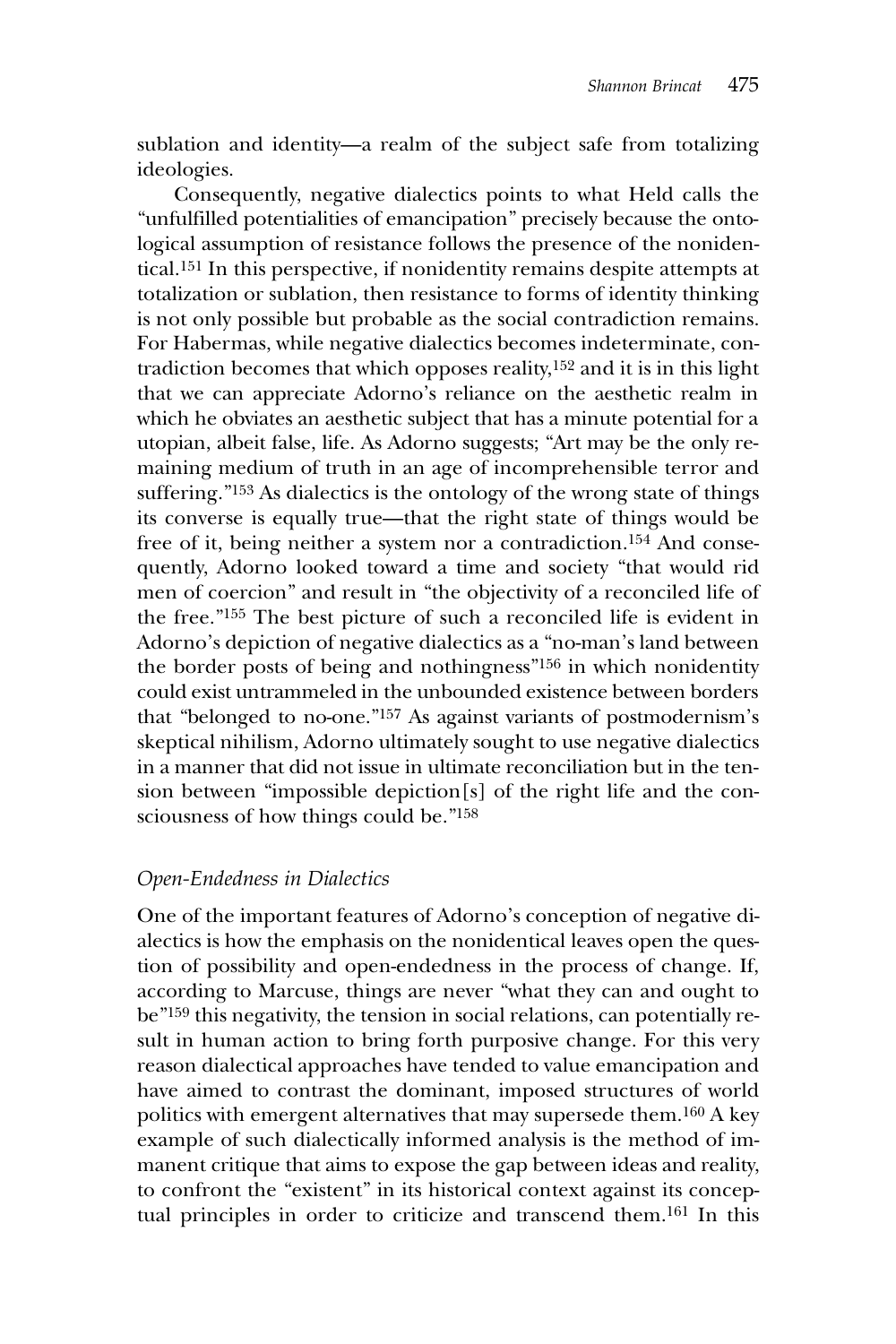vein, the Frankfurt School focused on revealing the contradiction between the idea of bourgeois society and its concomitant universal ideals of justice, equality, and freedom against the actual conditions of bourgeois society; the market, commodity exchange, and the exploitation of human labor. Such a move was made explicit by Adorno in his critique of the material contradictions in liberal society:

If social science . . . takes the concept of a liberal society as implying freedom and equality . . . [and then] disputes, in principle, the truthcontent of these categories under liberalism—in view of the inequality of the social power which determines the relations between people—then these are not logical contradictions which could be eliminated by means of more sophisticated definitions, nor are they subsequently emergent empirical restrictions of a provisional definition, but rather, they are the structural constitution of society itself.162

Employed in this manner, dialectics moves toward a transformative critique that can overcome the separation between theory and history.163 It assists in exposing societal contradictions and in doing so ensures that avenues for radical transformation are opened.

Yet it is important to note that mere recognition of the contradictions within existing social conditions is not coextensive with the praxis of freedom.164 That is, critique is by no means a sufficient condition for the overcoming of particular historical situations that can only be filled by conscious, active, human agency. The capacity of dialectics to transcend opposition and contradiction is circumscribed by historical conditions and, though philosophy cannot transform these conditions, a dialectically informed social analysis can help to create the preconditions for their alteration.165 This is what Horkheimer meant when he reiterated that "dialectics is not identical with development," it is reliant on spontaneity, resistance, and "constantly renewed struggle for freedom."167 The negation of existing social conditions is not inevitable: "liberation," as Marcuse calls it, requires the "historical action" of humankind. Dialectics remains unconcluded so long as autonomous, emancipatory action is not forthcoming.<sup>168</sup>

In this last section I wish to discuss the importance of this concept of open-endedness in dialectics by illustrating the methodological benefits that accrue from its application. The primary contention is that the benefit of open-ended dialectical analysis lies in its ability to remain unconfined, to not restrict analysis to one causal explanation or abstraction of social change. While limiting the scope of research is necessary in any project, it risks arbitrarily excluding relevant causal factors and objects of analysis, and/or of abstracting and reifying certain causal factors and objects of analysis as primary. Open-ended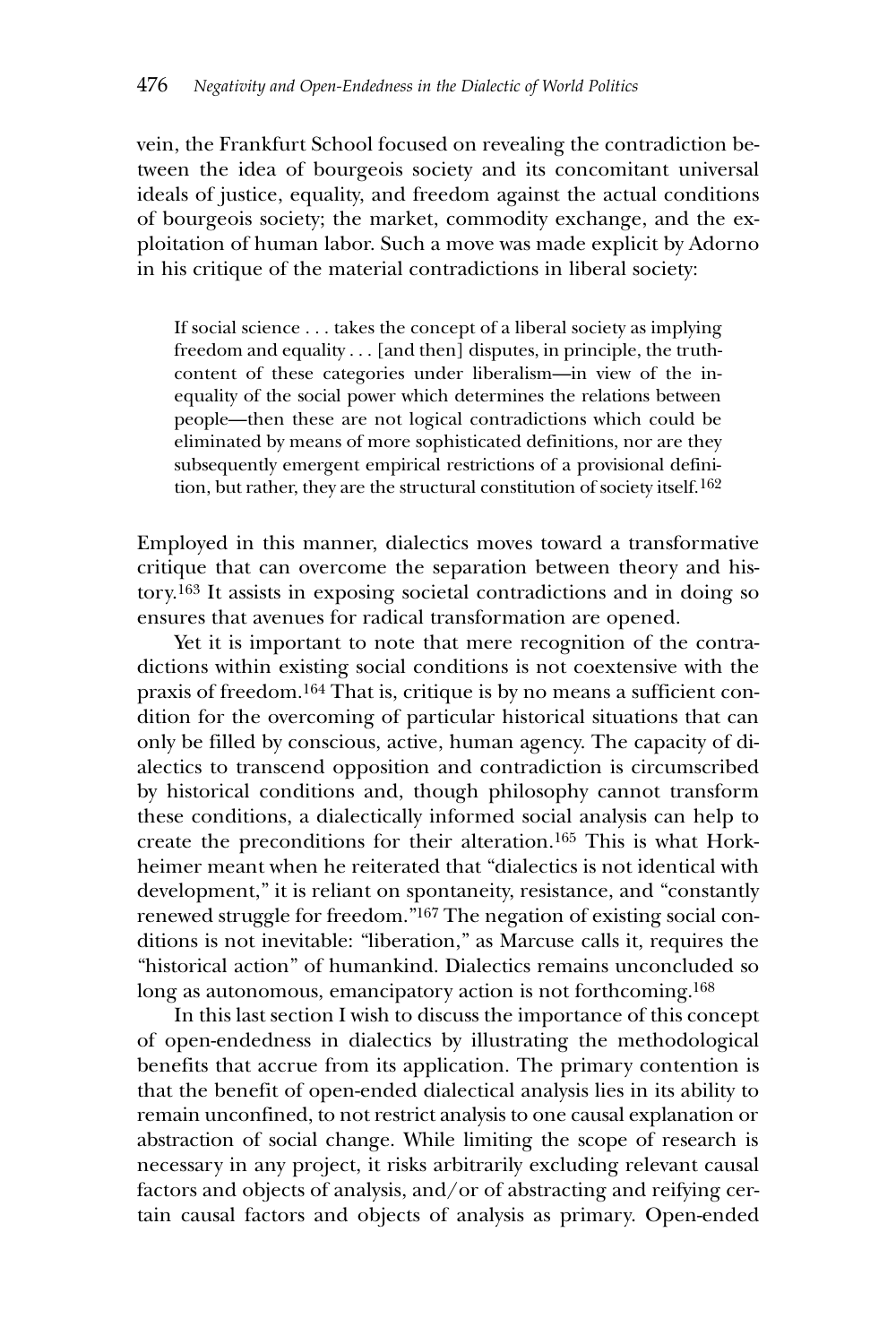dialectics can help overcome these limitations by ensuring that at its level of abstraction of the particular (i.e., where an object, phenomenon, or moment is analyzed in its particularity) is always reintegrated within the whole and, in so doing, renders particularity within its manifold relations and interconnections.169 Yet dialectics should not be mistaken as being indeterminate merely because it suggests ongoing processes of interaction and transformation. Rather, dialectics seeks to understand things in their movement, the complex nexus between internal contradictions and external relations. Dialectics is therefore not just a way of explaining events after they have unfolded, but offers crucial insights into the process of change itself, the immanent tendencies towards a possible—though nonpredictable—future.

The issue can be understood by distinguishing between systemic and synthetic analysis. The former rests analysis upon the assertion that "the elements of a given structure condition one another," the former—to which dialectics corresponds—seeks to explain how and why these elements first arose and combined, and to discover immanent tendencies that indicate possible trajectories of transformation. Arthur warns that if we neglect this distinction the danger of determinism looms.170 At the same time, however, one should not take a reductionist view of reciprocal interaction, that is, reduce dialectics to the mere fact of the interrelatedness of all things. What is of crucial importance is the notion of contradiction in real or objective relations that create the conditions in which change is possible. Dialectics is not just cause and effect, or the relation of things within the whole. The social world contains immanently the seed of its own sublation yet overcoming contradiction is a matter of human choice and action. This rejects the determinism of the Diamat camp not because capitalism and the state system do not contain within them social contradictions but because these theorists fail to grasp that the very possibility of sublation of these social conditions is reliant on praxis, that is, selfconscious human action. This moves dialectics from mere reciprocal interaction to a higher, social relational account of the contradictions within modernity that may lead to the possibility of emancipation.

The opening quotation of this article, taken from Marx and Engels, affirms that we are both the products of circumstances and the potential changers of those circumstances.171 For Marx, we are "continually evolving out of the life-process of definite individuals," but of course "under definite material limits, presuppositions and conditions independent of their will."172 This ontology of human subjectivity assumes the possibility of human beings engaging in practices so that they can make their own history, that is, be self-directive and autonomous.173 This works against both deterministic and voluntarist tendencies in the project of emancipation, for voluntarism ignores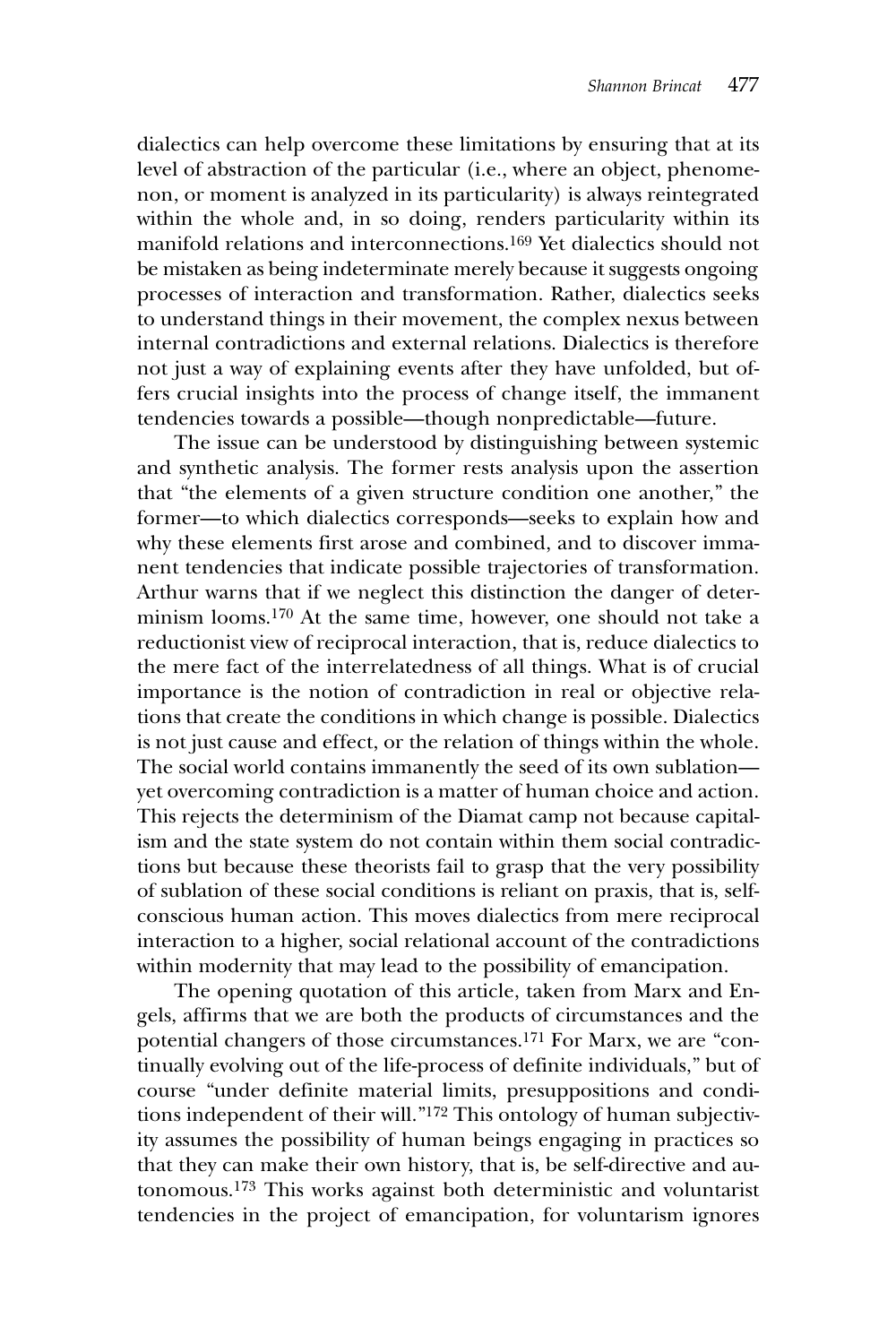the reality of objective constraints on subjective agency and our ability to direct our lives given historical conditions, whereas determinism overplays the limitations of material capacities and the impositions of structure on human agency. While we are situated within material circumstances that provide the setting for our actions, this does not lead to a passive determinism. Praxis is the coincidence of the changing of oneself with the changing of circumstances.174 It is with this form of activity that it becomes possible not to transcend our conditions—a vain form of escapist idealism—but to direct or channel these conditions so that they are not something externally imposed but something that we cocreate and cotransform, something that we can direct toward our desired ends. This preempts the charge of subjective idealism because it recognizes that although the autonomy of the subject is real, our being-in-society means that prior to accessing our free will we are embedded in social practices that possess a particular history and unique conditions.175 Agency and structure are co-present and are related immanently and dialectically. Immanence here is used as an "originary" that describes the relationships between things, what they are, what they have been, and the types of development that can take place within these relationships and conditions. This originary, as a complex array of dialectical relationships, differs from the cause/beginning or effect/solution binaries because these traditions tacitly assume relations as something external and fixed, with the inevitable result that stasis is the natural position of analysis. In distinction, an open-ended dialectics makes politics both possible and necessary for it places human agency as central.176

The fact that historical change can only be anticipated does not mean that dialectics is itself indeterminate or that the complex web of social variables is retrospectively unknowable.177 There is a necessary contingency, an openness, inherent to how the conditioning factors of society are seen to operate through dialectical analysis that is not the same way that they are conceived of in determinist or structuralist accounts. Whereas structural accounts view society as a selfcontained unit in which social structures are essentially pre-given and inert, dialectics sees society as a myriad of relations that are in perpetual state of becoming, so that the array of conditioning factors that influence future development are far from being determinative. This movement has been described by Ball as one of "unanticipated development," leading ultimately to further change at an unspecified and conditional future time.178 What comes out at the end of a given historical process is not knowable in advance, as it is an outcome of a concatenation of a wide range of happenings, some of which are what people think and act (whether or not their actions are thought to be "free"), some of which are a matter of contingency and some of which are a result of the conditioning factors in operation.179 It is because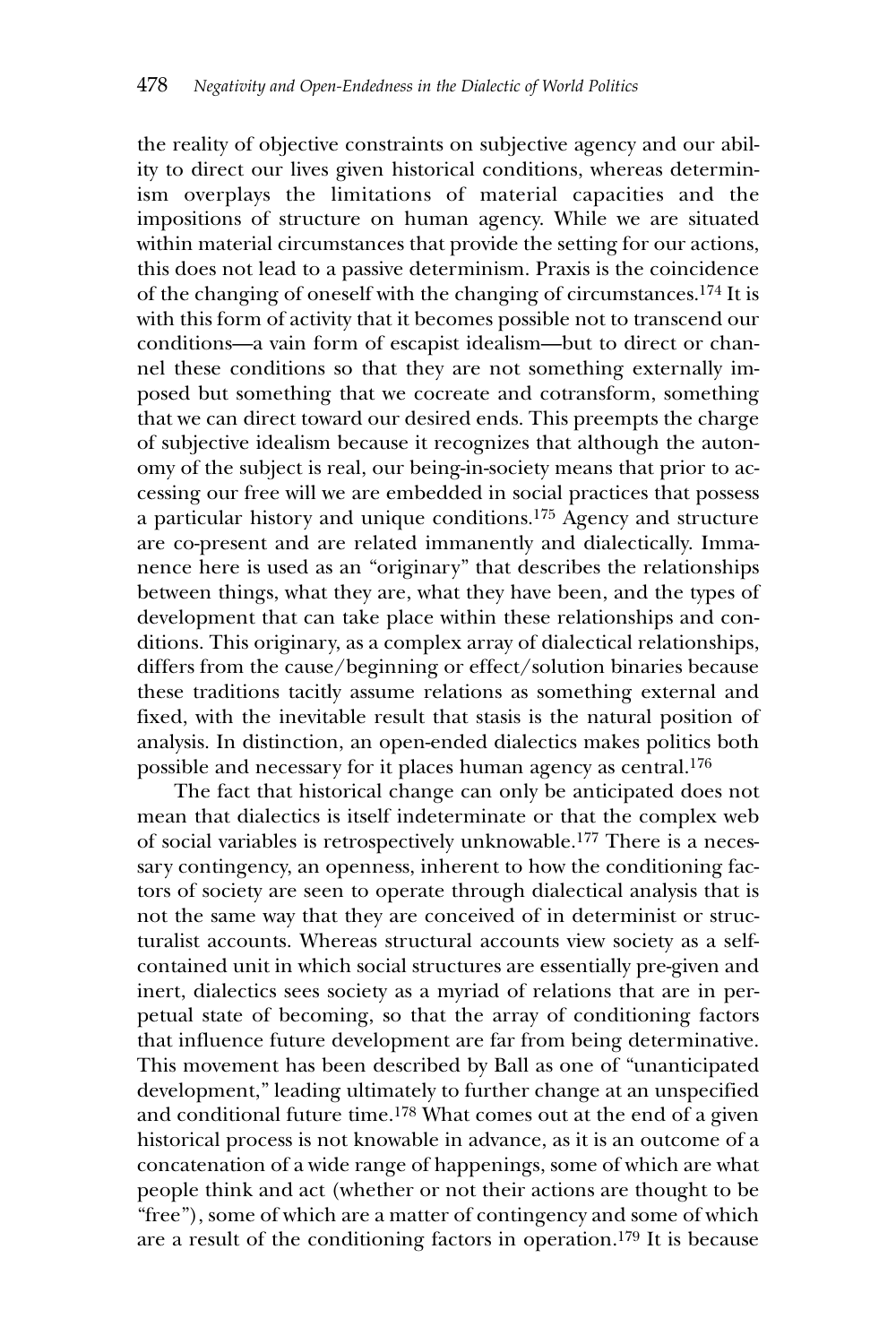of this dynamic complexity that Horkheimer appropriately described the dialectic as being "unconcluded" (*unabgeschlossene Dialektik*), or what has been described here as being open ended.<sup>180</sup>

What this amounts to is a clear rejection of the mechanistic teleology that has been so pronounced in the Diamat school of dialectics. Inevitabilist narratives, notions of endless progression, prediction/ prognostication—all such wishful stories are recast as hubris bred from the ideological distortion of dialectics. Yet this does not deny that an open-ended dialectics remains committed to a weak telos, a telos without determinacy. Praxis is intentional and goal oriented and therefore pertains to a weak teleology regarding the potential in humankind for overcoming social contradiction. Max Weber's observation that all social action is teleological in the sense of being goal oriented may appear truistic and trivial, but for a dialectics that is firmly grounded in social relations, its implications are far reaching. What dialectics offers is the regrounding of teleology as purposive human creation, a property of human subjectivity, agency within given conditions. We may desire and work toward certain ends, but it is not prefigured as a guaranteed outcome. Here human agency and a possibilist narrative replace the closed structures of the inevitability thesis. Merely because human actions are intentional and goal oriented, does not imply inevitability or a mechanistic teleology. As explained by Neufeld, social contradictions cannot be sustained over time, and dialectics can assist us in understanding how these antagonistic forms may resolve themselves.181 Open-ended dialectics leaves development as something possible rather than inevitable; whether and how such social contradictions are to be resolved is ultimately up to us. Social contradictions may not be positively resolved, but neither will they remain inert.

Open-ended dialectics, here conceived, is intended to overcome the propensity of some scholars to insist on characterizing the dialectical method as mechanistically teleological, as holding to "a selfconsciously posited goal that awaits actualization."182 There is simply no possibility for a teleological account of world politics that maintains an inevitability thesis or suggests a developmental endpoint when the metaphysical mystifications of dialectics are removed and replaced with an emphasis on social relations and human action. Teleology assumes some force working above the consciousness and purposes of the actors themselves and is therefore incommensurable with a dialectics firmly rooted in the analysis of social relations. Even in Hegel's idealistic and affirmative account there is no telos given to the dialectic that remains, at all times, a process of change, not the change itself. Rather than an inevitable, progressive movement to the Absolute, we have a history permeated with "unintended results, and the irony of sudden reversals." As expressed by Kaufmann, the "fateful myth" that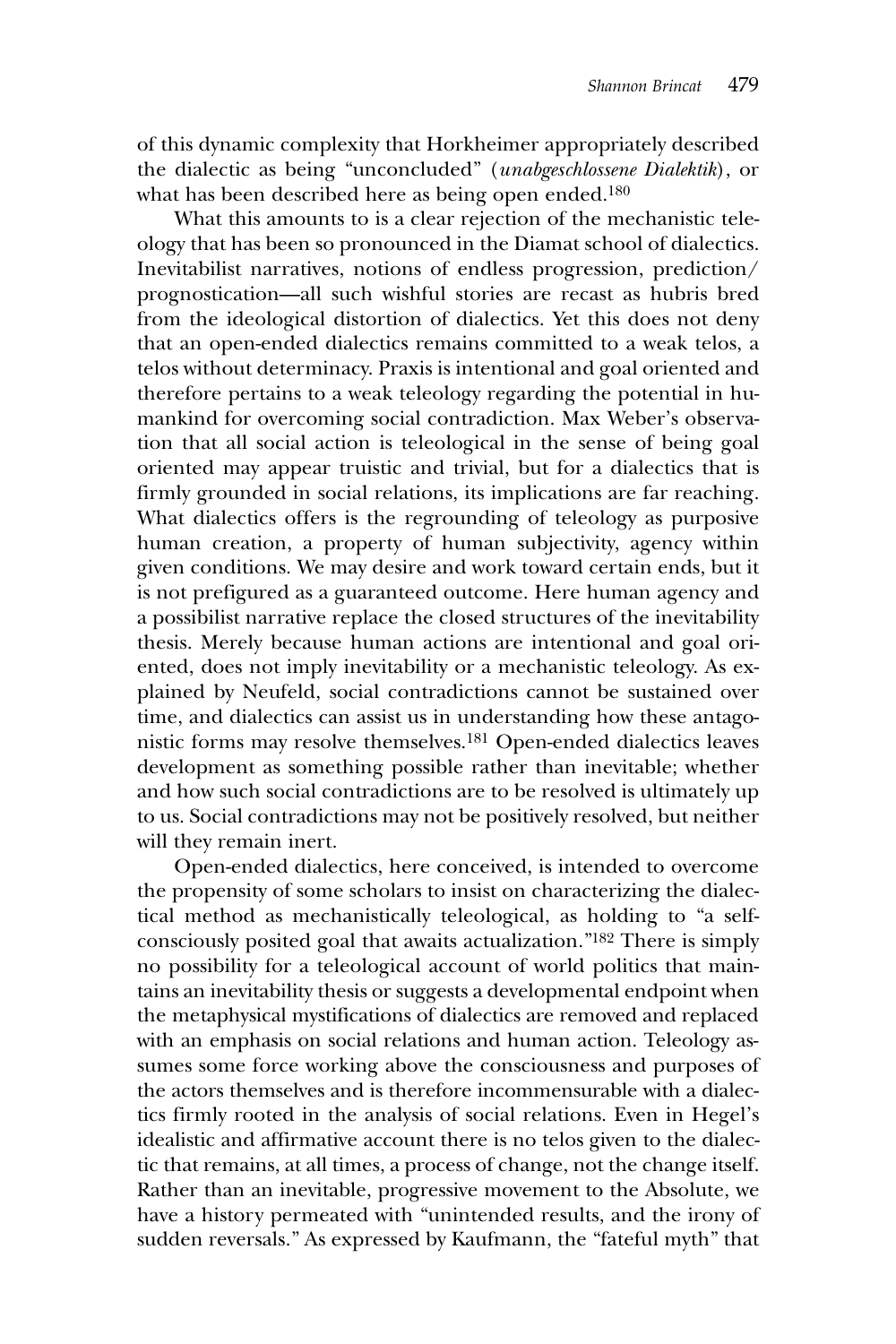dialectics "is reducible to a rigorous method that even permits predictions deserves no quarter."183 The erroneous temptation to deploy dialectics as a predictive device reifies its concept and endows it with content that it cannot possess. Such approaches usually retreat to the static dialectical triad (thesis, antithesis, synthesis) in order to pinpoint the social relation or phenomenon from which it is alleged that it is possible to predict any manner of things. Aetiologically this is an impossibility however, for one cannot not know a priori which social factor(s) will have causal effect, nor can one prove that certain processes are historically necessary.184

The ontological assumption of dialectics, that sublation is altogether contingent on human thought and action (praxis) combines a focus on intersubjectivity (social relations) with open-ended processes of social change. It rejects the teleological, inevitabilist account of progress, but retains the dialectical emphasis on the notion of flux by focusing on intersubjectivity as being generative of movement in social life. Critical realists have suggested a similar idea, which they refer to as "plausible generative mechanisms." This alters the emphasis of dialectics from one of automatic progressiveness to one that emphasizes the notion of perpetual unrest without any assumption of how such unrest (contradiction) is going to be mediated or sublated in social life.185 Dialectics cannot lead to prediction because it deals with social phenomena that do not fit within any pre-given mold of determined behavioralism that would allow one to chart the future of humankind. Contradictions and bifurcations in social life are indeterminate and the possibilities of change are infinite; dialectical forces may return the system to its original position, make it regress, or it may explode to yet another kind of complex dynamics. In this view of dialectics, "later" does not necessarily mean "better."186 Moreover, it makes central the fundamental role of human agency in the process of change toward possible emancipation, because without "active resistance and constantly renewed struggle for freedom" the end of exploitation "will never appear."187

This should not be interpreted as an opposition to casual analysis however. For example, Patomäki's notion of a "causal complex" enables a dialectical view on causality.188 What dialectics offers is a fuller account of causal links and their interrelation, which is generated through its methodology of abstraction and reintegration between the particular and the totality. As Suganami has suggested, accounts of causality are by necessity nonempirical, but theoretical. They involve counterfactuals that cannot be empirically proven, in that causal processes are not always deterministic but contingent on the context, that is, causal potentialities manifest themselves only when the requisite conditions are met contingently; any outcome is an outcome of a complex set of conditions and similar outcomes are realizable in different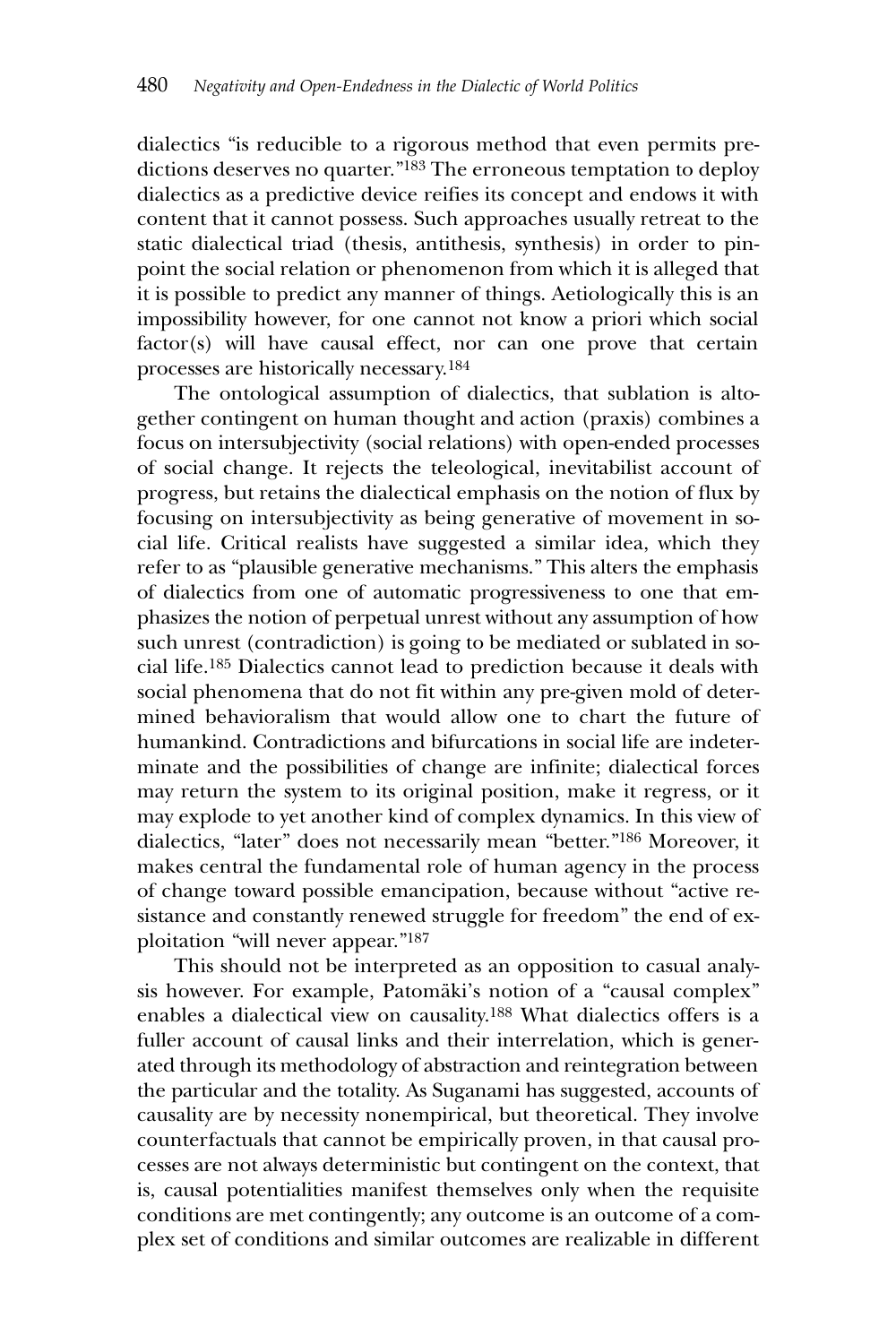ways, which means there is no clear-cut, one-to-one deterministic relationship between what is the cause and its effect.189 A move to openended dialectics is a call not only to write history in a particular possibilistic framework but to actually view history in this light as a site of seemingly open-ended possibilities, the outcomes of which are reliant on our social relations, the totality of our conditions, and the choices we make.

Consequently we must be mindful to guard against making a fetish of dialectics as if it were something outside and beyond human action.190 The danger of the fetishization of dialectics is that it could lead to aporia—alienating the process of change away from ourselves and our capacities, toward metaphysical constructs outside of our control, or to grandiose assumptions of an inevitable human perfection. Under the purview of such alienating suppositions, history would become an external, uncontrollable force imposed from above rather than something that is socially constructed. The ends being produced by humankind would not be comprehended as being shaped by them and would ultimately break away from our consciousness to become reified. The danger of such a view is that dialectics may dissolve into a theory of social collapse, or of alienated processes of change, rather than of conscious social development and change.191 Instead, the dialectical method should be viewed as a way of thinking that brings into focus the full range of changes and interactions that occur in the world, that is, a method that can help illuminate the historical and social processes in world politics.192 In this vein, an open-dialectical account intends to mediate complexity in the analysis of the social relations of world politics, where potentialities and their actualizations are held in a possibilistic framework that is reliant on social relations and, for that reason, are open-ended. It represents a "thinking map" where being and appearance are held in tension, where what was deemed obvious, permanent, or perfect is revealed as partial, transitory, and alterable. The dialectical approach favored here is clearly nonidealist as it stresses the interrelation between all things and, in particular, the intersubjective relations between humanity as the social "materiality" or "causal complex" of social transformation.193 Change does not come out of the ether, and by taking social interconnections and flux as central, dialectics can tighten our analysis of social transformation in world politics.

#### **Conclusion**

To recapture the critical edge of dialectics we must rid it of the telos of inevitability and move to a conception in which negativity means a processual, but not automatically progressive, movement, so that history is never seen to terminate at one fixed position. To borrow from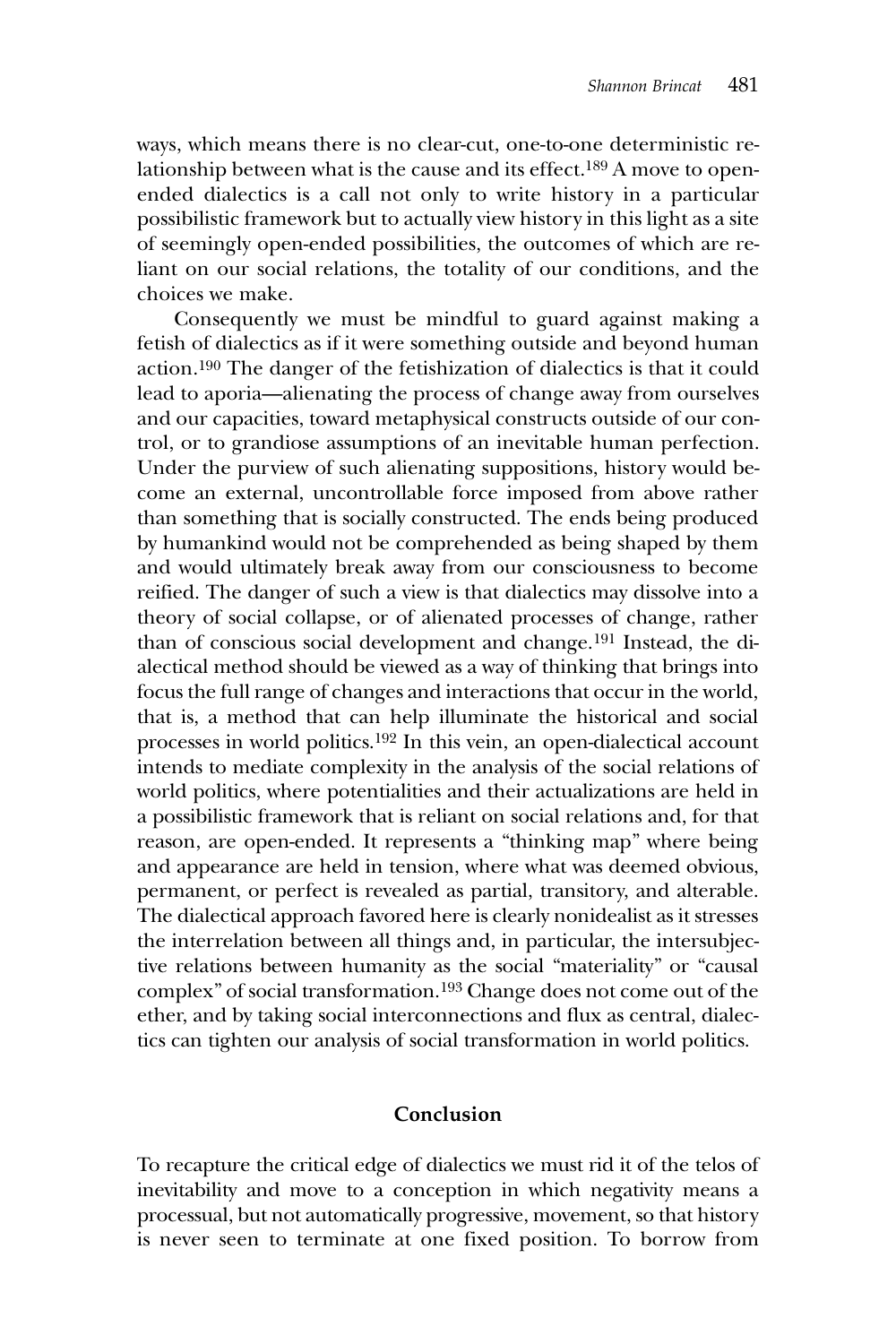Rosenthal, from a dialectical point of view "we never stop at any position because we never stop at all."194 Here I will make a rare concession to Popper and agree that as the direction of knowledge cannot be predicted, we cannot therefore predict the future direction of history. Yet what Popper failed to offer was an account for the social forces that render history such as this an open-ended process.195 Similarly, Heidegger was essentially correct to avow the "indeterminacy of the future" but failed to recognize that this indeterminacy exists because social relations are themselves in dialectical process and therefore constitute anything but a "forgetfulness of Being."196 In a an analysis that improves on both Popper and Heidegger, while retaining their plea for openness, Michel Foucault rightly dismissed certain versions of dialectics as ways of reducing the always open and hazardous reality of social conflict to what he called "a Hegelian skeleton."197 My argument can integrate this Foucauldian position through a reinvigorated conception of dialectics accepting of an "open-ended" (indeterminate) ontology of social conflicts—a dialectic which points to ongoing and socially contingent processes of change. It is not a "thick" conception of dialectics that assumes progress or predictability but is intended to involve a deliberate appeal to risk, uncertainty and, most of all, the importance (and contingency) of social action in the process of change. As such, the dialectical account here is indeterminate and open-ended but nevertheless possesses a means by which we can reflect on change, perceive how change is socially mediated, and potentially direct such change to emancipatory ends. So while the predictive abilities of dialectics are foreclosed, the capacity to direct immanent forces of change toward great human freedom clearly is not. My claim is therefore less grandiose than the certainty of old Soviet-styled dialectical-materialism but nevertheless retains the possibility of investigating and promoting the conditions under which systemic transformation may trend toward greater human freedom.198 While the outcome is not inevitable or predictable, and though we can never safely extrapolate from one historical experience to another, dialectical analysis is both a tool for historical investigation post factum*,* and can identify present locales of emancipatory possibilities.

This argument should not be taken to mean that we are doomed to regression and conditions of irrationality and *un*freedom. The claim that the dialectic is open-ended and dependent on social forces does not commit me to the view that no future progress toward emancipation is possible, but rather that this very possibility is dependent on humanity and the agency of each individual, conditioned as they are by, and in, circumstances not of their own choosing. Moreover it highlights that such change that does occur, inevitably will be one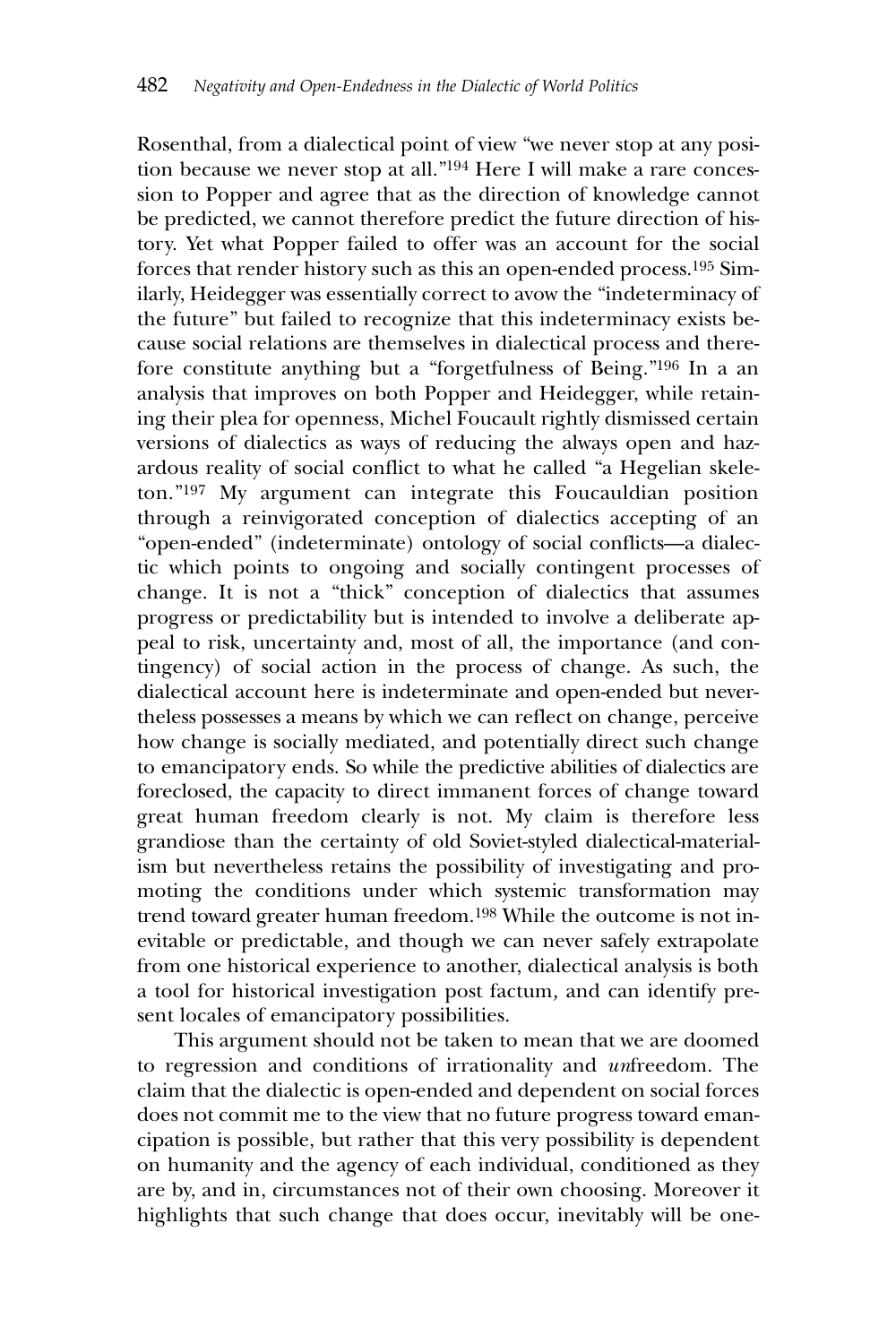sided, partial, and susceptible to the same immanent critique regarding its internal inadequacy and thus itself will be subject to ongoing dialectical change. So while self-reflexive human beings are, in principle, able to understand their social relations (and any contradictions therein) and retain a degree of agency to change them, this does not necessarily mean that they will. Since the resolution of social contradictions is reliant on intersubjective relations, the outcome is inherently indeterminate and altogether contingent on human practices and actions. It is therefore open-ended.

#### **Notes**

1. Karl Marx and Friedrich Engels, *The German Ideology,* edited by C. J. Arthur (New York: International Publishers, 1974), pp. 57–59.

2. See Shannon Brincat, "Towards a Social-Relational Dialectic for World Politics," paper presented at the Oceanic Conference for International Studies, July 2008.

3. For the so-called Right Hegelians, dialectics was mystified and brought all religious and political evolution to a close; For the Left Hegelians, the dialectic pointed to the fact of perpetual negation. See Frederick Engels, "Ludwig Feuerbach and the End of Classical German Philosophy," in *Karl Marx and Frederick Engels: Selected Works* (Moscow, Foreign Languages Publishing House, 1955), Vol. II, pp. 359, 365.

4. See G. W. F. Hegel, *Hegel's Science of Logic,* translated by A. V. Miller (London: George Allen and Unwin, 1969), pp. 56, 32–33.

5. Hegel referred to negativity as "the soul of the dialectic." Similar sentiments regarding the centrality of negativity, though stated with less idealism, are also found in Marx, Max Horkheimer, Theodor Adorno, and Herbert Marcuse. See David Held, *Introduction to Critical Theory: Horkheimer to Habermas* (Cambridge: Polity Press, 1995), pp. 176ff.

6. Karl Marx, "Kritik der Hegelschen Dialektik und Philosophie überhaupt," in K. Marx and F. Engels, *Werke: Ergänzungsband I* (Berlin: Dietz Verlag, 1968), p. 574, cited in Kevin Anderson, "Dialectics Today," a lecture presented at Wuhan University, China, 29 October 2007, and published by the Marxist-Humanist Committee (available online at: http://marxisthumanism today.org/print/node/25. Accessed on 26 December 2008).

7. On the theme of possible futures see Hayward R. Alker, Ted R. Gurr, and Kumar Rupesinghe, eds., *Journeys Through Conflict: Narratives and Lessons* (Lanham, MD: Rowman and Littlefield, 2001); and Heikki Patomäki, *After International Relations, Critical Realism and the (Re)construction of World Politics,* (London: Routledge, 2002).

8. Hegel, *Science of Logic,* note 4, pp. 106–108. See Robert R. Williams, "Double Transition, Dialectic, and Recognition," in Philip T. Grier, ed., *Identity and Difference: Studies in Hegel's Logic, Philosophy of Spirit, and Politics* (New York: State University of New York Press, 2007), p. 45.

9. G. W. F. Hegel. *Logic: Part One of the Encyclopaedia of the Philosophical Sciences,* translated by J. N. Findley, (Oxford: Clarendon Press, 1975), pp. 117–118.

10. See David McLellan, *Marx Before Marxism* (Harmondsworth: Penguin, 1972), p. 33.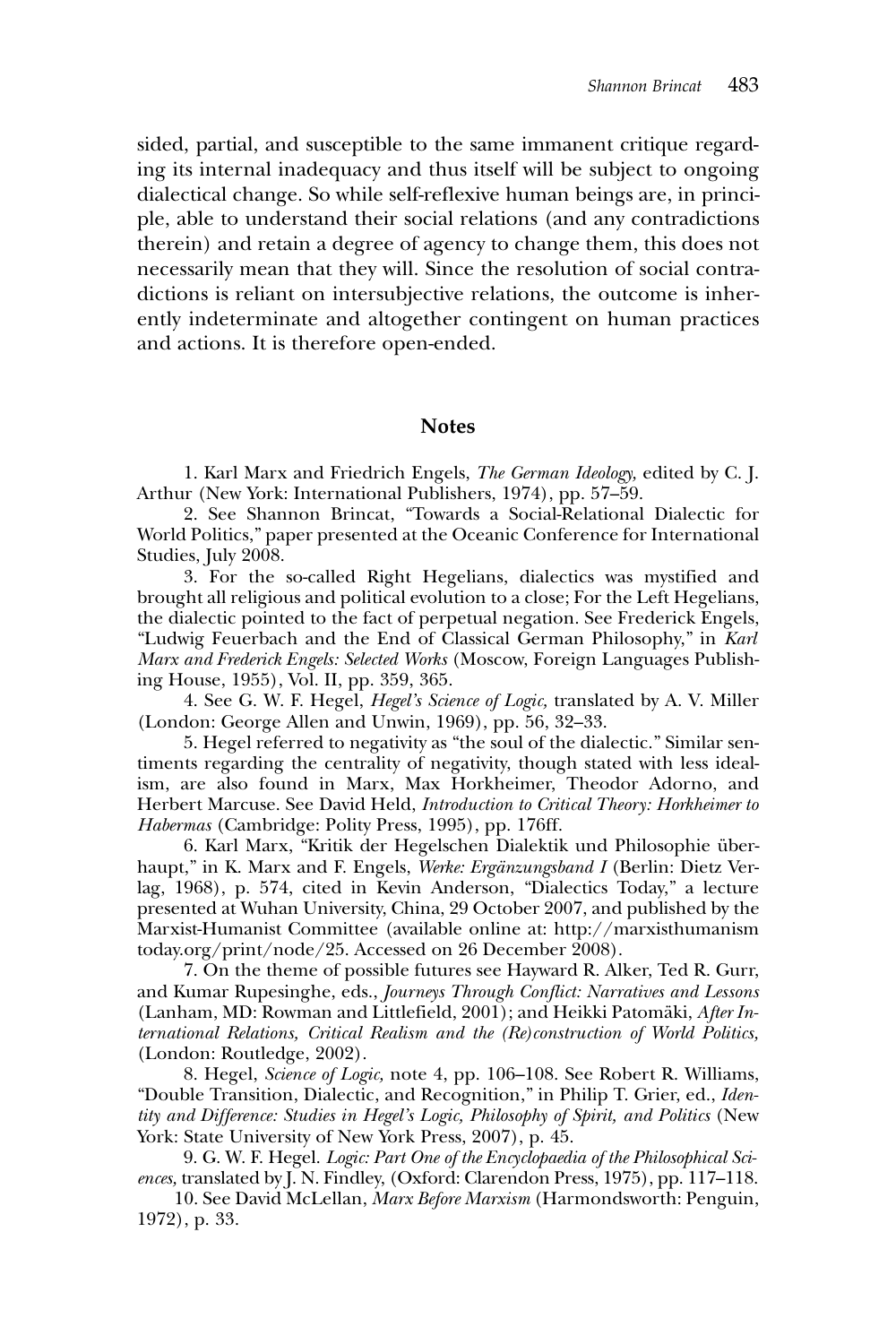11. Hegel, *Science of Logic,* note 4, pp. 69, 439.

12. See Andrew Linklater, *Beyond Realism and Marxism: Critical Theory and International Relations* (London: Macmillan, 1990); Robert W. Cox, *Production, Power, and World Order: Social Forces in the Making of History* (New York: Columbia Press, 1987); Hayward Alker and Thomas Biersteker, "The Dialectics of World Order: Notes for a Future Archaeologist of International Savoir Faire (1984)," *International Studies Quarterly* 28, no. 2 (June 1984), pp. 121–142; Christian Heine and Benno Teschke, "Sleeping Beauty and the Dialectical Awakening: On the Potential of Dialectic for International Relations," *Millennium: Journal of International Studies,* 25, no. 2 (1996), pp. 455–470; Heiki Patomäki, *After International Relations,* note 7; R. B. J. Walker and Richard Ashley, "Speaking the Language of Exile: Dissident Thought in International Studies," *International Studies Quarterly* 34, no. 3, (September 1990) 259–268.

13. I refrain from employing the notion of the triad and other mechanistic interpretations of dialectics as they tend to reduce the importance of human praxis in social change. While the triadic form may valuable as an initial heuristic device, it hinders more than it helps in more advanced conceptualizations of dialectics.

14. As Bernstein and McGilvary have noted, this is not a mechanistic process, for the thought of the negative has an element in it the thought of which negates it, and hence the negative (when thought) presupposes the positive. So too does the positive presuppose the negative which remains implicit or latent in it. This is why I argue in section two for the unity or mutuality between positivity/negativity in dialectics. For a discussion on this point see E. B. McGilvary, "The Presupposition Question in Hegel's Logic," *The Philosophical Review* 6, no. 5 (September 1897), pp. 515–516.

15. The term *aufhebung* means "integration," where the higher-level concept integrates the logic of the lower ones. As described by Terry Pinkard, this movement in the Hegelian dialectic is from noninclusion of the determining other (being), to partial inclusion of the determining other (essence), to full inclusion of the determining other (conceptuality); see Pinkard, "The Logic of Hegel's *Logic,*" *Journal of the History of Philosophy* 17, no. 4 (October 1979), p. 424.

16. See G. W. F. Hegel, *The Encyclopaedia of Logic,* translated by T. F. Geraets, W. A. Suchting, and H. S. Harris (Indianapolis, IN: Hackett, 1991), pp. 1–25, 79–98. For discussion, see George Di Giovanni, ed., *Essays on Hegel's Logic* (Albany: State University of New York Press, 1990), pp. 5ff.

17. This is why Hegelianism is better described as "objective idealism" rather than "idealism," because the mind conceptualizes objects and cognition mediates the objects of thought. See Pinkard, "The Logic of Hegel's *Logic,*" note 15, pp. 428–430.

18. As explained by John Hibben, Hegel's use of the terms "negation" means the process of negative reason that denies the primary thesis; absolute negation is the process of overcoming this contradiction by another thesis that denies the previous view and therefore constitutes a higher point of view. See "Introduction" in John Grier Hibben, *Hegel's Logic: An Essay in Interpretation* (New York: Scribners, 1902).

19. G. W. F. Hegel, *Science of Logic,* translated by W. H. Johnston and L. G. Struthers (New York: Macmillan, 1929), Vol. I, p. 66.

20. Note there are differences between dialectics in logic, which deals with contradictions in thought, and dialectics in social relations that deals with relations of contrariety or real oppositions. See Lucio Colletti, "Marxism and the Dialectic," *New Left Review* 93 (Sept.-Oct. 1975); and M. Setterfield,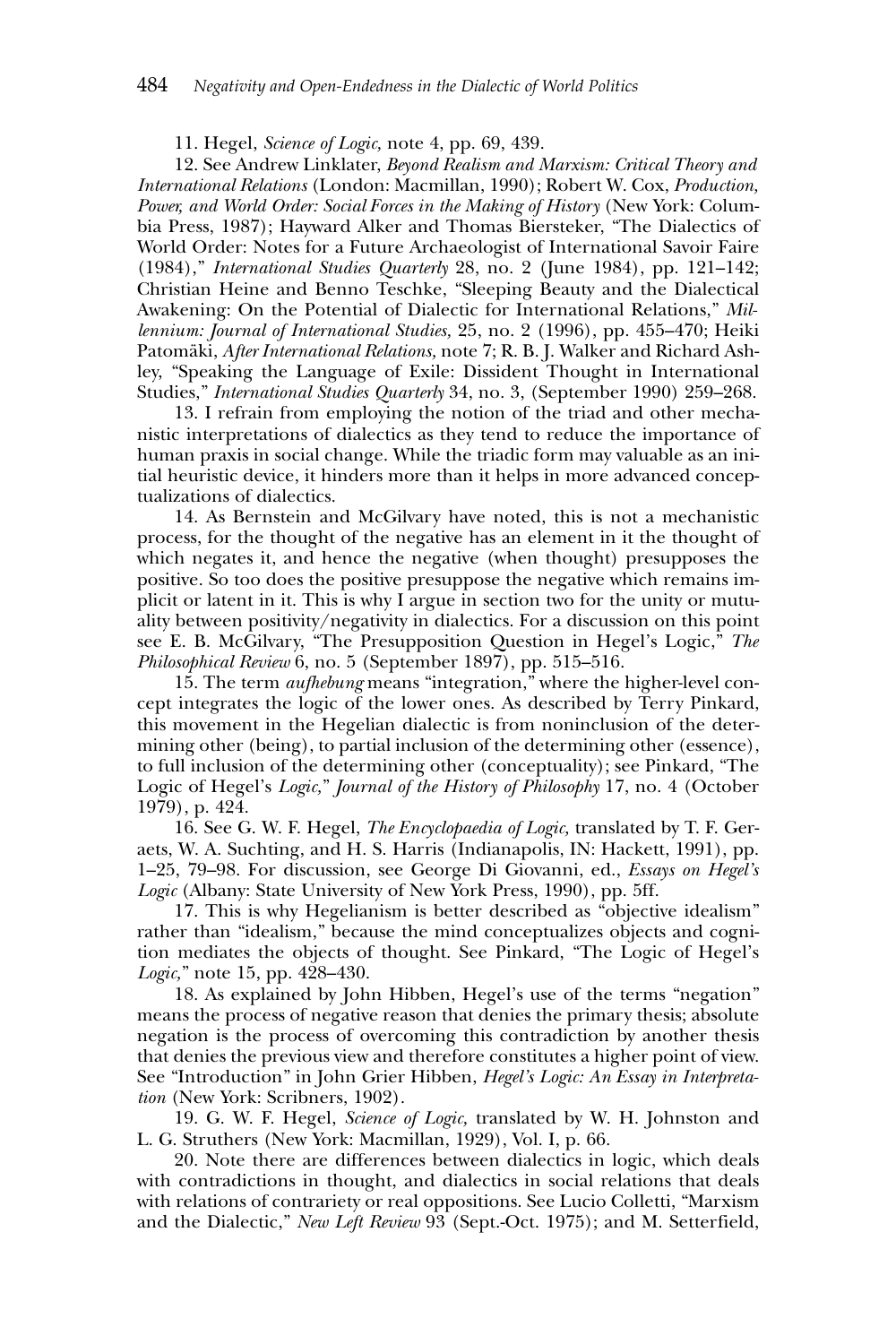"Keynes' Dialectics," unpublished manuscript (Trinity College, Hartford, CT, 1996).

21. See J. O. Wisdom, "Hegel's Dialectic in Historical Philosophy," *Philosophy,* 15, no. 59, (July 1940): 251.

22. G. W. F. Hegel, *Logic,* Vol. 2, 489, cited in Pinkard, "The Logic of Hegel's *Logic,*" note 15, p. 434.

23. Pinkard, "The Logic of Hegel's *Logic,*" note 15, p. 433.

24. Richard J. Bernstein, *Praxis and Action* (London: Gerald Duckworth and Co., 1972), p. 21. See also Pinkard, "The Logic of Hegel's *Logic,*" note 15, p. 432 and Klaus Hartmann, "Hegel: A Non-Metaphysical View," in A. Mac-Intyre, ed., *Hegel: A Collection of Critical Essays* (New York: Doubleday, 1972), pp. 101–124.

25. John W. Burbidge, "The Relevance of Hegel's Logic," *Cosmos and History: The Journal of Natural and Social Philosophy* 3, no. 2–3 (2007), p. 212.

26. On this point see Charles Taylor, *Hegel and Modern Society* (Cambridge: Cambridge University Press, 1979), pp. 14, 22.

27. Ibid., p. 14.

28. Ibid., p. 49

29. G. W. F. Hegel, *Phenomenology of Spirit,* translated by A. V. Miller (Oxford: Oxford University Press, 1977), Preface, 13. See also Taylor, *Hegel and Modern Society,* note 26, pp. 49–50.

30. See Hegel, *Hegel's Science of Logic,* note 4, pp. 56, 32–33.

31. Maker, "Identity, Difference, and the Logic of Otherness," in Grier, *Identity and Difference,* note 8, p. 16.

32. Williams, "Double Transition, Dialectic, and Recognition," note 8, pp. 31–32.

33. See Adriaan Peperzak, *Modern Freedom: Hegel's Legal, Moral, and Political Philosophy* (Dordrecht: Springer Verlag, 2001); and Gilles Deleuze, *Difference and Repetition,* translated by Paul Patton (New York: Columbia University Press, 1994), 136, Cited in Williams, "Double Transition, Dialectic, and Recognition," note 8, pp. 31–32.

34. Williams focuses on William Desmond's work in this regard. Williams, "Double Transition, Dialectic, and Recognition," note 8, pp. 33–35, citing William Desmond, *Beyond Hegel and Dialectic* (Albany: State University of New York Press, 1992).

35. Maker, "Identity, Difference and the Logic of Otherness," in Grier, *Identity and Difference,* note 8 , p. 18, citing Hegel, *Science of Logic,* note 4, pp. 54–55.

36. Ibid., p. 21.

37. Ibid., pp. 26–27.

38. Ibid.

39. The monist caricature of Hegel fails to acknowledge that Hegel does not hold reality to be a mere extension of logic. The move to the *Realphilosophie,* the philosophy of nature, takes place at the end of the logic and is viewed as an "autonomous domain" where natural things are not seen as "thoughts or thoughtlike" but are "distinctly and irreducibly non-logical." Hegel acknowledges that there are aspects of the real that cannot be brought to thought and hence acknowledges the limits of his systematic philosophy. See Maker, "Identity, Difference and the Logic of Otherness," in Grier, *Identity and Difference,* note 8, pp. 25–27.

40. This discussion is of fundamental importance because it is only through the double transition that we can see that identity does not subsume difference, or vice versa, within the dialectical process. Williams offers an ex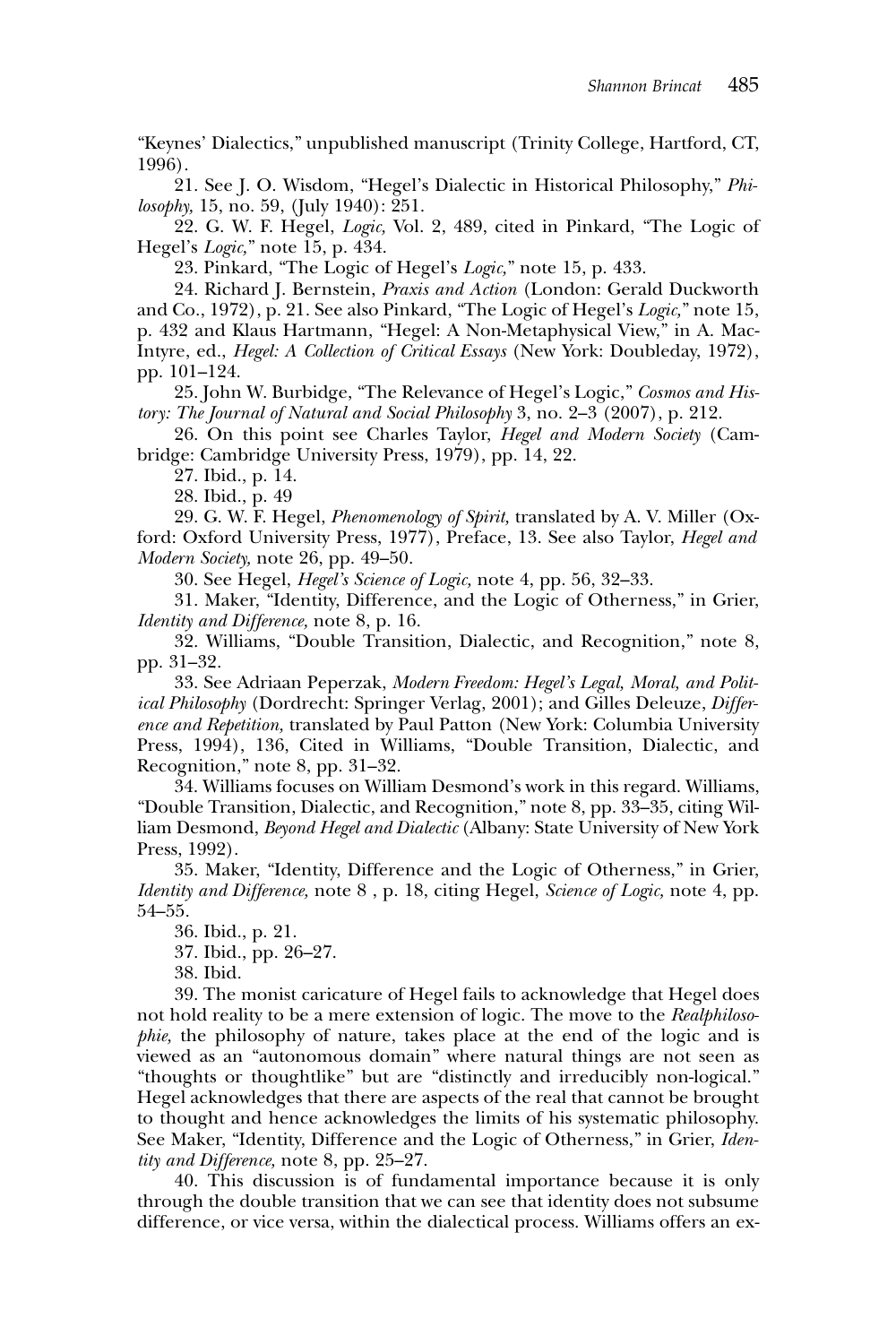cellent discussion of the double transition. See Williams, "Double Transition, Dialectic, and Recognition," in Grier, *Identity and Difference,* note 8, p. 38.

41. Hegel, *Science of Logic,* note 4, p. 83.

42. Ibid., pp. 56, 32–33.

43. As Hegel writes; "But correct as it is to affirm the unity of being and nothing, it is equally correct to say that they are absolutely diverse too—that the one is not what the other is." Hegel, *The Encyclopaedia Logic,* note 16, § 88R1.

44. Hegel*, Science of Logic,* note 4, p. 90; and Robert R. Williams, "Double Transition, Dialectic, and Recognition," in Grier, *Identity and Difference,* note 8, p. 44.

45. Hegel, *Science of Logic,* note 4, p. 92.

46. Williams, "Double Transition, Dialectic, and Recognition," note 8, p. 45, citing Hegel*, Science of Logic,* note 4, pp. 105–106.

47. Ibid., p. 45, citing Hegel, *Science of Logic,* note 4, p. 107.

48. Hegel, *The Encyclopaedia Logic,* note 16, § 97Z, cited in Williams, "Double Transition, Dialectic, and Recognition," note 8, p. 38.

49. Maker, "Identity, Difference and the Logic of Otherness," note 31, p. 22, citing Hegel, *Science of Logic,* note 4, pp. 71–72.

50. Maker, ibid., p. 23.

51. Ibid., p. 24.

52. See Williams, "Double Transition, Dialectic, and Recognition," note 8, pp. 39ff, citing Hegel, *Science of Logic,* note 4, p. 323.

53. Williams, "Double Transition, Dialectic, and Recognition," note 8, p. 39.

54. Ibid., p. 41, Hegel, *Vorlesungen über die Beweise vom Dasein Gottes* (Hamburg: Meiner Verlag, 1973), p. 46.

55. Hegel, *The Encyclopaedia Logic,* §119 Zusatz 2, 187, quoted in Williams, "Double Transition, Dialectic, and Recognition," note 8, p. 46.

56. Hegel, *The Encyclopedia of Logic,* § 241, quoted in Williams, "Double Transition, Dialectic, and Recognition," note 8, p. 40.

57. Williams offers an excellent discussion of how judgment relates to the double transition that can be entered fully into here. Suffice it to say that, if judgment asserts S is P, only identity is expressed; if, on the other hand, it is asserted that "S is not P" then only difference is expressed. This is not incorrect but misleading; it expresses identity while suppressing difference and thus distorts speculative truth. See Williams, "Double Transition, Dialectic, and Recognition," note 8, pp. 42ff.

58. Ibid., p. 40.

59. Ibid., p. 43, quoting Hegel, *Science of Logic,* note 4, p. 834

60. Reciprocity refers to the sublation of mechanism and external causality into the "higher unity" of organic life. Here terms that appear alien are seen as moments of one whole, "each of which, being related to the other, is at home with itself, and goes together with itself." Hegel, *The Encyclopaedia Logic,* §158Z, quoted in Williams, "Double Transition, Dialectic, and Recognition," note 8, pp. 48–49.

61. Williams, "Double Transition, Dialectic, and Recognition," note 8, p. 39.

62. Emphasis added. Ibid., pp. 51, 40, 51.

63. Herbert Marcuse, *Reason and Revolution* (Boston: Beacon Press, 1960), pp. 313–314.

64. Karl Marx and Frederick Engels, *Karl Marx and Frederick Engels Selected Works,* Fifth Impression, (Moscow: Foreign Languages Publishing House, 1972), Vol. II, 181ff.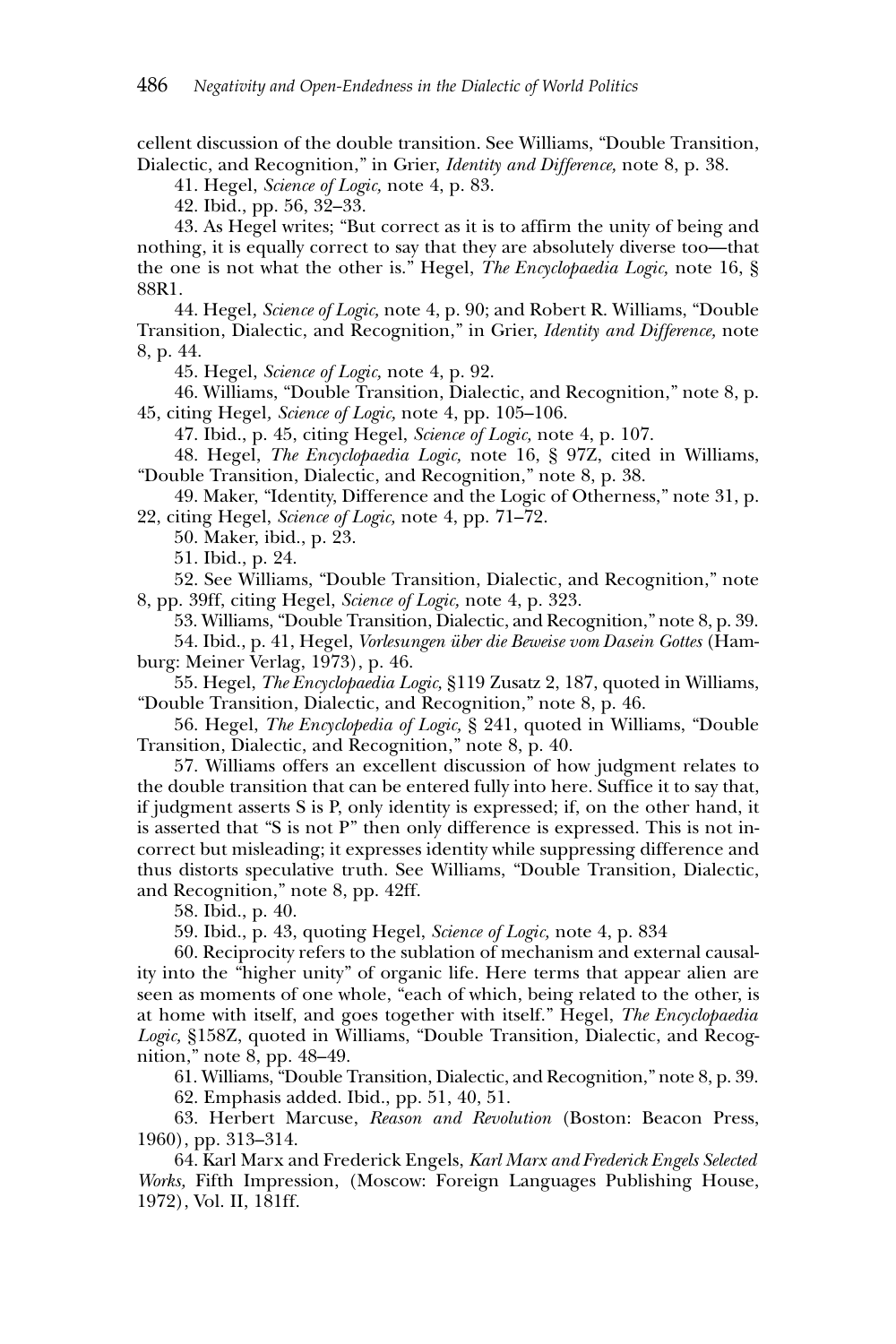65. Karl Marx, "Economic and Philosophic Manuscripts (1844)," in Lloyd Easton and Kurt H. Guddat, eds, *Writings of the Young Marx on Philosophy and Society* (New York: Anchor Books, 1967), pp. 283ff. See also Karl Marx, *Grundrisse; Foundations of the Critique of Political Economy, Rough Draft 1857–1858,* translated by Martin Nicolaus (Harmondsworth: Penguin, 1973), pp. 101–102.

66. Marx and Engels, *Karl Marx and Frederick Engels Selected Works,* note 64, p. 183.

67. V. I. Lenin, *Philosophical Notebooks, Collected Works,* Vol. 38 (Moscow: Progress Publishers, 1961), p. 362.

68. Karl Marx, *Capital,* Volume 1 (Moscow: Progress Publishers, 1971), p. 29.

69. See Brincat, "Towards a Social-Relational Dialectic for World Politics," note 2.

70. Max Horkheimer, "Zum Problem der Wahrheit," cited in Held, *Introduction to Critical Theory,* note 5, p. 182.

71. I use 'Diamat" here to distinguish those who write in the Soviet tradition of dialectics and which assume progressive stages of synthesis. Plekhanov was probably the first to use the term "dialectical materialism" in 1891. It was the first generation of Marxists after Marx's death that used "Diamat" as a shorthand term that became popular in the USSR. See Tom Bottomore, et al., eds., *A Dictionary of Marxist Thought* (Oxford: Blackwell, 1985), pp. 120–121.

72. Held, *Introduction to Critical Theory,* note 5, p. 178.

73. Max Horkheimer, "Materialism and metaphysics," in Horkheimer, *Critical Theory,* translated by M. J. O'Connell (New York: Herder & Herder, 1972), p. 29.

74. See Brincat, "Towards a Social-Relational Dialectic for World Politics," note 2.

75. Herbert Marcuse, *Soviet Marxism: A Critical Analysis* (New York: Columbia University Press, 1965), p. 158.

76. V. I. Lenin, "The April Thesis," in Robert V. Daniels, *A Documentary History of Communism,* Vol. I, (University of Vermont Press, third revised edition 1993 [1960]), pp. 88–89.

77. Raya Dunayevskaya, "Marx's Humanism Today," in Eric Fromm, ed., *Socialist Humanism: An International Symposium* (New York: Doubleday, 1965), pp. 66–67.

78. See Bill Martin, *Ethical Marxism: The Categorical Imperative of Liberation,* (Chicago: Open Court Publishing, 2008). For a discussion of inevitabilism, see Léna Soler, "Revealing the Analytical Structure and Some Intrinsic Major Difficulties of the Contingentist/Inevitabilist Issue," *Studies in History and Philosophy of Science,* Part A, 39, no. 2 (2008): 230-241.

79. Theodor W. Adorno, *Negative Dialectics,* translated by E. Ashton (New York: Continuum, 1973).

80. See Cohn-Bendit and Deleuze, in John Sanbonmatsu, *The Postmodern Prince* (New York: Monthly Review Press, 2004), p. 14, cited in Kevin Anderson, "Dialectics Today," lecture presented at Wuhan University, China, 29 October 2007 and published by the Marxist-Humanist Committee. Available online at http://marxisthumanismtoday.org/print/node/25, Accessed on 12 June 2009.

81. Kevin Anderson, "Dialectics Today," note 80.

82. As stated by Smith for example, Hegel's "epistemological utopia is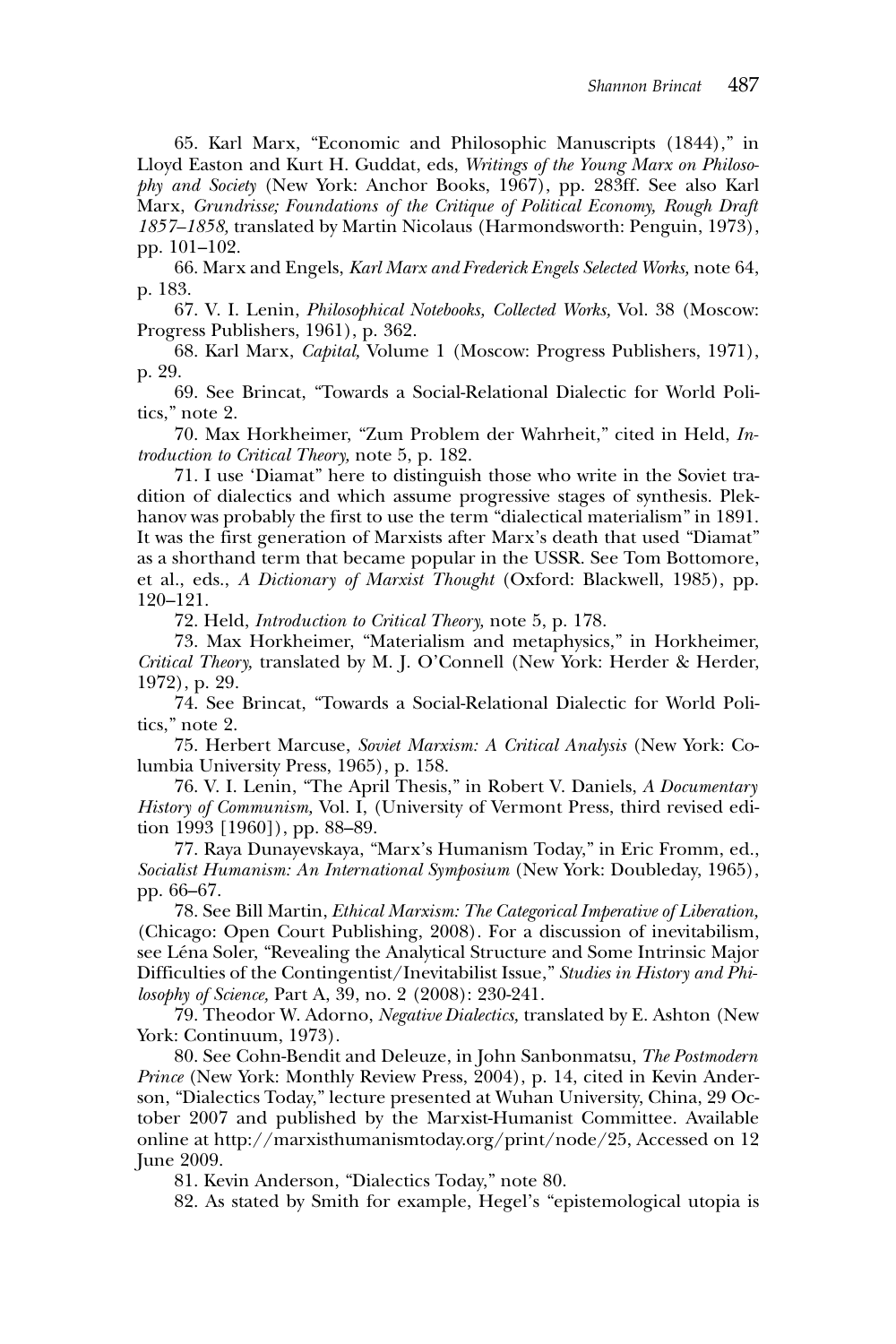thus a universalized Ithaka, a grounding of all individual difference in the point of the Spirit's return to itself." See John H. Smith, "U-Topian Hegel: Dialectic and Its Other in Poststructuralism," *The German Quarterly,* 60, no. 2 (Spring 1987): 242.

83. See Vincent Leitch, *Deconstructive Criticism: An Advanced Introduction* (New York: Columbia University Press, 1983), p. 180.

84. Smith, "U-Topian Hegel: Dialectic and Its Other in Poststructuralism," note 82, p. 244.

85. See Stefan Mûller-Dohm, "Thinking from No-Man's Land: The Life and Work of Theodor W. Adorno," *Studies in Social and Political Thought* (May 2005): 101.

86. Theodor W. Adorno, *Negative Dialectics,* note 79, Part 3.2.

87. Held, *Introduction to Critical Theory,* note 5, p. 212, citing Adorno, *Negative Dialectics,* note 79, pp. 162–166, 183.

88. Martin Jay, *The Dialectical Imagination* (Berkeley: University of California Press, 1996), p. 207, citing T. W. Adorno, *Briefe,* Volume II, p. 678.

89. Karl Popper, "What is Dialectic?" republished in Karl Popper, *Conjectures and Refutations: The Growth of Scientific Knowledge* (London: Routledge Classics, 2002), p. 335.

90. Theodor W. Adorno, "The Actuality of Philosophy," *Telos* 31, (1977): 126.

91. Jay, *The Dialectical Imagination,* note 88, p. 54.

92. Adorno, *Negative Dialectics,* note 79, p. 148.

93. Peter Schiefelbein, "Adorno's *Negative Dialectics,*" in W. van Reijen, ed., *Adorno: An Introduction* (Philadelphia: Pennbridge Books, 1992), pp. 63–64.

94. See Dunayevskaya, *The Power of Negativity: Selected Writings on the Dialectic in Hegel and Marx* (Lanham, MD: Lexington Books, 2002), p. 163.

95. See Steven C. Roach, "Critical International Theory and Meta-Dialectics," *Millennium: Journal of International Studies,* 35, note 2 (2007), pp. 321–342.

96. Ibid., pp. 321 and 323.

97. Ibid., p. 329.

98. See Martin Jay, *Marxism and Totality: The Adventures of a Concept from Lukacs to Habermas* (Berkeley: University of California Press, 1984).

99. See George Ritzer, *Sociological Theory,* 5th Edition (New York: McGraw-Hill, 2000).

100. This should not be taken as advocating a minimalist conception of dialectics, that is, that it is valid only as a methodological tool. Questions of epistemological, ontological, and cosmological dialectics all inform extremely important debates that cannot be entered into here. On the question of ontological dialectics and the dialectics of nature/cosmology, see in particular Frederick Engels, *Dialectics of Nature* (Moscow: Foreign Languages Publishing House, 1954), pp. 27ff. Michio Kaku provides a more recent attempt, see Kaku, *Hyperspace* (Oxford: Oxford University Press, 1994), p. 213.

101. Frederick Engels, *Anti-Duhring* (Moscow: Progress Publishers, 1975), p. 148.

102. See Heikki Patomäki, *After International Relations,* note 7, and Heikki Patomäki, "Tributes to Hayward R. Alker: Learning from Alker: The Fifth Lesson," *International Political Sociology* 2, no. 1 (2008): 78.

103. "Men make their own history, but they do not make it just as they please; they do not make it under circumstances chosen by themselves, but under circumstances directly encountered from the past. The tradition of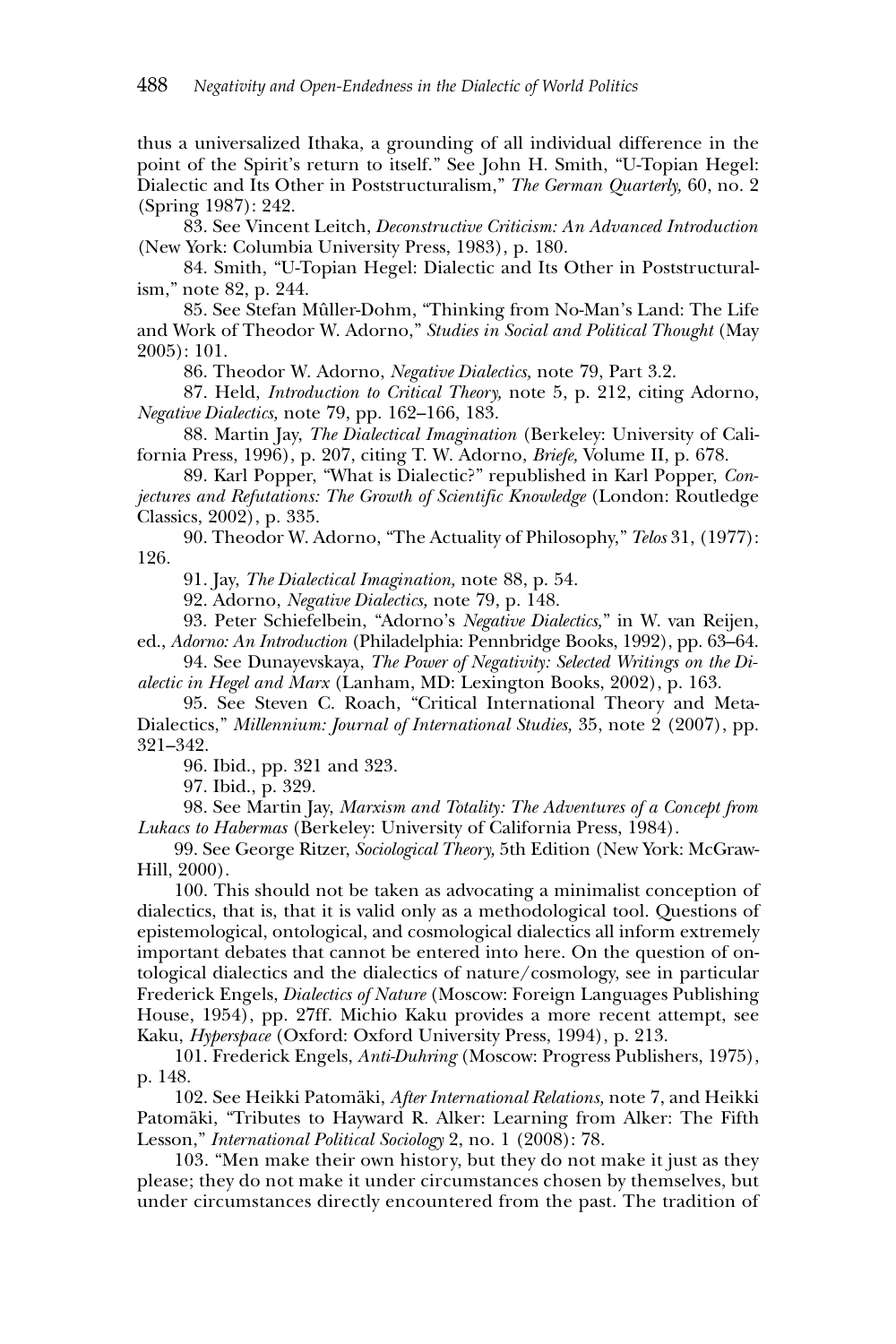all the dead generations weighs like a nightmare on the brain of the living." Karl Marx, "The Eighteenth Brumaire of Louis Bonaparte," (1852), in R. C. Tucker, ed., *The Marx-Engels Reader* (New York: Norton, 1963), pp. 436–525.

104. See Held, *Introduction to Critical Theory,* note 5, pp. 208–209, quoting Friedrich Nietzsche, *A Will to Power,* pp. 278–279, 378.

105. Alker and Biersteker, "The Dialectics of World Order," pp. 248–249. 106. Roach, "Critical International Theory and Meta-Dialectics," note 95, pp. 323, 325, 32.

107. Ibid., p. 328.

108. Ibid., p. 331.

109. Ibid., pp. 327, 329.

110. Ibid., p. 331.

111. Ibid., p. 323.

112. Axel Honneth, "A Social Pathology of Reason: On the Intellectual Legacy of Critical Theory," in *The Cambridge Companion to Critical Theory* (Cambridge: Cambridge University Press, 2004), p. 345.

113. Erich Fromm has suggested that humankind's "emanates from our submissiveness to authority as a Freudian manifestation of ego-formation in childhood." Erich Fromm, *The Fear of Freedom* (London: Routledge and Kegan Paul, 1942), pp. 1–19.

114. See Thorstein Veblen, "The Economics of Karl Marx: II," in Veblen, *The Place of Science in Modern Civilisation and Other Essays* (New York: Russell and Russell, 1961), p. 441.

115. Karl Marx, *The Poverty of Philosophy* (Peking: Foreign Languages Press, 1978), pp. 106, 112.

116. Karl Marx, "Future Results of British Rule in India," in *Marx-Engels: Selected Works,* Vol. I,(Moscow: Progress Publishers, 1962), p. 358.

117. Hegel suggests that war has been a factor that has furthered civilization toward freedom, but this does not necessarily constitute a celebration of war. Hegel's reference to the "slaughter bench of history" can be interpreted as pathos, not glorification. The acknowledgment that freedom has been historically struggled for violently is not to favor such methods. See Steven Walt, "Hegel on War: Another Look," in J. Stewart, ed., *The Hegel Myths and Legends* (Evanston: North Western University Press, 1996), 167. See also Errol.E. Harris, "Hegel's Theory of Sovereignty, International Relations, and War," in Stewart, ed., *The Hegel Myths and Legends,* pp. 154ff.

118. See Michael Theunissen, "The Repressed Intersubjectivity in Hegel's Philosophy of Right," in Drucilla Cornell et al, eds., *Hegel and Legal Theory* (New York: Routledge, 1991), pp. 25–26, 33.

119. See Karl Marx, "Economic and Philosophic Manuscripts," in Easton and Guddat, eds., *Writings of the Young Marx on Philosophy and Society,* p. 283.

120. See Marx, "Capital, Volume 1," in *Marx and Engels Collected Works, Vol. 35* (Moscow: Progress Publishers, 1975), especially the "Afterword to the Second German Edition."

121. Karl Marx, "Theses on Feuerbach," in *Karl Marx and Frederick Engels Selected Works, Vol. 11* (Moscow: Foreign Languages Publishing House, 1962), p. 403.

122. Marx, "The Eighteenth Brumaire of Louis Bonaparte," 436–525.

123. Terence Ball, "History: Critique and Irony," in Terrell Carver, ed., *The Cambridge Companion to Marx* (Cambridge: Cambridge University Press, 1991), 124–142.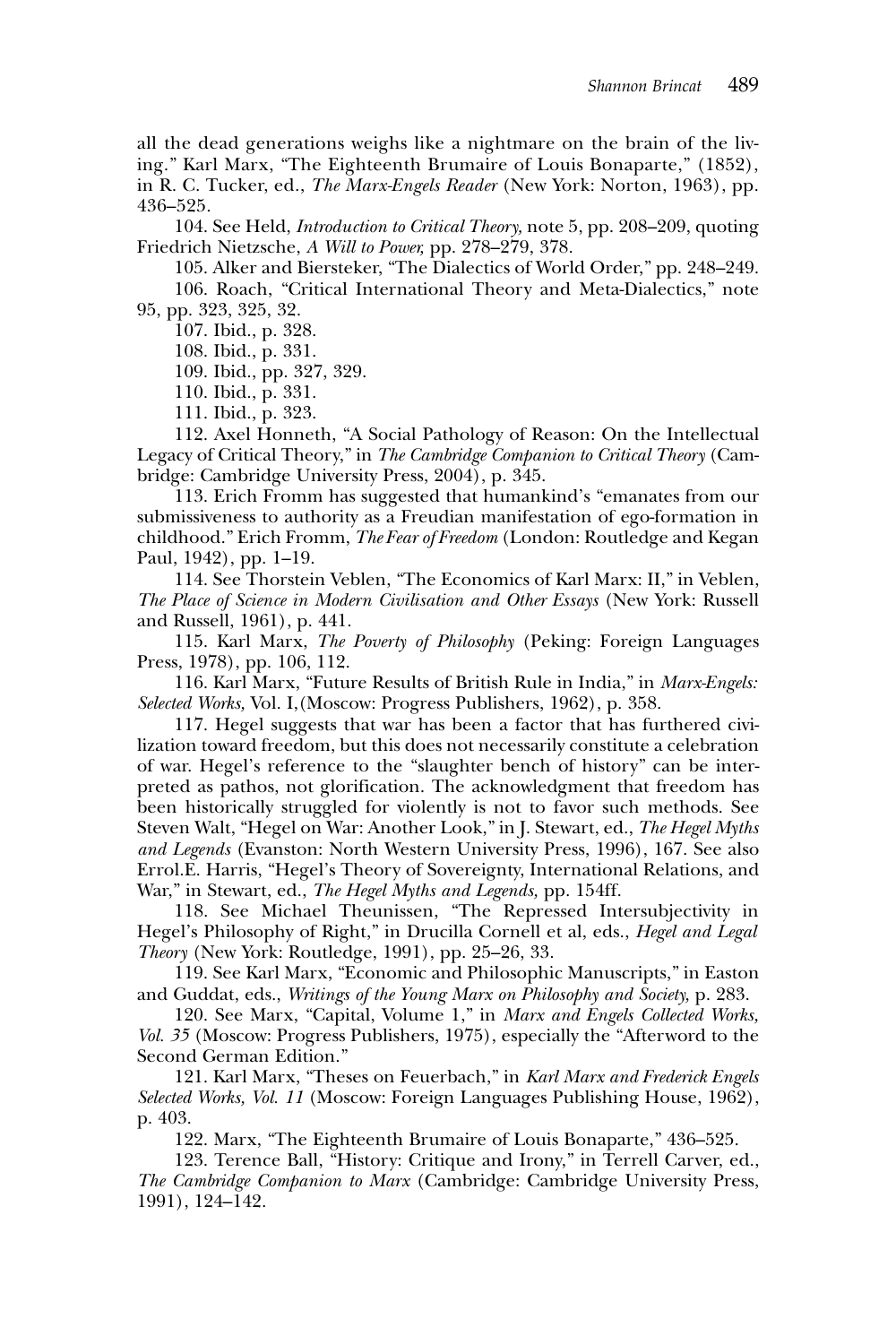124. See Karl Marx, *Marx's Grundrisse,* edited by David McLellan (London: Paladin, 1971), 139.

125. Roach, "Critical International Theory and Meta-Dialectics," note 95, p. 325.

126. Adorno, *Negative Dialectics,* note 79, Preface, pp. xix-xx.

127. Ibid., p. 163.

128. Adorno advocates a move from the discourse of reason and rationality to that of the concept. As Adorno writes; "Insight into the constitutive character of the non-conceptual in the concept would end the compulsive identification which the concept brings unless halted by such reflection. Reflection on its own meaning is the way out of the concept's seeming being-initself as a unity of meaning." Adorno, *Negative Dialectics,* note 79, pp. 12, 161. See also J. M. Bernstein, "Negative Dialectic as Fate: Adorno and Hegel," in T. Huhn, ed., *The Cambridge Companion to Adorno* (Cambridge: Cambridge University Press, 2004), p. 3

129. For Bernstein, the "primary task" of negative dialectics is to break with the logical element of the "concept" (the idealist concept of the concept). Adorno's negative dialectics is intended as an element in the undoing of "concept-intuition dualism" and by extension an elaboration of the notion of "material inference or implication." The material inference is the claim that what connects two concepts is the specific content, not logical connective. Hence Adorno seeks to use negative dialectic to attempt to reveal how concept-concept relations are inextricably linked to concept-world relations. See J. M. Bernstein, "Negative Dialectic as Fate: Adorno and Hegel," 37–38, 29, 42.

130. Adorno, *Negative Dialectics,* note 79, p. 8.

131. Bernstein, "Negative Dialectic as Fate: Adorno and Hegel," note 128, p. 38.

132. Roach, "Critical International Theory and Meta-Dialectics," note 95, p. 330.

133. Adorno explicitly defines his enterprise in this manner: "To change this direction of conceptuality, to give it a turn toward non-identity, is the hinge of negative dialectics." Adorno, *Negative Dialectics,* note 79, pp. 24, 12.

134. While the negative dialectics of Adorno seems contradictory to the emphasis on the double transition discussed in Part I, it is being highlighted here to show how negative dialectics is in itself a form of the double transition. While Adorno was not reflective on this point, it seems consistent with his dialectical system and also the value he ascribed to dialectics, namely, to champion nonidentity against totalization.

135. Adorno, *Negative Dialectics,* note 79, p. 7.

136. Ibid., p. 161.

137. See Stefan Mûller-Dohm, "Thinking from No-Man's Land: The Life and Work of Theodor W. Adorno," note 85, p. 101.

138. Adorno, *Negative Dialectics,* note 79, pp. 5–6.

139. Stephen E. Bronner, "Dialectics at a Standstill: A Methodological inquiry into the Philosophy of Theodor W. Adorno," in Bronner, *Of Critical Theory and Its Theorists* (Oxford: Blackwell, 1994), pp. 180–181.

140. For Adorno, negative dialectics treatment of the object (through its nonidentity) ultimately leads into what he called the field of tension between the possible and the real. See Adorno, "Sociology and empirical research," in Adorno et al, *The Positivist Dispute in German Sociology,* translated by G. Adey and D. Frisby (London: Heinemann, 1976), p. 69.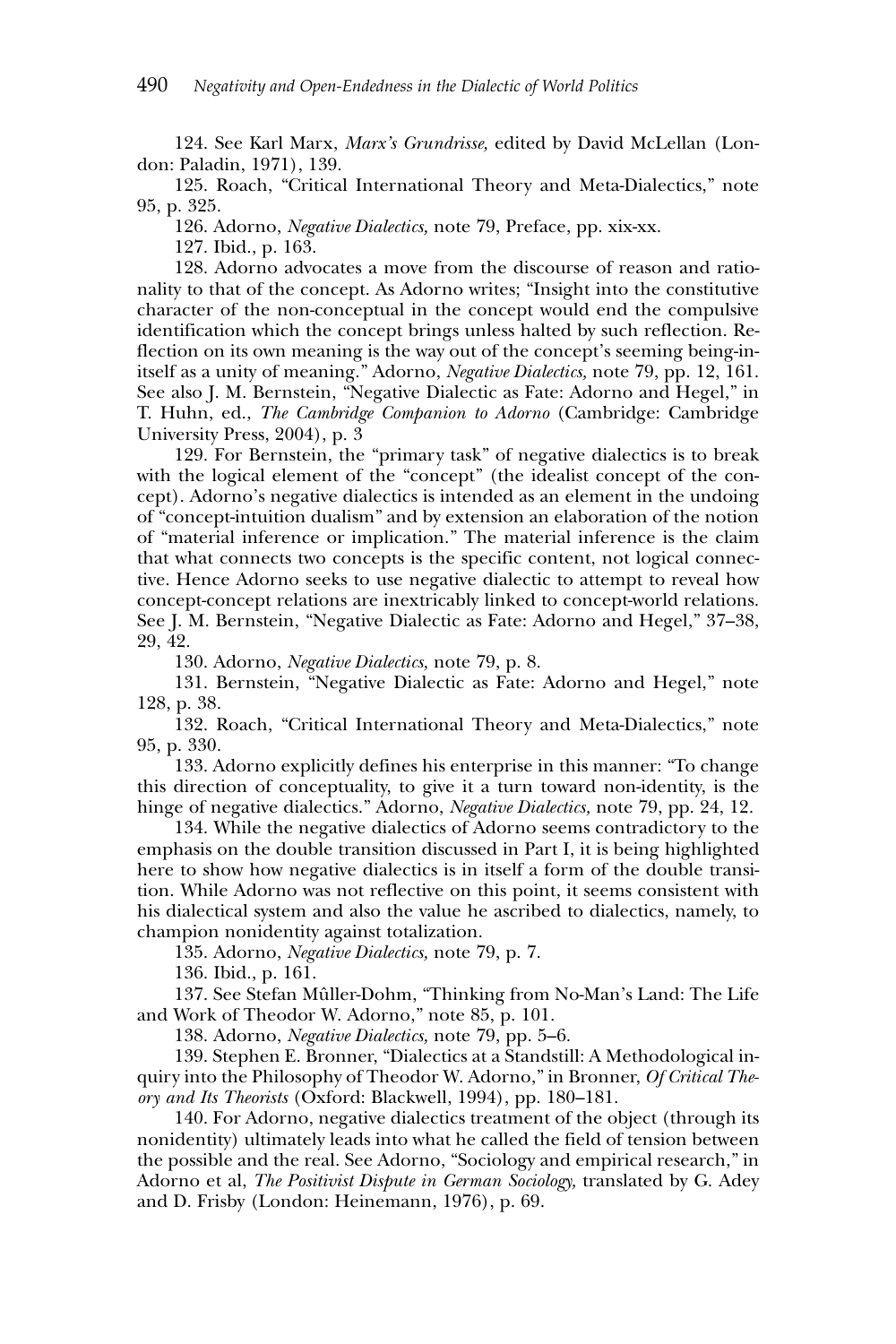141. Michael Rosen, *Hegel's Dialect and it's Criticism* (Cambridge: Cambridge University Press, 1984), p. 169.

142. Held, *Introduction to Critical Theory,* note 5, p. 204.

143. Adorno, *Negative Dialectics,* note 79, p. 52.

144. Adorno, et al. *The Positivist Dispute in German Sociology,* note 140, pp. 35ff.

145. Ibid., p. 39, emphasis added.

146. Adorno, *Negative Dialectics,* note 79, p. 3.

147. T. W. Adorno, *Minima Moralia: Reflections from Damaged Life,* translated by E. Jephcott (London: New Left Books, 1974), p. 129.

148. T. W. Adorno and Max Horkheimer, *Dialectic of Enlightenment* (London: Continuum,1997), p. 223.

149. See Yvonne Sherratt, *Adorno's Positive Dialectic* (Cambridge: Cambridge University Press, 2002).

150. Robert Pippin, *The Persistence of Subjectivity: On the Kantian Aftermath* (Cambridge: Cambridge University Press, 2005), 112, citing T. W. Adorno, *Negative Dialectics,* pp. 260, 263.

151. Held, *Introduction to Critical Theory,* note 5, p. 221.

152. Jurgen Habermas, "Motive nachmetaphysichen Denkins," in *Nachmetaphysiches Denken,* 45, cited in Stephen E. Bronner, "Dialectics at a Standstill," 190.

153. T. W. Adorno, *Aesthetic Theory,* translated by Robert Hullot-Kentor (Minnesota: University of Minnesota Press, 1996), 27. However, Pippin believes that except for the negativity in art, Adorno did not show an inclination for the "aestheticising and ethicizing" of "all of human experience" in the re-enchantment project; see Pippin, *The Persistence of Subjectivity,* 106. Moreover, Honneth has noted the hopeless vacillation in Adorno's writings between philosophical reflection and aesthetic experience; see Axel Honneth, *The Critique of Power: Reflective Stages in a Critical Theory of Society,* translated by K. Naynes (Cambridge Massachusetts: MIT Press, 1991), 69.

154. Adorno, *Negative Dialectics,* note 79, pp. 10–11.

155. Ibid., pp. 271–275.

156. Ibid., pp. 374, 381.

157. Mûller-Dohm, "Thinking from No-Man's Land: The Life and Work of Theodor W. Adorno," note 85, p. 102 quoting T. W. Adorno, *Kulturkritik und Gesellschaft I, Gesammelte Schriften,* Vol. 10.1, edited by R. Tiedemann, et al, (Frankfurt: Suhrkamp, 1997), p. 305.

158. Adorno, et al, *Philosophische Terminologie,* Vol. 1 (Frankfurt: Suhrkamp, 1973), p. 133.

159. Marcuse, *Reason and Revolution,* note 63, p. 66.

160. Alker and Biersteker, "The Dialectics of World Order," 248–249.

161. Max Horkheimer, *The Eclipse of Reason* (1946) (Boston: Beacon, 1987), 182. GET

162. Adorno, "On the Logic of the Social Sciences", 115.

163. Jurgen Habermas "The Analytical Theory of Science and Dialectics," in Adorno et al, *The Positivism Dispute in German Sociology,* note 140, pp. 131ff.

164. Held, *Introduction to Critical Theory,* note 5, p. 185.

165. Ibid., p. 204.

166. Max Horlkheimer, "Autoritärer Staat," in "Walter Benjamin zum Gedächtnis," unpublished, 1942, cited in Jay, *The Dialectical Imagination,* note 88, pp. 60, 68, 329.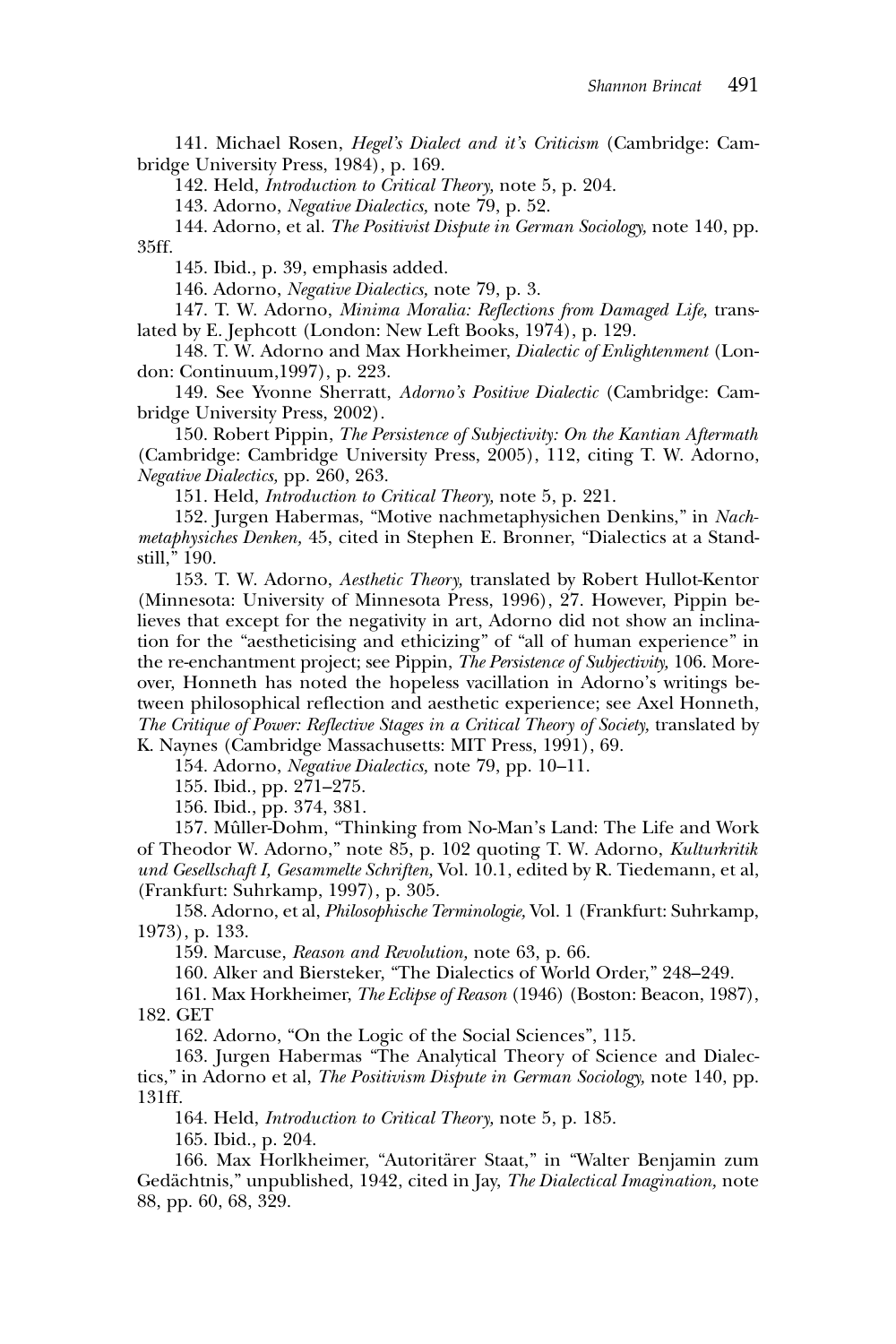167. Marcuse, *Reason and Revolution,* note 63, p. 315.

168. Held, *Introduction to Critical Theory,* note 5, pp. 239, 241.

169. In this sense, dialectical and "reflexive" thought are to be distinguished. While there is considerable overlap, and they are by no means mutually exclusive, dialectical thought grasps at forms in their interconnection not *just* determinate differences. Dialectics perceives the myriad of social relations not as an ineffable organism, but as a complex nexus of *interrelated* institutions and processes, of volitionally conscious and acting individuals and their dynamic relations. Accordingly, a dialectical perspective would contest the view of a reflexive relation of a "being equal to itself'" without its placement within innumerable interconnections with the whole and with the "other." See Bottomore, et. al., eds., *A Dictionary of Marxist Thought,* p. 122; and Christopher M. Sciabarra, "Reply to Roderick Long: Dialectical Libertarianism: All benefits, No Hazards," *The Journal of Ayn Rand Studies* 3, no. 2 (Spring 2002): 383.

170. C. J. Arthur, "Editors Introduction," Marx and Engels, *The German Ideology,* note 1, p. 33.

171. Ibid., p. 22.

172. Marx and Engels, *The German Ideology,* note 1, pp. 46–47.

173. On this point Li Zehou's work is most illuminating as he engages more fully with the relationship between Kant and Marx. See Woei Lien Chong, "Combining Marx with Kant: The Philosophical Anthropolgy of Li Zehou," *Philosophy East & West* 49, no. 2 (April 1999): 120–149.

174. Marx and Engels, *The German Ideology,* note 1, pp. 229–230.

175. It should be noted that my meaning here differs technically from that of Howard, who reduces the open-ended nature of this dialectical process to one that stresses necessity. It also rejects his claim to republicanism over revolutionism. See Dick Howard, *From Marx to Kant* (Albany: State University of New York Press, 1987).

176. See Dick Howard, "From Marx to Kant: The Return of the Political," *Thesis Eleven* 8 (January 1984): 77.

177. Benno Teschke, *The Myth of 1648* (London: Verso, 2003), pp. 7, 273.

178. Richard A. Ball, "The Dialectical Methods: Its Application to Social Theory," *Social Forces* 57, no. 3 (March 1979): 791.

179. I thank Hidemi Suganami for pointing this out in an earlier draft; see Hidemi Suganami, "Agents, Structures, Narratives," *European Journal of International Relations* 5, no. 3 (1999): 365–386.

180. Horkheimer quoted in Held, *Introduction to Critical Theory,* note 5, p. 182.

181. Mark Neufeld, "The 'Dialectical Awakening' in International Relations: For and Against," *Millennium: Journal of International Studies* 26, no. 2 (1997), p. 450.

182. Krombach is a prime example. See Hayo Krombach, "Dialectic as the Philosophical Science of Socio-Historical Relations," *Millennium: Journal of International Studies* 26, no. 2 (1997): 421.

183. Walter Kaufmann, *Hegel: A Reinterpretation* (New York: Anchor Books, 1966), p. 161.

184. For a discussion see Bertell Ollman, *Alienation: Marx's Conception of Man in Capitalist Society* (Cambridge: Cambridge University Press, 1971), pp. 57ff.

185. So while for Hegel the spirit of humankind "is never at rest, but car-